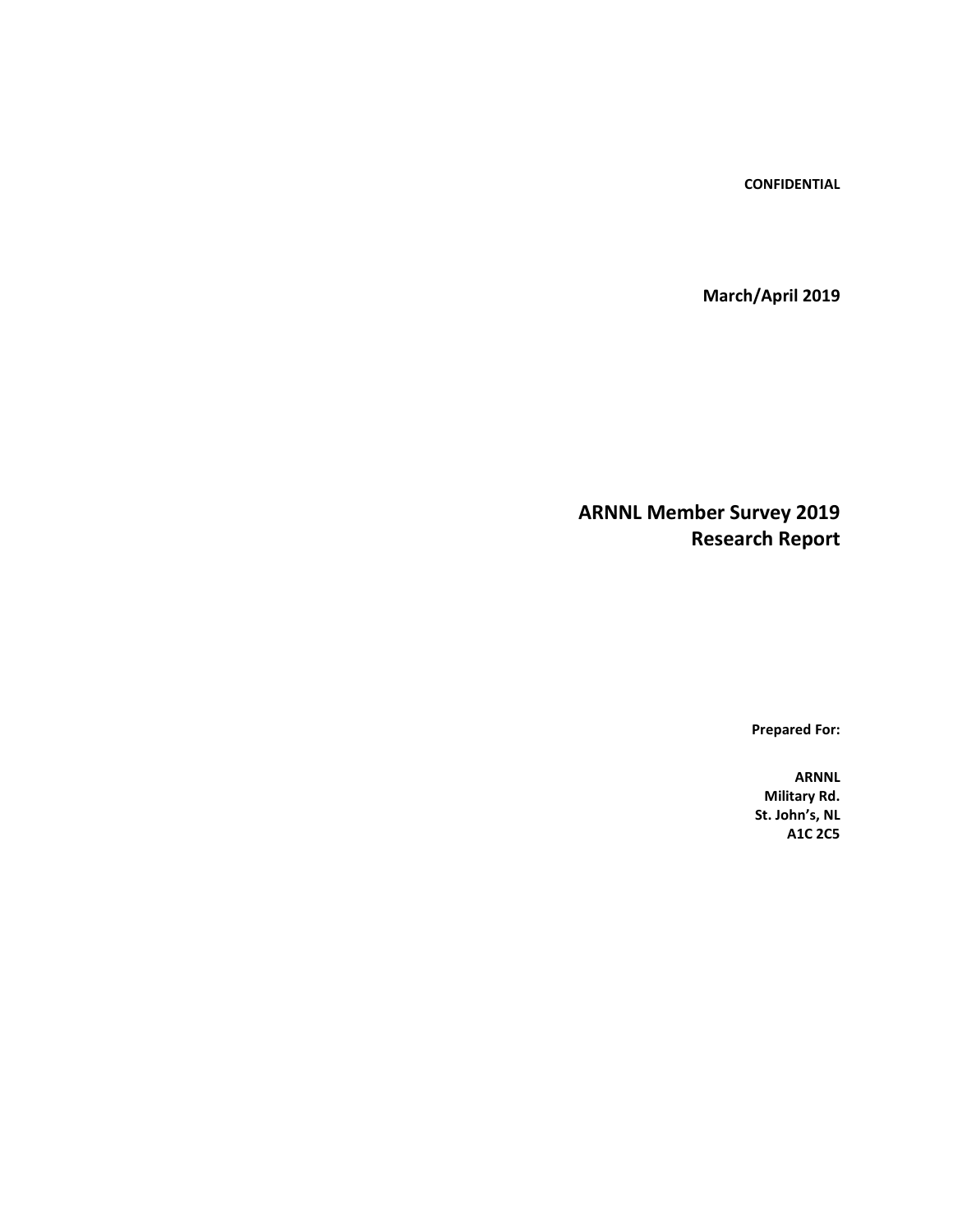# **TABLE OF CONTENTS**

| 2.0              |     |                                                    |
|------------------|-----|----------------------------------------------------|
|                  | 2.1 | QUALITY PROFESSIONAL PRACTICE ENVIRONMENTS Page 10 |
|                  | 2.2 |                                                    |
|                  | 2.3 |                                                    |
|                  | 2.4 |                                                    |
|                  | 2.5 |                                                    |
| 3.0 <sub>2</sub> |     |                                                    |
|                  |     | <b>APPENDICES</b>                                  |
|                  |     |                                                    |

**Appendix One: Data Collection Instrument Appendix Two: Frequency Tables Appendix Three: Crosstab Tables**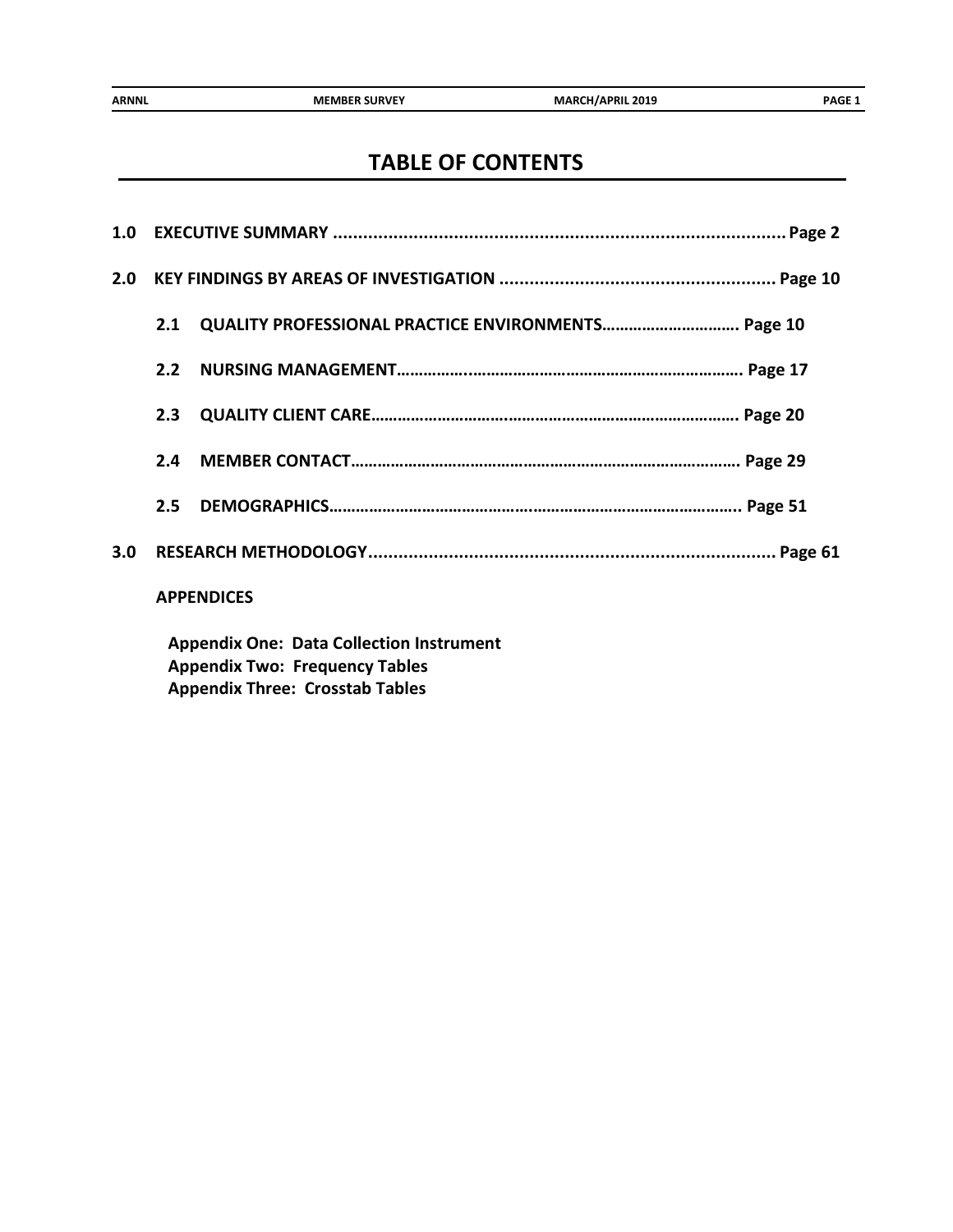## **1.0 EXECUTIVE SUMMARY**

ARNNL commissioned a Benchmark Study in 2003 with its members. Subsequent tracking studies have been conducted in 2007, 2011, 2013, 2015 and this year. The overall objective of this study in 2019 was to investigate members' feedback on the following key areas:

- **Quality Professional Practice Environments**
- Nursing Management
- **Quality Client Care**
- Member Contact

Some areas of investigation that were used in previous questionnaires were modified for this study and mostly new areas were also added to this year's questionnaire. Where the questions were consistent between the studies, the results were compared.

The 'location' of respondents obtained in the studies and noted in the report relates to the region where the respondent lived and not to their Health Authority or their employer.

It should also be noted that the results obtained are representative of the general membership base and therefore, correspond to the fact that approximately 81% are in 'direct care' (versus 11% in admin/management and 6% in education) and 68% work in hospitals (versus 13% in community health, 6% in nursing homes, 3% in Community Health Centers, and 3% in educational institutions).

Respondents were screened to ensure that they met the following criteria:

- **Currently a practicing member**
- **Home phone number recorded in the database**
- **Province in mailing address is NL and**
- **Employer is not listed as "outside NL" or "ARNNL"**

A quota of 500 interviews was set from a random sample of ARNNL members. A total of 499 interviews were completed providing a statistical margin of error  $\pm$  4.2% at the 95% level of confidence (19 times out of 20).

Interviewing was conducted from March 2<sup>nd</sup> to April 23<sup>rd</sup>, 2019.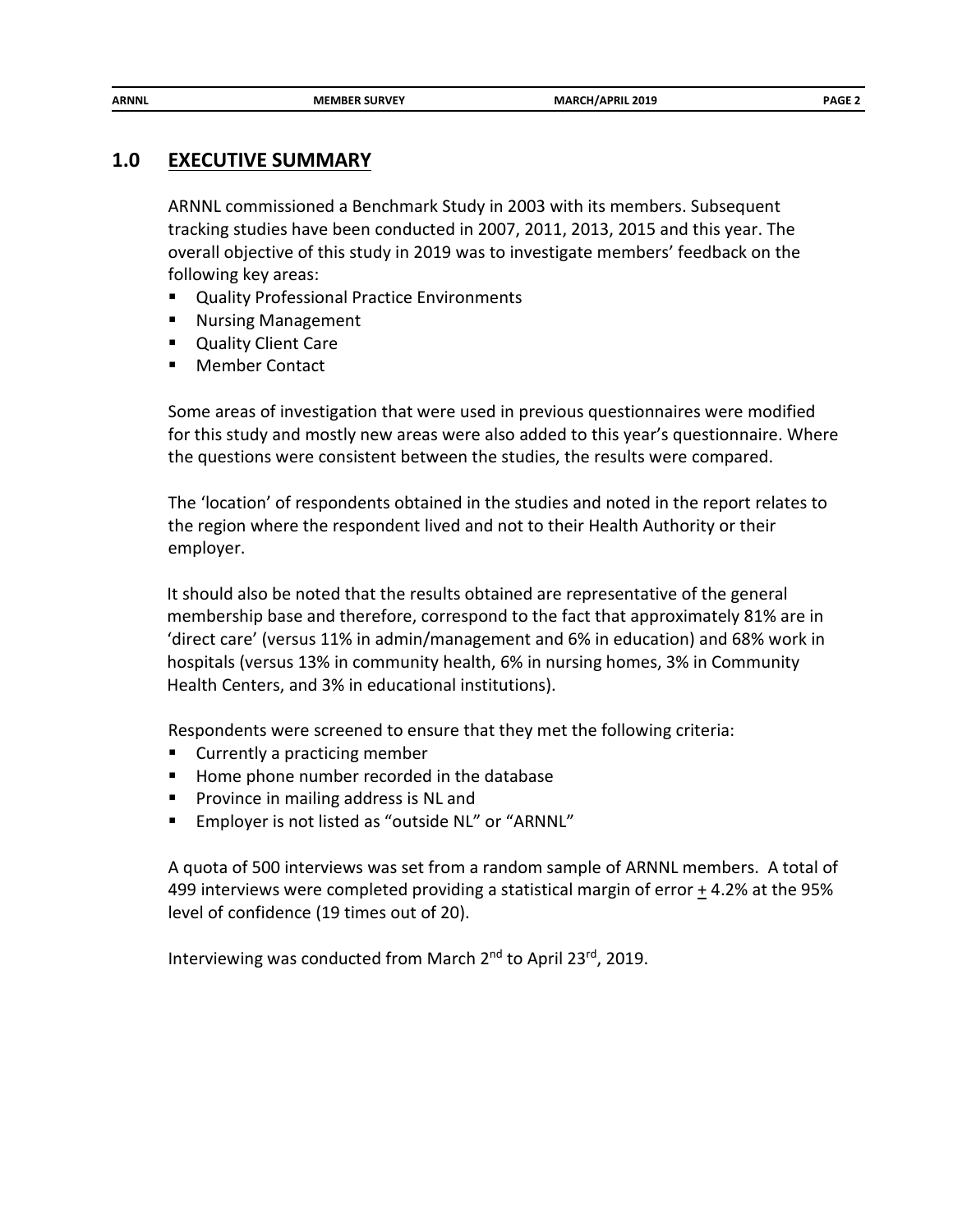| ARNNL | <b>MEMBER SURVEY</b> | <b>MARCH/APRIL 2019</b><br>$\sim$ $\sim$ | $\mathbf{A}$<br>PAGL. |
|-------|----------------------|------------------------------------------|-----------------------|
|       |                      |                                          |                       |

The following table shows the completion rate based on the actual contacts made with the rates being consistent with past surveys however, this year had the highest rate of refusals.

| <b>Completion Rate in Each Year</b>                                                         |      |      |      |      |      |  |  |
|---------------------------------------------------------------------------------------------|------|------|------|------|------|--|--|
| 2011<br>2013<br>2007<br>2015<br>2019                                                        |      |      |      |      |      |  |  |
| Total Number of<br>Completed Interviews                                                     | 78%  | 79%  | 76%  | 76%  | 76%  |  |  |
| Total Number of not in<br>service #s                                                        | 11%  | 9%   | 13%  | 7%   | 8%   |  |  |
| <b>Total Number of Screen</b><br>Outs (not a practicing<br>member or working<br>outside NL) | 5%   | 3%   | 2%   | 10%  | 3%   |  |  |
| <b>Total Number of</b><br>Refusals                                                          | 6%   | 8%   | 9%   | 7%   | 13%  |  |  |
| Total number of contacts                                                                    | 100% | 100% | 100% | 100% | 100% |  |  |

The following is a summary of the highlights of this research. Section 2.0 follows with a more detailed summary of key findings by area of investigation. Section 3.0 outlines the research methodology in more detail.

## **Highlights**

The following are the key highlights from the survey.

## **Quality Professional Practice Environments**

- **Level of agreement with a number of statements relating to their practice environment**
	- o 97% (versus 94% in 2015, 92% in 2013 and 91% in 2011) of members indicated that they are 'able to fully use their knowledge and skills in their current role'.
	- o 87% (versus 81% in 2015 and 77% in 2013) felt that 'there are adequate supports in their work environment to allow them to meet their continuing competence needs'.
	- o 85% (versus 83% in 2015, 80% in 2013 and 79% in 2011) said that they 'have access to leaders/mentors'.
	- o 85% agreed with this statement (versus 89% in 2015) that they 'have access to appropriate resources to resolve professional practice or ethical issues'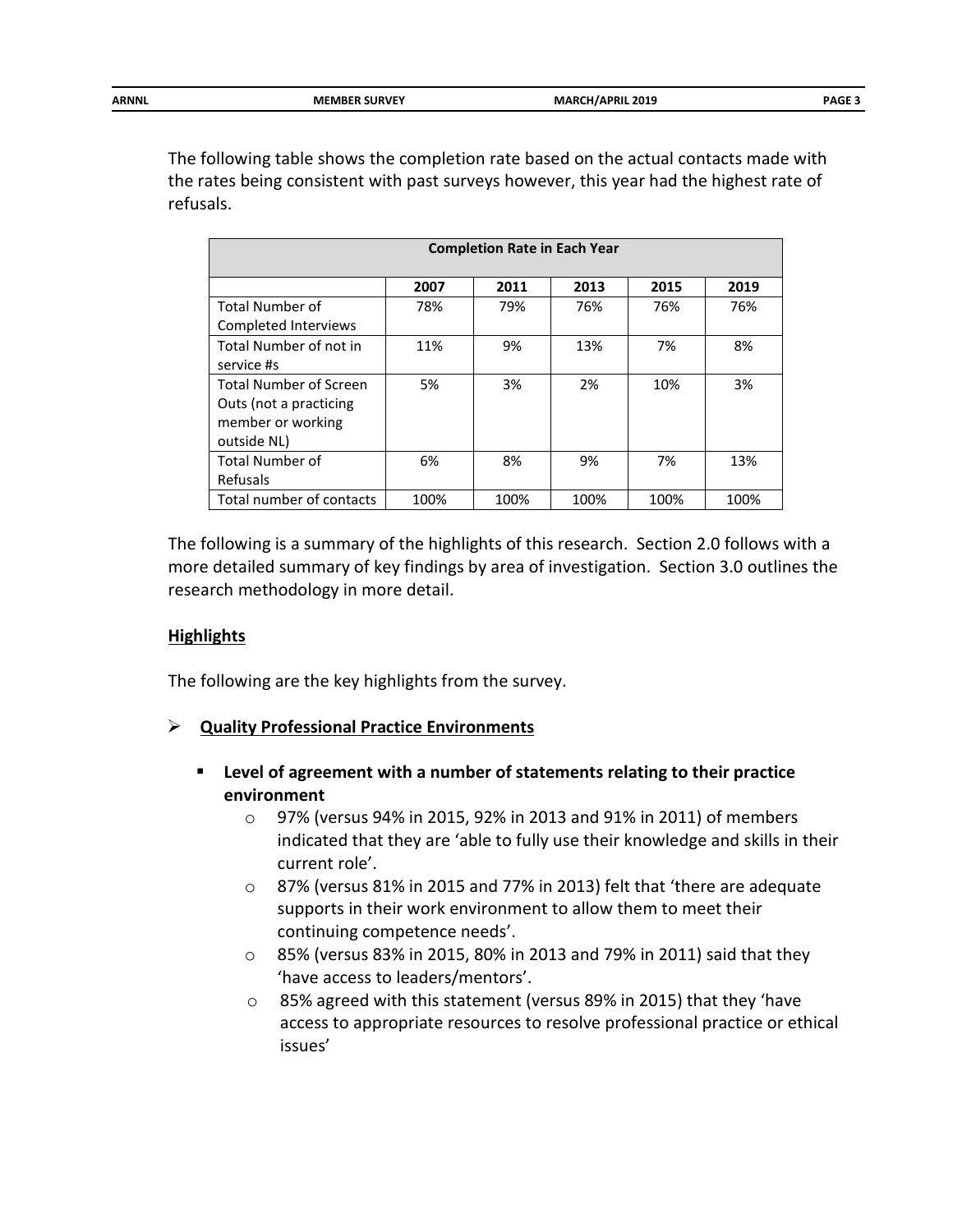| ARNNL | マハバト<br><b>MEMBF</b> | 2019<br>PRIL<br>MΔ<br>$\sim$ $\sim$ $\sim$ | . מכ |
|-------|----------------------|--------------------------------------------|------|
|       |                      |                                            |      |

#### **Opportunities to take on new roles**

- $\circ$  New to this survey, members were asked to consider this next question by reflecting on their specific domain of nursing practice such as direct care, advanced practice, administration, education, etc. They were asked the following: "Are there opportunities for you in your nursing position to take on new roles, activities or skills that would benefit your clients but that are not currently within your scope of practice – that is, you are not currently educated, authorized, and/or competent to perform?"
- $\circ$  One third (33%) of the members surveyed indicated 'yes' to this question.

## **Elaborate**

- o Those who indicated 'yes' mentioned a number of different roles, activities or skills that they would like to take on/acquire and the most common responses related to being able to do the following:
	- Administer drugs/write prescriptions (9%)
	- Suture wounds (8%)
	- Insert IVs (4%) g18g
	- Do various arterial lines (3%)
	- Foot care (3%)
	- Give Tylenol/OTC drugs (3%).

#### **Communicated with a remote patient**

o New to this survey, members were asked whether they provided nursing services or communicated remotely with a patient or client outside of NL during the past year and only 6% had done so.

#### **Nursing Management**

- **Currently in a management role**
	- $\circ$  14% (versus 11% in 2015, 12% in 2013 and 8% in 2011) indicated that they were.

#### **Likelihood of pursuing a career in management**

- $\circ$  Those not in management were asked how likely they would be to pursue a career in management on a scale of 1-10 where 1 was 'not at all likely' and 10 was 'very likely'
	- Average response of 3.2 (versus 2.8 in 2015, 3.11 in 2013, 2.93 in 2011 and 2.71 in 2007).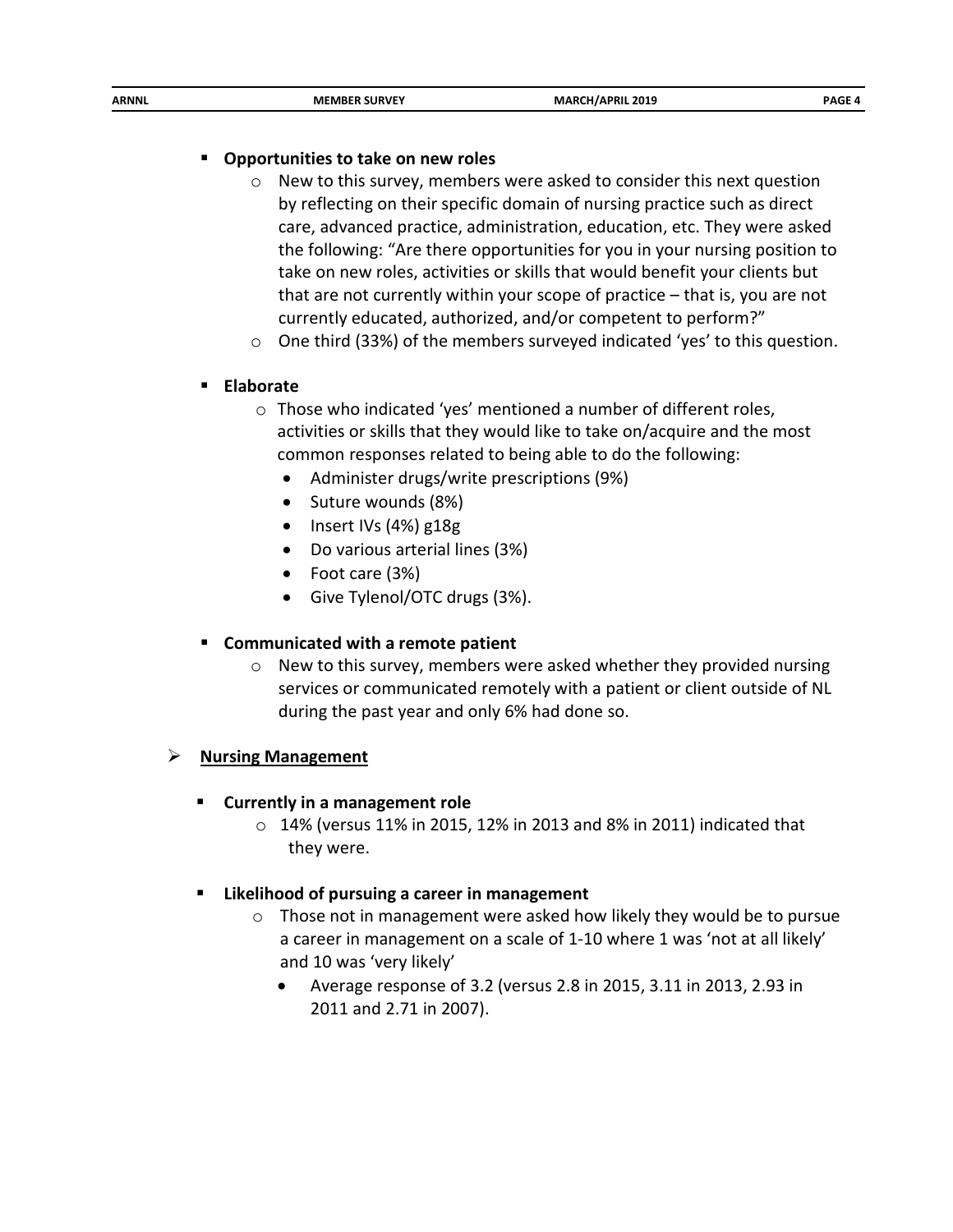- 79% (versus 82% in 2015, 79% in 2013, 82% in 2011 and 83% in 2007) of these members gave a rating or '5 or less'.
- 9% (versus 7% in 2015, 10% in 2013, 9% in 2011 and 8% in 2007) appeared to be more positively predisposed to such a career track based on those who gave a rating of '8 or more'.

## **Quality Client Care**

- **Any concerns about client care during the past year in their area of practice**
	- o 55% responded 'yes' (versus 56% in 2015, 61% in 2013, 50% in 2011 and 48% in 2007).

## **What, if anything, they did to resolve the concern**

- o The 55% who indicated having any concerns about client care in the past year were then asked what, if anything, they did to resolve the concern. As in previous surveys, the most common responses were:
	- 84% (versus 69% in 2015, 71% in 2013, 66% in 2011 and 74% in 2007) 'Talked to their supervisor/manager/employer'
	- 12% (versus 14% in 2015, 5% in 2013, 9% in 2011 and 16% in 2007) 'Filled out a Professional Practice Occurrence form/referred to the Professional Practice Committee'

# **Why didn't do anything about the concern**

 $\circ$  New to this survey, those who indicated that they didn't do anything about their concern were then asked why. In this case only 3 respondents said they 'did nothing'. Two of those felt that 'no one would listen/care/do anything about it' while one felt that 'nothing could be done'.

## **How satisfied with how the concern was handled**

- $\circ$  In the previous surveys, those members who had concerns about client care were asked "how successful their actions were in addressing the concern". However, for this year's survey, members were asked a slightly different version of the same premise – "To what extent were you satisfied or dissatisfied with how your concern was handled".
- $\circ$  61% of the members who had concerns about client care said that they were satisfied with how the concern was handled – on par with those in previous years who said they were successful in addressing the concern (63% in 2015, 62% in 2013 and 63% in 2011).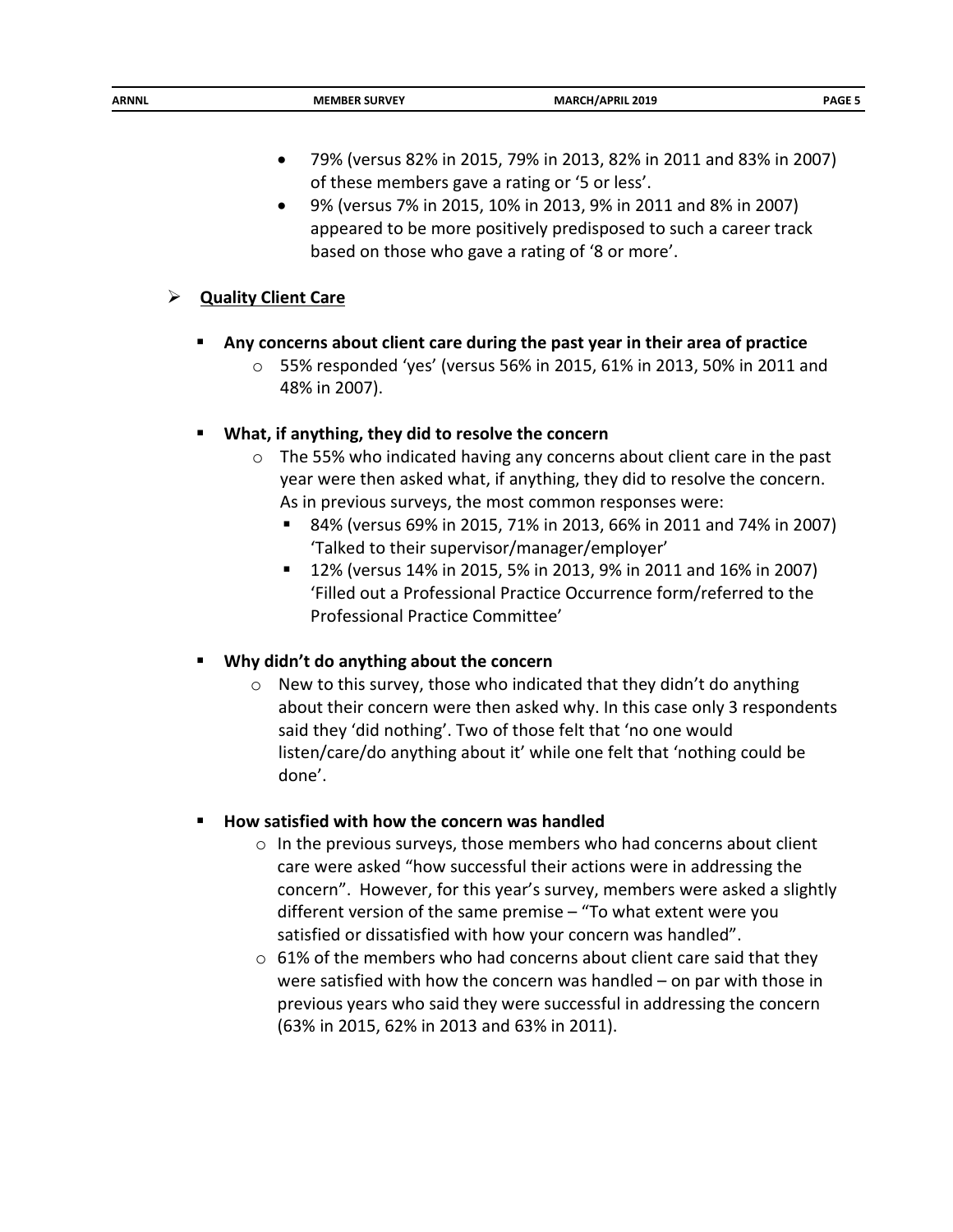|--|

## **Why not 'very satisfied' with how concern was handled**

- o New to this survey, those who were not satisfied with how the concern was handled were asked for reasons why
- o Over 80% indicated that it was because they felt that nothing was done about it/was not resolved, they didn't see any changes as a result, and/or the issue was not resolved to their liking.
- o Some others said that changes were made but things went back to the way they were (7%) or that they are still working on it (4%).

## **What did then if not satisfied**

- o New to this survey, those who were not satisfied with the way their concern was handled were asked what they did next.
- $\circ$  50% said they did nothing else
- o 20% spoke to their manager/supervisor/employer
- o 9% said that it was still an on-going concern or still working on it
- o 4% filled out forms/Professional Practice forms.

## **Member Contact**

- **Contact with ARNNL by phone or email with questions about a particular area and level of satisfaction with ARNNL's response**
	- o 30% of members contacted ARNNL with questions about 'registration/licensure' and 92% were satisfied with ARNNL's response.
	- o 21% contacted the Association with questions about nursing practice and 83% were satisfied with their response while 17% (or 3% of all members) were dissatisfied.
	- o Only 9% contacted ARNNL with questions regarding 'discipline/ professional conduct' and 77% were satisfied with the Association's response while 16% (or 1% of all members) were dissatisfied with the response they received
- **Incidence of ever visiting ARNNL's website other than for registration**
	- o Members were asked whether they used ARNNL's website for reasons other than for their registration and just over two thirds (67%) said they have.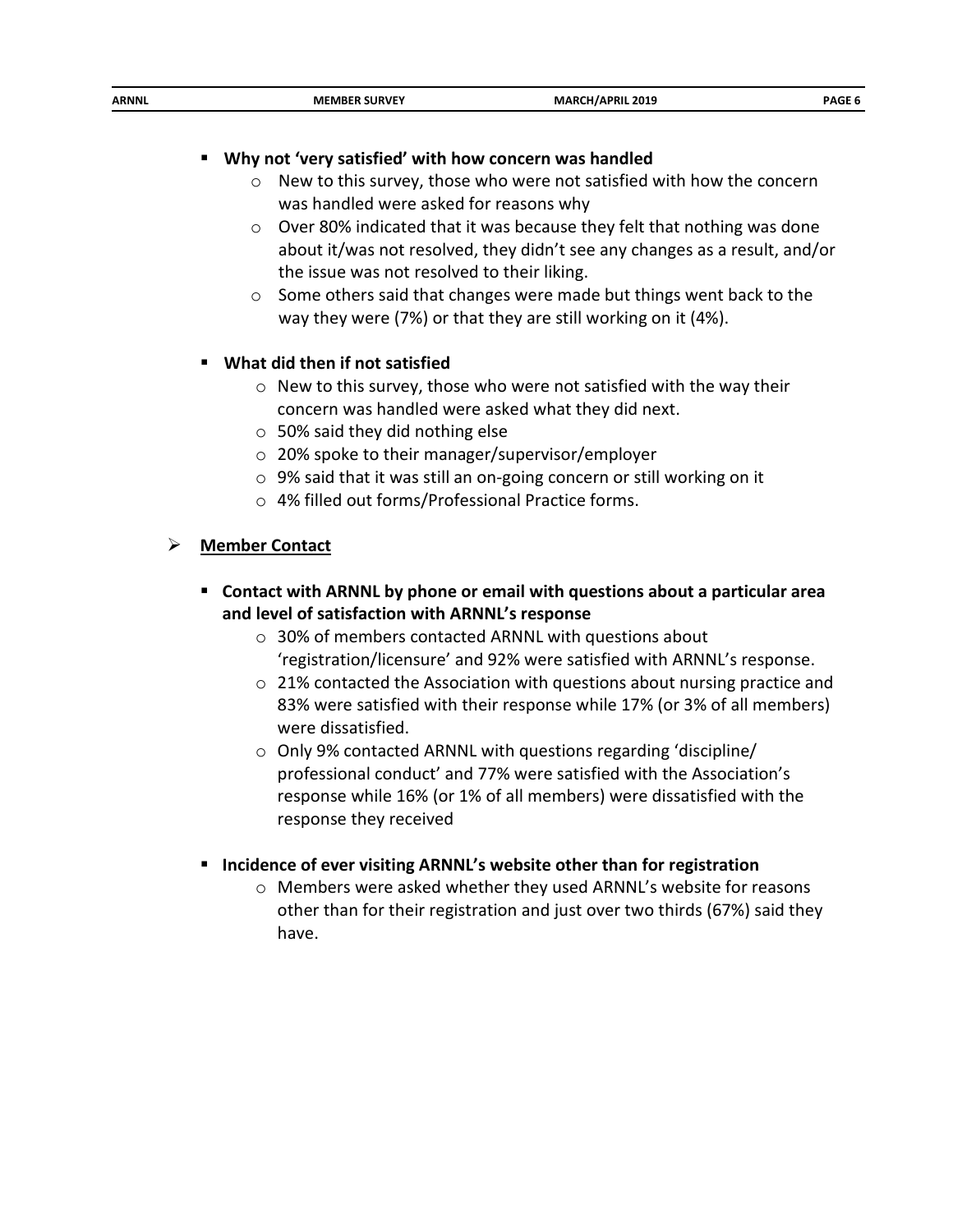| ARNNL<br>2019<br><b>SURVEY</b><br>PRIL<br>ME.<br>MARC<br>MBFR<br>ºAG.<br>. <i>. .</i> |
|---------------------------------------------------------------------------------------|
|---------------------------------------------------------------------------------------|

## **How frequently use ARNNL's website other than for registration**

o Those who had used ARNNL's website for something other than for registration were asked how frequently they use the site. Approximately one half (49%) reported using the site once or twice a year while just over one third (36%) indicated using it once every few months, and 13% consulted the site the most - at least once a month.

#### **Reasons for using ARNNL's website**

- o Members were asked on an unaided basis reasons for accessing ARNNL's website and the main reasons included:
	- Continuing competence/CPP (57%)
	- Education session/archived education sessions/teleconference (36%)
	- **Exents/news (18%)**
	- Document library/documents/publications (15%)
	- **Member search (7%)**

#### **Extent able to find what you were looking for on the website**

- o 67% who visited ARNNL's website said they were 'always' able to find what they are looking for
- o 29% said that they 'sometimes' find what they are looking for
- o 2% said they 'never' find the info they were looking for.
- **Helpfulness of various methods of member education and outreach used by ARNNL**
	- o Members were asked how helpful they found various methods of member education and outreach. It appears that many may not know of some of these resources.
	- o Notwithstanding, the most helpful resources included:
		- Access magazine (91% felt this resource is helpful)
		- ARNNL documents/publications (79%)
		- CCP Tutorial (64%)
		- Regulation Matters e-newsletter (62%)
		- Educational teleconferences as they happen (49%).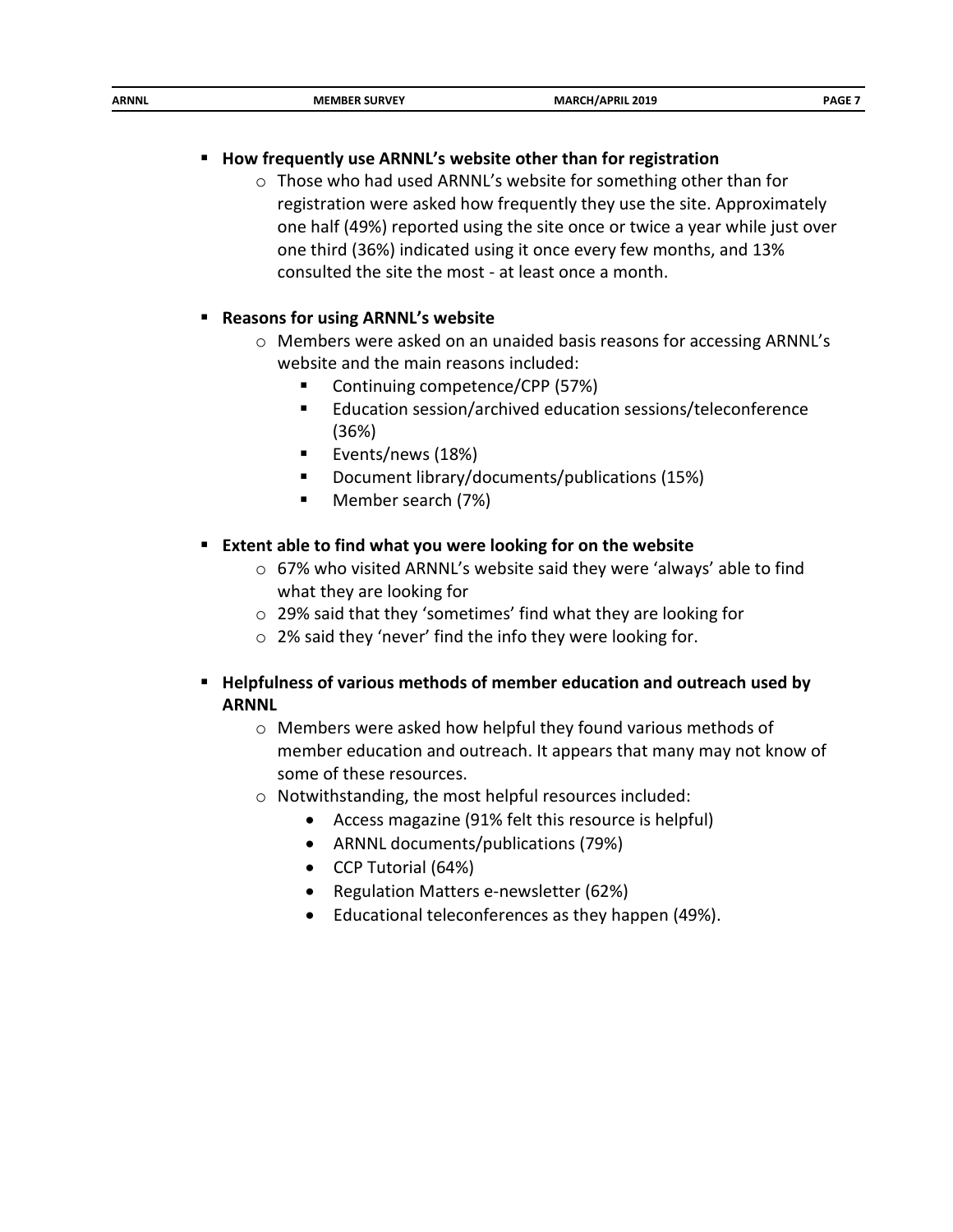| ARNNL<br>2019<br><b>MEMBF</b><br>MAR<br>H/APRIL<br>n a r<br>__<br>_____ |
|-------------------------------------------------------------------------|
|-------------------------------------------------------------------------|

#### **Usage of and perception of how informative Access magazine is**

- $\circ$  95% of the members surveyed indicated reading some part of Access magazine including approximately one quarter (26%) who reported reading 'all of it', nearly half (47%) read 'some of it' while another quarter (23%) said that they 'scan the headlines'
- o 95%) of those who read at least some part of Access magazine found it to be informative including one third (33%) who perceived the magazine to be 'very' informative and 61% who felt it is 'somewhat' informative
- o For the 5% who don't read any of Access magazine reasons included 'have never received it/seen it', 'too busy', or 'not interested'

## **Usage of and perception of how informative Regulation Matters e-newsletter is**

- o 61% of members surveyed indicated reading some part of Regulation Matters e-newsletter including approximately 7% who reported reading 'all of it', 29% who read 'some of it', while another quarter (25%) said that they 'scan the headlines'. Over one third (37%) said they don't read any of the e-newsletter and 3% were unsure if they read it or not.
- o 93% of those who read at least some part of Regulation Matters enewsletter found it to be informative including 18% who perceived the magazine to be 'very' informative and 75% who felt it is 'somewhat' informative.
- o For the 40% who don't read any of Regulation Matters e-newsletter the main reasons included 'have never received it/seen it' (39%), 'not interested' (19%) or 'too busy' (17%). Only 4% said it was because they prefer a hard copy and 3% indicated it was because they spend little or no time on the computer.

#### **Usage of and perception of how informative ARNNL's Annual Report is**

- o Members were asked if they had read ARNNL's Annual Report in the past three years and just over one third (37%) reported that they had.
- $\circ$  12% of those who reported reading ARNNL's Annual Report in the last three years said they read 'all of it', while 56% indicated reading 'some of it' and approximately one third (32%) reported that they 'scan the headlines'.
- o 94% of those who read at least some part of ARNNL's Annual Report found it to be informative including 26% who perceived it to be 'very' informative and 67% who felt it is 'somewhat' informative.
- o 63% who said that they don't read any of ARNNL's Annual Report the main reasons mentioned included 'not interested' (33%), 'too busy'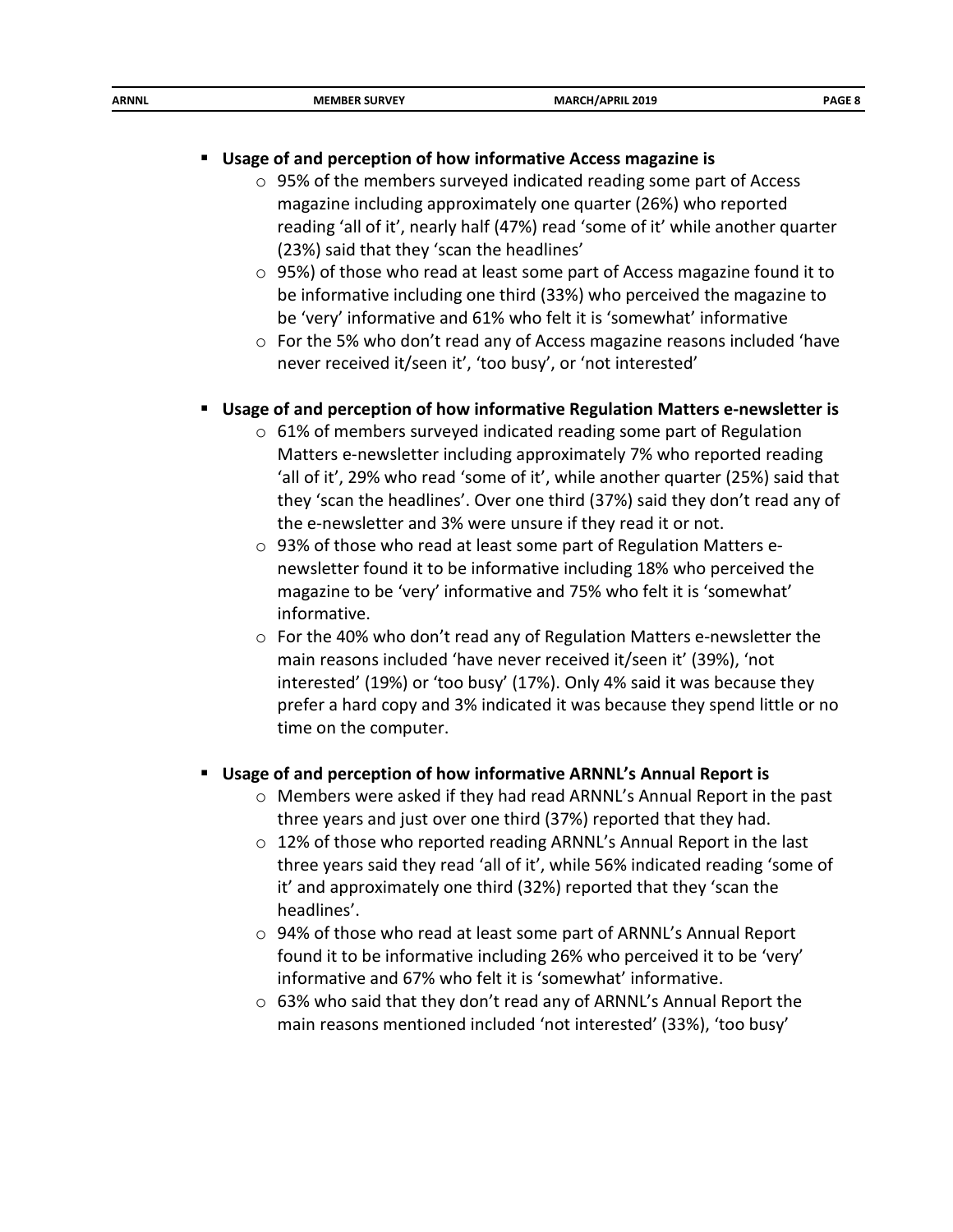|--|

(20%), and 'have never received it/seen it' (17%). Another 19% couldn't say why they haven't read the Annual Report and 5% felt it was 'too long'.

- **Overall how confident feel that ARNNL is fulfilling its role in 'protecting the public'**
	- o New to this survey, members were asked instead how confident they feel that ARNNL is fulfilling its role in protecting the public
	- o 96% were confident of this, including 62% who said they were 'very' confident and 35% who indicated being 'somewhat' confident. Only 2% said they were not confident and another 2% said they didn't know.

#### **Areas would like more information on to more fully understand ARNNL's role**

- o New to this survey, members were asked if there was anything about ARNNL that they would like more information on in order to more fully understand the Association's role.
- o 96% said 'no' or that they 'couldn't think of anything'.
- o The other 4% mentioned a variety of topics including how their fees are spent, more about the support/ education system, ARNNL's position on scope of practice, among other topics/comments listed in the table that follows.
- **Areas would like ARNNL's Council to work on or continue to work on**
	- o New to this survey, members were given an opportunity to say what they want the ARNNL Council to work on or to continue to work on.
	- o 57% of members said 'no/can't think of anything'.
	- o Other responses related to staffing, fees, communication, visibility and outreach to all nurses including in rural areas, protecting the public, technology and professionalism, among many other comments.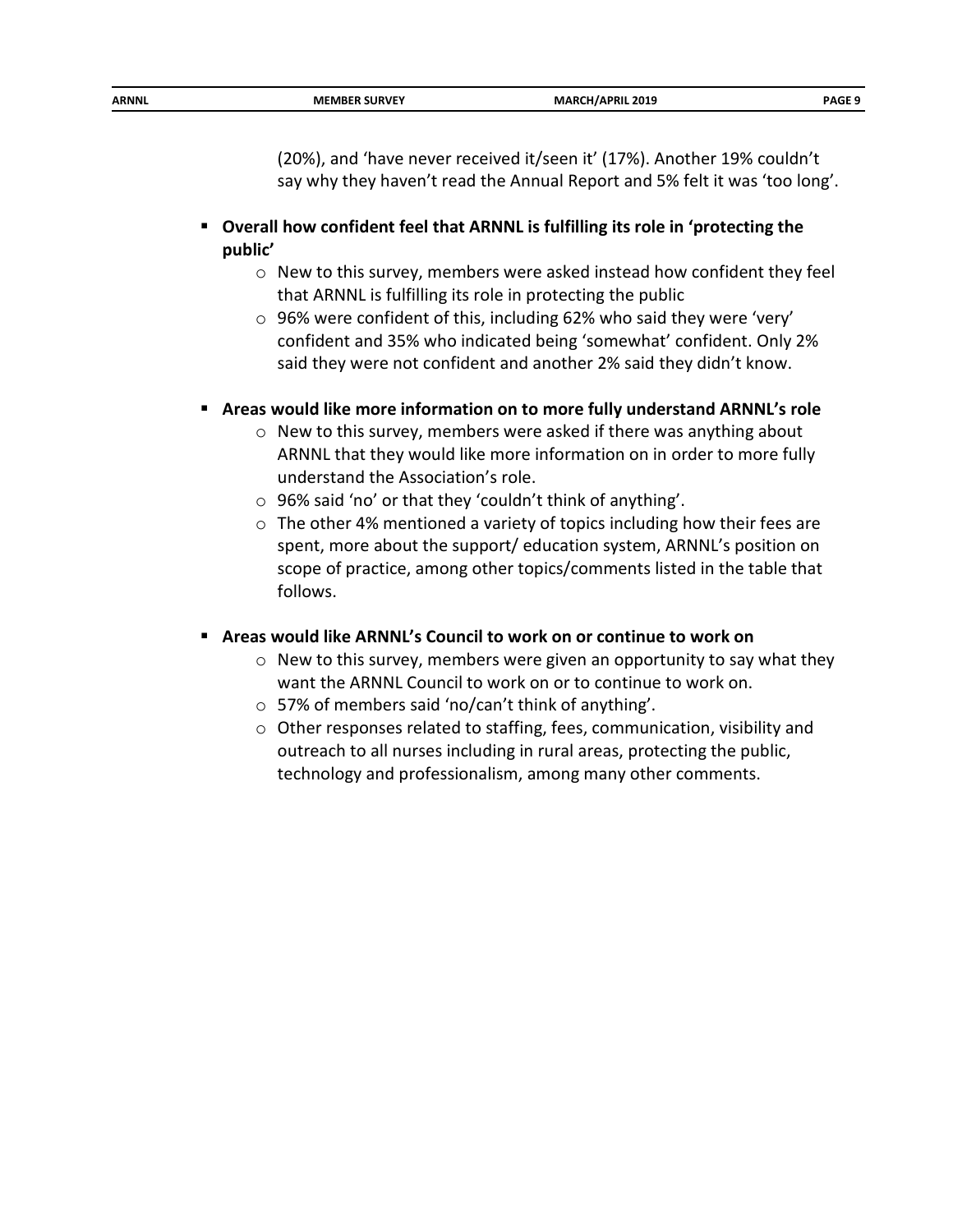## **2.0 KEY FINDINGS BY AREA OF INVESTIGATION**

#### **2.1 QUALITY PROFESSIONAL PRACTICE ENVIRONMENTS**

## **2.1.1 Level Of Agreement Or Disagreement With Various Statements That Relate To Their Scope Of Nursing Practice**

Members were asked their level of agreement with a number of statements about their scope of nursing practice.

A high percentage of members indicated that they can fully use their knowledge and skills, have adequate support and have access to leaders/mentors and resources.

Indeed, 97% (versus 94% in 2015, 92% in 2013 and 91% in 2011) of members indicated that they are 'able to fully use their knowledge and skills in their current role'. However, each year more members 'strongly' agreed with this statement and so this year 65% 'strongly' agreed with it (versus 43% in 2015, 42% in 2013 and 37% in 2011).

Likewise, 87% of members (versus 81% in 2015 and 77% in 2013) felt that 'there are adequate supports in their work environment to allow them to meet their continuing competence needs'. However, in previous surveys the phrase 'meet their professional development needs' was used.

This year 85% (versus 83% in 2015, 80% in 2013 and 79% in 2011) said that they 'have access to leaders/mentors'. In previous surveys this statement was followed by 'to help them expand their scope of practice'.

Members were asked their level of agreement with the statement 'I have access to appropriate resources to resolve professional practice or ethical issues'. Overall, 85% agreed with this statement (versus 89% in 2015). However, significantly more members 'strongly' agreed with this statement this year versus the last survey (36% versus 13% in 2015). It should be noted that In the last survey the word 'forums' was used instead of 'resources'.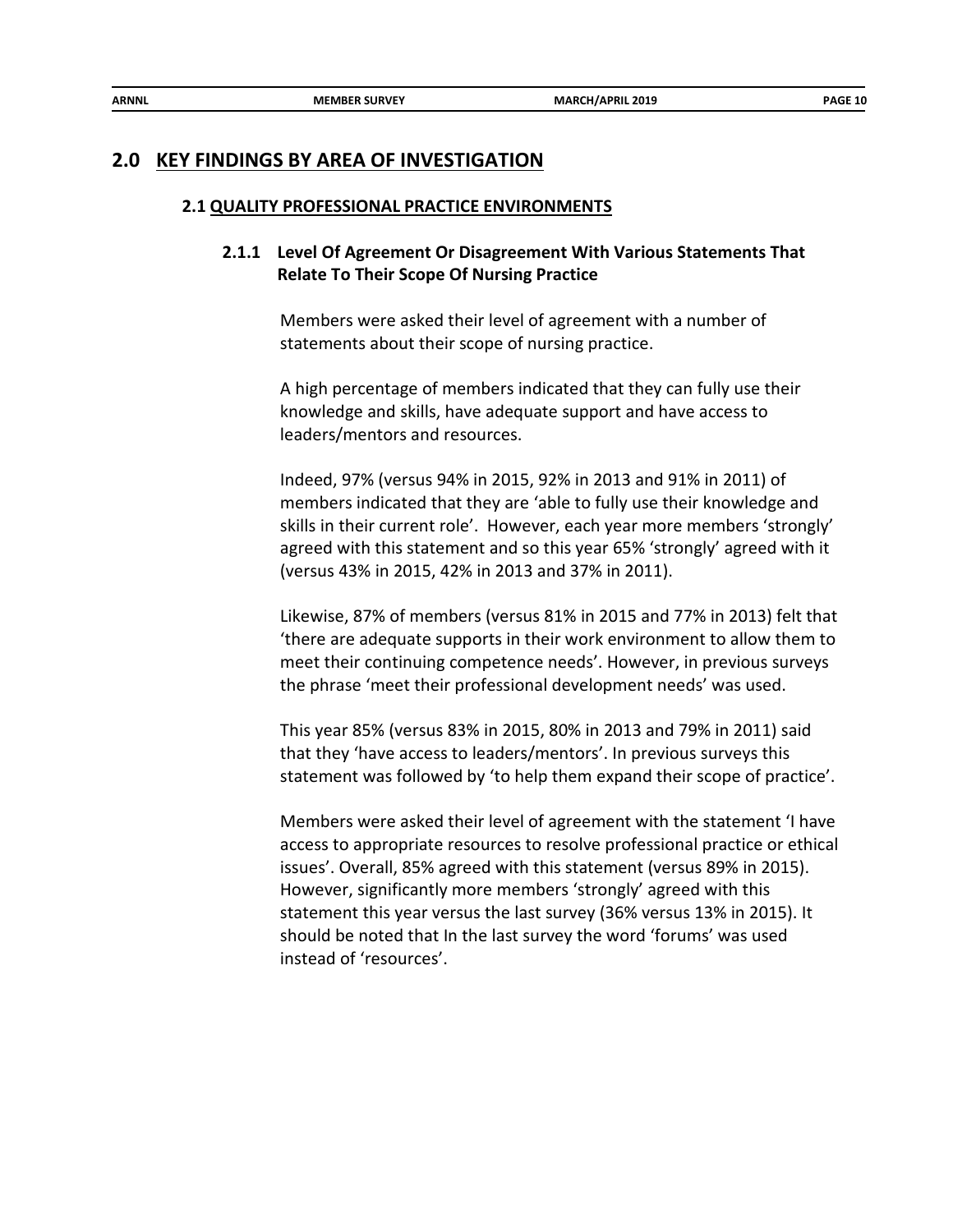Г

| Level Of Agreement Or Disagreement With Various Statements<br>That Relate To Their Scope Of Nursing Practice |                          |       |                            |                 |                                    |                            |         |         |
|--------------------------------------------------------------------------------------------------------------|--------------------------|-------|----------------------------|-----------------|------------------------------------|----------------------------|---------|---------|
|                                                                                                              | <b>Strongly</b><br>Agree | Agree | <b>SUB</b><br><b>TOTAL</b> | <b>Disagree</b> | <b>Strongly</b><br><b>Disagree</b> | <b>SUB</b><br><b>TOTAL</b> | DK      | N/A     |
| I am able to fully use my                                                                                    |                          |       |                            |                 |                                    |                            |         |         |
| knowledge and skills in my                                                                                   |                          |       |                            |                 |                                    |                            |         |         |
| current role.                                                                                                |                          |       |                            |                 |                                    |                            |         |         |
| 2019                                                                                                         | 65%                      | 32%   | 97%                        | 2%              | 1%                                 | 3%                         | 0%      | $< 1\%$ |
| 2015                                                                                                         | 43%                      | 51%   | 94%                        | 6%              | 1%                                 | 7%                         | 0%      | 0%      |
| 2013                                                                                                         | 42%                      | 50%   | 92%                        | 7%              | 1%                                 | 8%                         | $< 1\%$ | $< 1\%$ |
| 2011                                                                                                         | 37%                      | 54%   | 91%                        | 6%              | 1%                                 | 7%                         | $< 1\%$ | 1%      |
| There are adequate supports in                                                                               |                          |       |                            |                 |                                    |                            |         |         |
| my work environment to allow                                                                                 |                          |       |                            |                 |                                    |                            |         |         |
| me to meet my continuing                                                                                     |                          |       |                            |                 |                                    |                            |         |         |
| competence needs. (written as                                                                                |                          |       |                            |                 |                                    |                            |         |         |
| 'professional development'                                                                                   |                          |       |                            |                 |                                    |                            |         |         |
| needs in 2015 and 2013)                                                                                      |                          |       |                            |                 |                                    |                            |         |         |
| 2019                                                                                                         | 43%                      | 44%   | 87%                        | 9%              | 4%                                 | 13%                        | $< 1\%$ | $<1\%$  |
| 2015                                                                                                         | 18%                      | 63%   | 81%                        | 16%             | 2%                                 | 18%                        | 0%      | $<$ 1%  |
| 2013                                                                                                         | 19%                      | 58%   | 77%                        | 19%             | 4%                                 | 23%                        | $< 1\%$ | $< 1\%$ |
| I have access to                                                                                             |                          |       |                            |                 |                                    |                            |         |         |
| leaders/mentors. (also                                                                                       |                          |       |                            |                 |                                    |                            |         |         |
| included the phrase 'to help me                                                                              |                          |       |                            |                 |                                    |                            |         |         |
| expand my scope of practice' in                                                                              |                          |       |                            |                 |                                    |                            |         |         |
| 2015 and 2013)                                                                                               |                          |       |                            |                 |                                    |                            |         |         |
| 2019                                                                                                         | 39%                      | 47%   | 85%                        | 10%             | 4%                                 | 14%                        | $< 1\%$ | $< 1\%$ |
| 2015                                                                                                         | 16%                      | 67%   | 83%                        | 2%              | <1%                                | 2%                         | <1%     | 1%      |
| 2013                                                                                                         | 17%                      | 63%   | 80%                        | 17%             | 3%                                 | 20%                        | $< 1\%$ | $< 1\%$ |
| 2011                                                                                                         | 22%                      | 57%   | 79%                        | 17%             | 1%                                 | 19%                        | $< 1\%$ | 2%      |
| I have access to appropriate                                                                                 |                          |       |                            |                 |                                    |                            |         |         |
| resources ('forums' used in 2015)                                                                            |                          |       |                            |                 |                                    |                            |         |         |
| to resolve professional practice or                                                                          |                          |       |                            |                 |                                    |                            |         |         |
| ethical issues                                                                                               |                          |       |                            |                 |                                    |                            |         |         |
| 2019                                                                                                         | 36%                      | 50%   | 86%                        | 9%              | 5%                                 | 14%                        | 2%      | 0%      |
| 2015                                                                                                         | 13%                      | 76%   | 89%                        | 8%              | 3%                                 | 11%                        | $< 1\%$ | $< 1\%$ |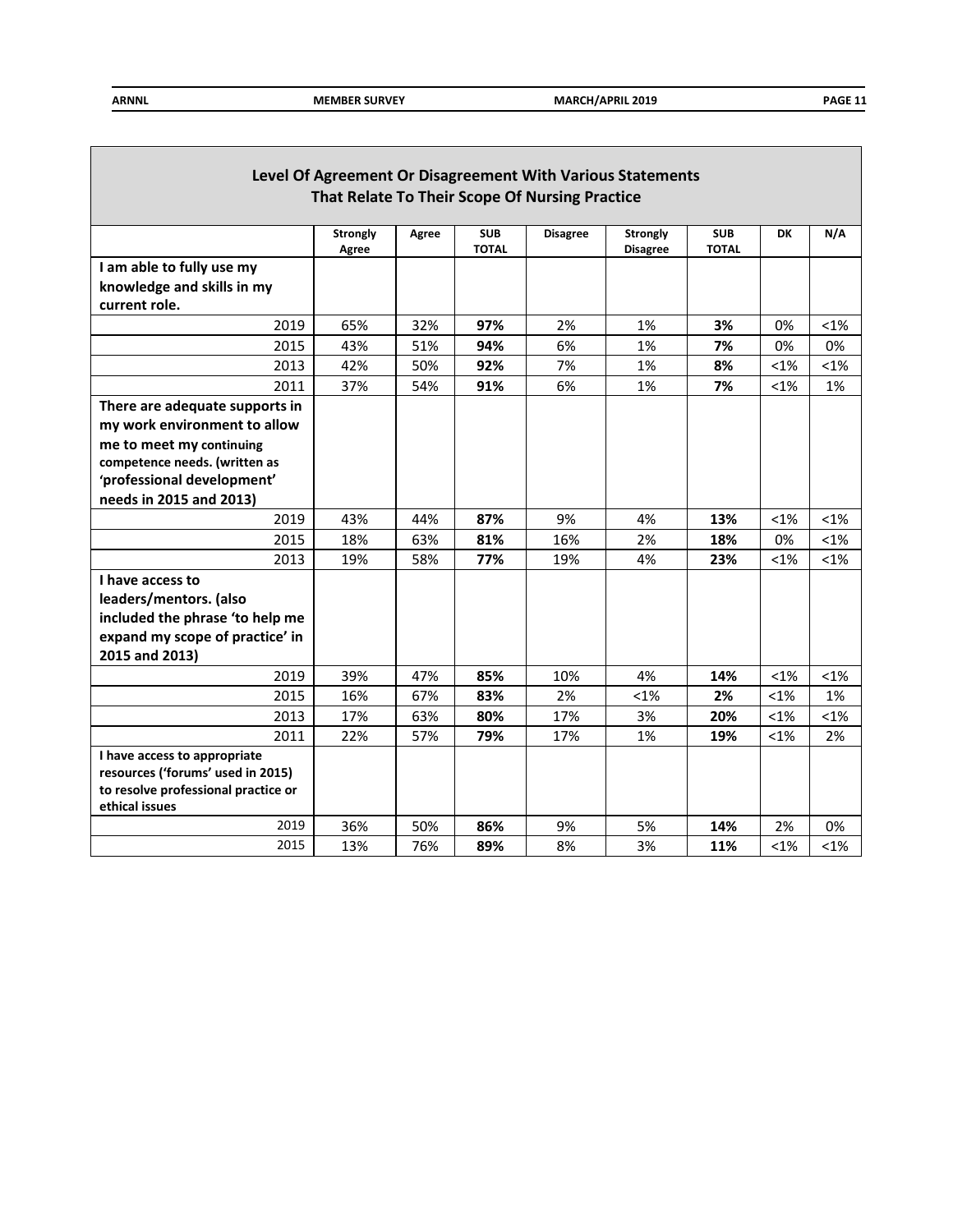| A Higher Than Average Proportion Of The Following Segments 'Strongly Agreed' or 'Disagreed/Strongly<br>Disagreed'.<br>With Various Statements About Their Scope of Practice          |                                                                                                                                                                                                                                                                                                                                                                                                                  |                                                                                                                                             |  |  |  |  |  |
|--------------------------------------------------------------------------------------------------------------------------------------------------------------------------------------|------------------------------------------------------------------------------------------------------------------------------------------------------------------------------------------------------------------------------------------------------------------------------------------------------------------------------------------------------------------------------------------------------------------|---------------------------------------------------------------------------------------------------------------------------------------------|--|--|--|--|--|
| <b>Strongly Agree</b><br><b>Disagree/Strongly Disagree</b>                                                                                                                           |                                                                                                                                                                                                                                                                                                                                                                                                                  |                                                                                                                                             |  |  |  |  |  |
| I am able to fully use my<br>knowledge and skills in my<br>current role.                                                                                                             | Those in Admin/Management (74%)<br>٠<br>Those working in Education (79%)<br>٠<br>Those employed in Educational Institutions<br>٠<br>(88%)<br>Those in business/private industry (73%)<br>٠                                                                                                                                                                                                                       | Those working in Community<br>$\blacksquare$<br>Health Centres (8%)                                                                         |  |  |  |  |  |
| There are adequate supports in<br>my work environment to allow<br>me to meet my continuing<br>competence needs. (written as<br>'professional development'<br>needs in 2015 and 2013) | Those in Admin/Management (70%)<br>٠<br>Those working in Education (71%)<br>٠<br>Those employed in Educational Institutions<br>$\blacksquare$<br>(75%)<br>Those in business/private industry (73%)<br>٠<br>Those aged 60 or more (55%)<br>٠<br>Those in the Eastern region (48%)<br>٠                                                                                                                            | Those working in nursing<br>٠<br>homes/LTC (9%)<br>Males (13%)                                                                              |  |  |  |  |  |
| I have access to<br>leaders/mentors. (also included<br>the phrase 'to help me expand<br>my scope of practice' in 2015<br>and 2013)                                                   | Those in Admin/Management (46%)<br>٠<br>Those working in Education (58%)<br>٠<br>Those employed in Educational Institutions<br>٠<br>(56%)<br>Those in business/private industry (80%)<br>٠<br>Those aged 60 or more (52%)<br>٠<br>Those working in St. John's (43%)<br>$\blacksquare$                                                                                                                            | Those working in Nursing<br>Homes/LTC (10%)<br>Those in Labrador-Grenfell<br>region (12%)<br>Those working in Community<br>٠<br>Health (8%) |  |  |  |  |  |
| I have access to appropriate<br>resources ('forums' used in 2015)<br>to resolve professional practice or<br>ethical issues                                                           | Those in Admin/Management (62%)<br>$\blacksquare$<br>Those working in Education (50%)<br>$\blacksquare$<br>Those employed in Educational Institutions<br>٠<br>(63%)<br>Those in business/private industry (67%)<br>$\blacksquare$<br>Those working 11 to 20 years (41%)<br>٠<br>Those working in Community Health (46%)<br>٠<br>Those aged 60 or more (52%)<br>٠<br>Those in Labrador-Grenfell region (41%)<br>٠ | Those working in nursing<br>٠<br>homes/LTC (29%)                                                                                            |  |  |  |  |  |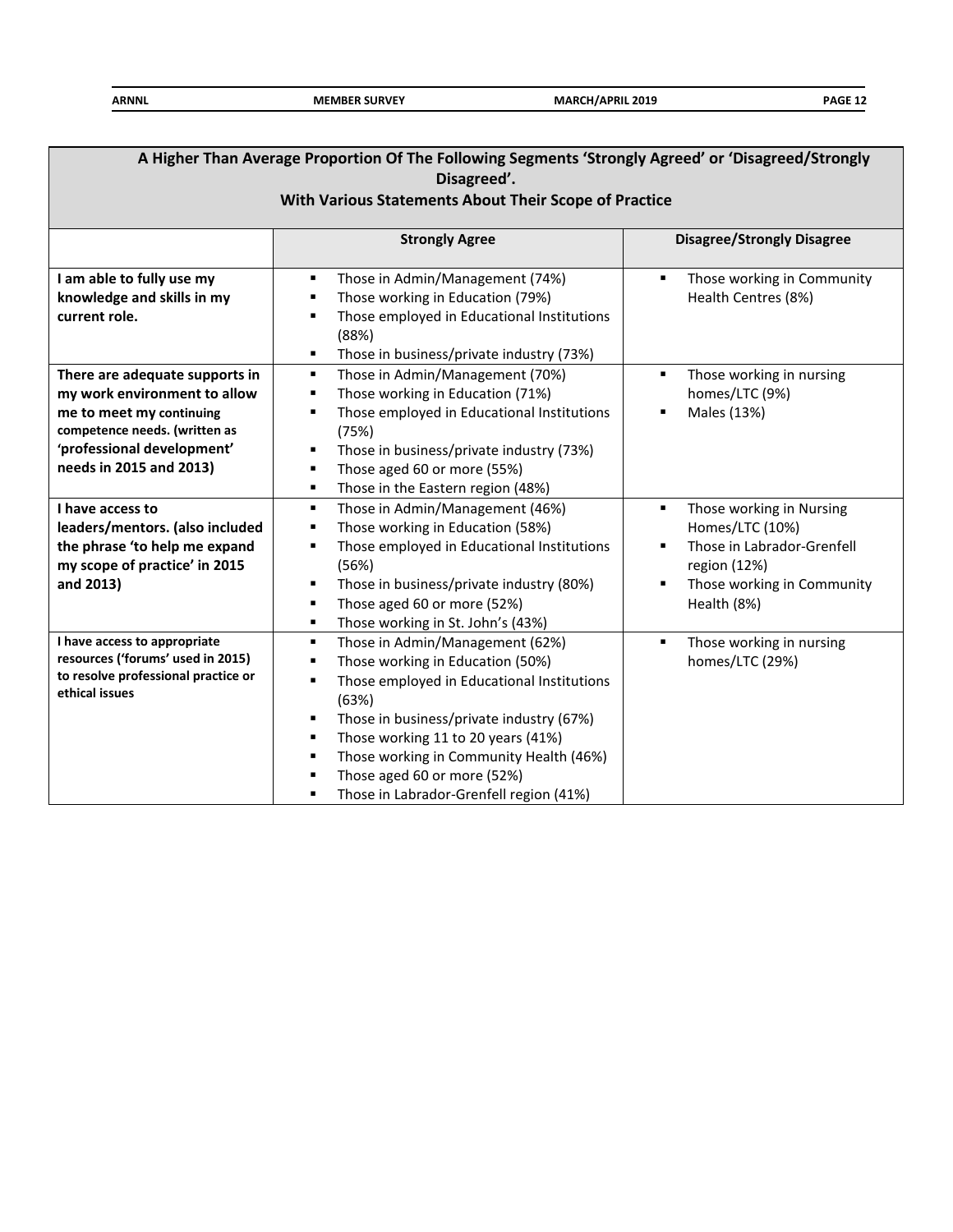| ARNNL | <b>MEMBER SURVEY</b> | <b>MARCH/APRIL 2019</b><br>__<br>_______ | PAGF <sub>13</sub> |
|-------|----------------------|------------------------------------------|--------------------|
|       |                      |                                          |                    |

## **2.1.2 Opportunities To Take On New Roles/Activities/Skills Not In Your Scope Of Practice**

New to this survey, members were asked to consider this next question by reflecting on their specific domain of nursing practice such as direct care, advanced practice, administration, education, etc. They were asked the following: "Are there opportunities for you in your nursing position to take on new roles, activities or skills that would benefit your clients but that are not currently within your scope of practice – that is, you are not currently educated, authorized, and/or competent to perform?"

One third (33%) of the members surveyed indicated 'yes' to this question.

## **Are there opportunities for you in your nursing position to take on new roles, activities or skills that would benefit your clients but that are not currently within your scope of practice**

|                     | <b>Frequency</b> | Percent |
|---------------------|------------------|---------|
| Yes                 | 162              | 32.5    |
| No                  | 308              | 61.     |
| Refused             | 8                | 1.6     |
| Don't Know/Not Sure | 21               | 4.2     |
| Total               | 499              | 100.0   |

A higher than average (33%) proportion of the following segments indicated 'yes':

- **Those working in Community Health (43%)**
- Males (55%)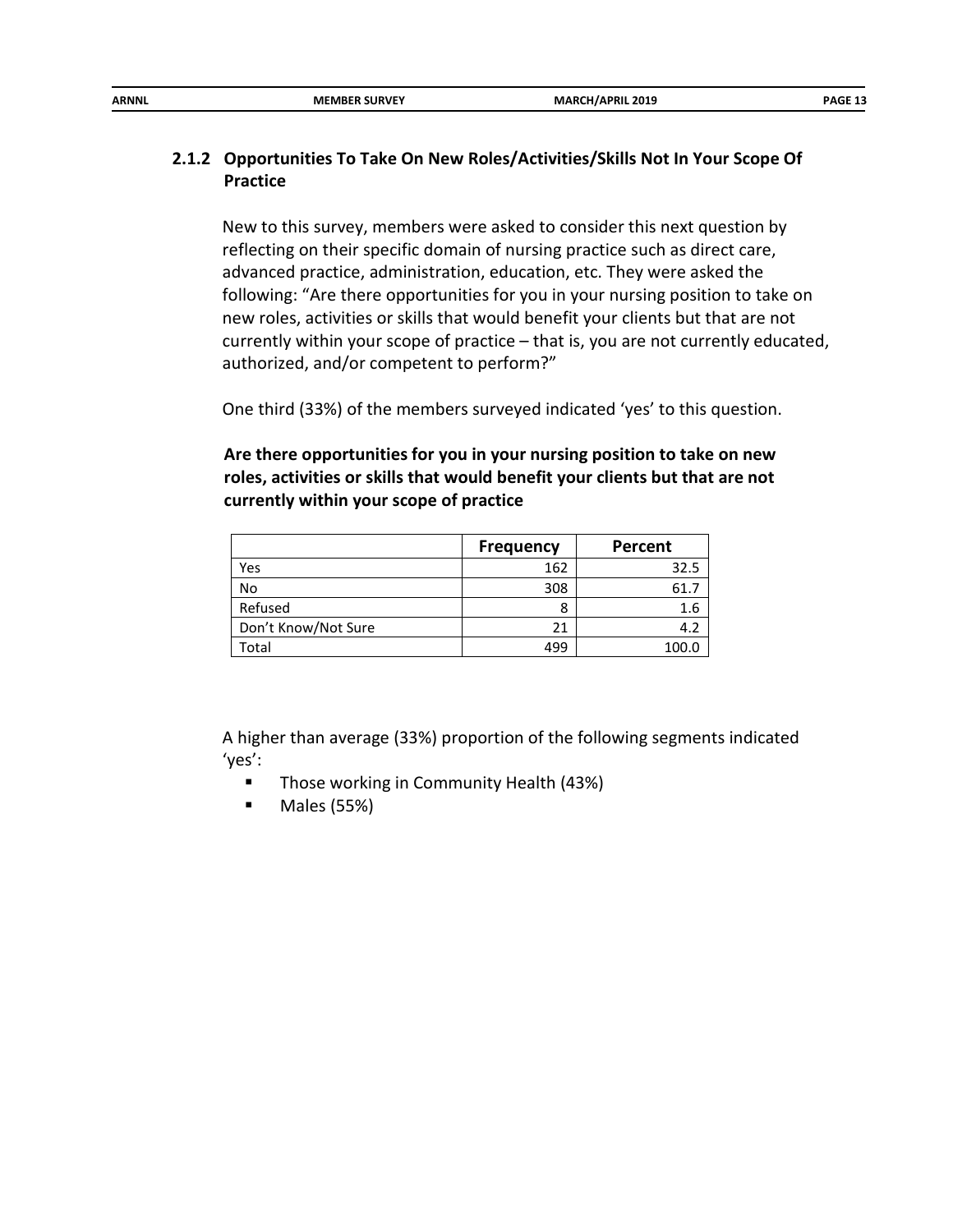| <b>ARNNL</b> | <b>MEMBER SURVEY</b> | <b>MARCH/APRIL 2019</b> | <b>PAGE 14</b> |
|--------------|----------------------|-------------------------|----------------|

Those who indicated 'yes' mentioned a number of different roles, activities or skills that they would like to take on/acquire as listed in the table below.

The most common responses related to being able to do the following: Administer drugs/write prescriptions (9%), suture wounds (8%), insert IVs (4%), do various arterial lines (3%), foot care (3%), give Tylenol/OTC drugs (3%).

|                                                                                        | N              | $\%$ |
|----------------------------------------------------------------------------------------|----------------|------|
| Skills needed but don't have the training/not allowed to do                            | 16             | 10%  |
| Should be able to administer drugs/write prescriptions                                 | 14             | 9%   |
| Not being able to suture wounds                                                        | 13             | 8%   |
| Can't think of anything                                                                | 9              | 6%   |
| Should be able to insert IVs                                                           | $\overline{7}$ | 4%   |
| Ask the clinical educator to train us/not enough mentors and instructors for new roles | 6              | 4%   |
| There are still certain arterial lines that nurses are not permitted to perform        | 5              | 3%   |
| Foot care is not in scope of practice                                                  | 5              | 3%   |
| Something as simple as being able to give Tylenol/OTC drugs                            | 5              | 3%   |
| To insert/remove pic lines                                                             | $\overline{3}$ | 2%   |
| To be able to order tests                                                              | $\overline{2}$ | 1%   |
| Not able to provide certain injections                                                 | $\overline{2}$ | 1%   |
| Like to be trained for chemo                                                           | $\overline{2}$ | 1%   |
| New skills that nurses are not familiar with and have to improvise                     | $\overline{2}$ | 1%   |
| Working on it/getting the training                                                     | $\overline{2}$ | 1%   |
| There is no education for night shift workers                                          | $\overline{2}$ | 1%   |
| Not being able to practice to my full scope of practice                                | $\overline{2}$ | 1%   |
| Be able to do arterial blood gases                                                     | $\overline{2}$ | 1%   |
| Not being able to practice to my full scope of practice                                | $\overline{2}$ | 1%   |
| Be able to assist clients with simple ailments                                         | $\overline{2}$ | 1%   |
| Could design a program to enhance front-line nurses                                    | $\overline{2}$ | 1%   |
| Seniors given management jobs over juniors                                             | $\mathbf{1}$   | 1%   |
| In mental health field and need proper training to do the job                          | $\mathbf{1}$   | 1%   |
| Want more decision making and independence                                             | $\mathbf{1}$   | 1%   |
| To insert IUDs                                                                         | $\mathbf{1}$   | 1%   |
| Refused to elaborate                                                                   | $\mathbf{1}$   | 1%   |
| Catheters                                                                              | $\mathbf{1}$   | 1%   |
| Advanced cardiac life support                                                          | $\mathbf{1}$   | 1%   |
| No innovation                                                                          | $\mathbf{1}$   | 1%   |
| Have monthly education days                                                            | $\mathbf{1}$   | 1%   |
| Give more advice to new nurses that is not in the Code of Practice                     | $\mathbf{1}$   | 1%   |
| Students have to do best evidence-based practice research but there are other ways to  | $\mathbf{1}$   | 1%   |
| learn patient care                                                                     |                |      |
| Protocols could be put in place for nursing treatment/care                             | $\mathbf{1}$   | 1%   |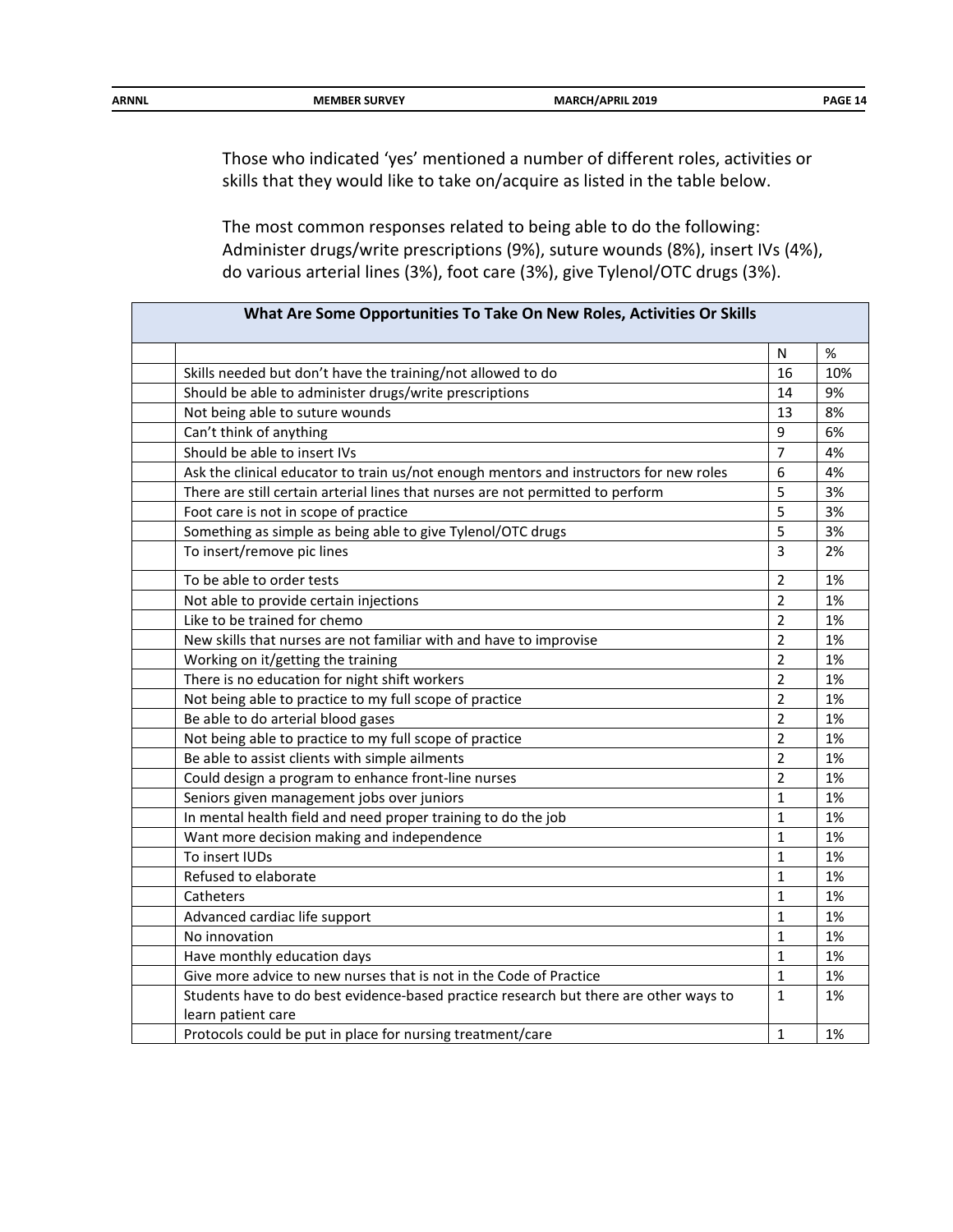| <b>ARNNL</b> | <b>MEMBER SURVEY</b> | <b>MARCH/APRIL 2019</b> | PAGE 15 |
|--------------|----------------------|-------------------------|---------|
|              |                      |                         |         |

| Increase surveillance of patients                                                        | 1            | 1%   |
|------------------------------------------------------------------------------------------|--------------|------|
| Be able to do casts                                                                      | 1            | 1%   |
| Oncology clients at hospital can't avail of some of the same services get at the Cancer  | 1            | 1%   |
| Clinic                                                                                   |              |      |
| Quality assurance                                                                        | $\mathbf{1}$ | 1%   |
| Should be able to do anemia protocols - dry weight adjustments                           | 1            | 1%   |
| Works in OR like to be able to get consent forms completed                               | $\mathbf{1}$ | 1%   |
| Can remove sutures but if an infection occurs have to refer to a different type of nurse | $1\,$        | 1%   |
| On surgery floor nurses should be able to take out tubes and put in stitches             | $\mathbf{1}$ | 1%   |
| To be able to provide vaccines                                                           | 1            | 1%   |
| Managing overtime is unreal/ridiculous                                                   | 1            | 1%   |
| Works in cath lab and if could put in radio sheath it could speed up the procedure       | $\mathbf{1}$ | 1%   |
| Only some are trained for SWAN GAIN monitoring and if they require someone to do this    | $\mathbf{1}$ | 1%   |
| someone needs to be brought in on overtime                                               |              |      |
| In triage and not able to request x-rays                                                 | $\mathbf{1}$ | 1%   |
| Working in a rural site sometimes puts you in positions you are not trained for          | 1            | 1%   |
| Not comfortable with palliative care issues                                              | 1            | 1%   |
| Need dementia education                                                                  | $\mathbf{1}$ | 1%   |
| Help new nurses                                                                          | 1            | 1%   |
| Be able to do liquid nitrogen on warts                                                   | 1            | 1%   |
| As far as I could go - nursing procedures for home care are not approved by ARNNL        | 1            | 1%   |
| PB exams                                                                                 | 1            | 1%   |
| Parta caths                                                                              | 2            | 1%   |
| CNA offers a course that could help her                                                  | 1            | 1%   |
| Be eligible to attend conferences/seminars to increase role                              | 1            | 1%   |
| Be able to take on some things that physical therapists do that help in LT care          | 1            | 1%   |
| In rural areas not able to do certain duties like tick care                              | $\mathbf{1}$ | 1%   |
| Works with air ambulance and there are times when more evasive skills are needed         | 1            | 1%   |
| Teaches at a college and needs research answers for students sometimes                   | 1            | 1%   |
| Could work in specialized areas                                                          | 1            | 1%   |
| Works in ICU - don't have training for ventilators                                       | $\mathbf{1}$ | 1%   |
| No provision for DVT training                                                            | $\mathbf{1}$ | 1%   |
| Permission to order up diagnostic forms                                                  | 1            | 1%   |
| Can't attend education in service due to short staffing                                  | 1            | 1%   |
| DBT skills                                                                               | 1            | 1%   |
| Medical marijuana treatment                                                              | $\mathbf 1$  | 1%   |
| NP courses available but haven't taken yet                                               | 1            | 1%   |
| Resuscitation course                                                                     | 1            | 1%   |
| Like to have certification to help stroke victims                                        | $\mathbf{1}$ | 1%   |
| Need a Masters degree to be a Clinical Nurse Educator                                    | $\mathbf{1}$ | 1%   |
| Like to be able to do certain courses but not allowed                                    | $\mathbf{1}$ | 1%   |
| Like to be able to use more advanced skills in the case room                             | $\mathbf{1}$ | 1%   |
| Short staffing should be dealt with to ensure patient safety                             | $\mathbf{1}$ | 1%   |
| Other                                                                                    | 9            | 6%   |
| Total                                                                                    | 162          | 100% |

**NOTE: Total adds to more than 100% due to multiple mentions.**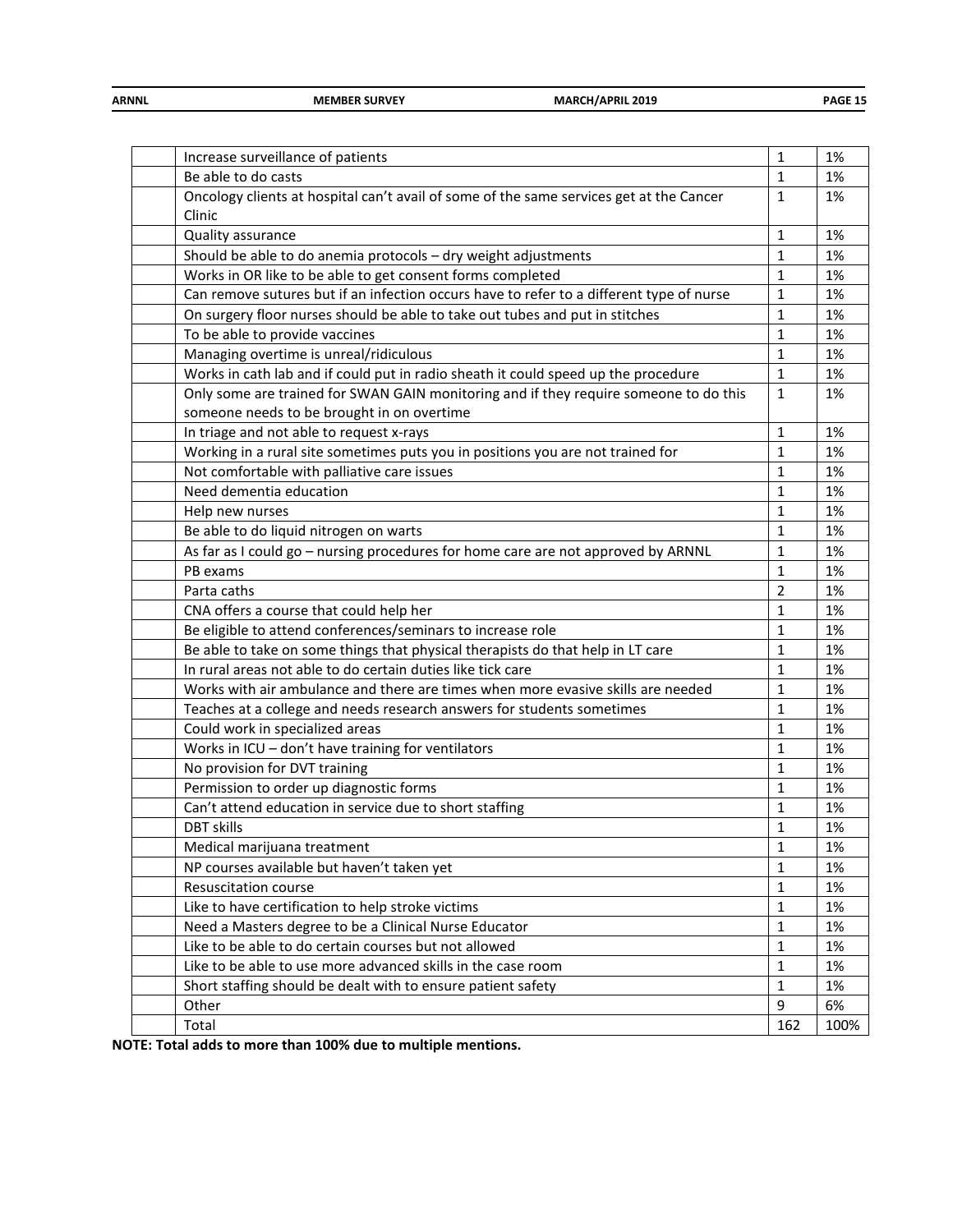#### **2.1.3 Incidence Of Providing Nursing Services Or Communicating (By Phone Or Electronically) With A Remote Patient Or Client Outside Of NL**

New to this survey, members were asked whether they provided nursing services or communicated remotely with a patient or client outside of NL during the past year and only 6% had done so.

**During the past year, have you provided nursing services or communicated (by phone or electronically) with a remote patient or client outside of Newfoundland & Labrador?**

|                     | <b>Frequency</b> | Percent |
|---------------------|------------------|---------|
| Yes                 |                  |         |
| No                  | 467              | 93.6    |
| Don't Know/Not Sure |                  |         |
| ™otal               | 499              | 100.0   |

A higher than average (6%) proportion of the following segments indicated that they provided this service during the past year:

- **Those working in administration/management (19%)**
- **Those working in Education (14%)**
- **Those working in Community Health Centres (15%)**
- **Those working in Educational Institutions (19%)**
- **Those working in Business/Private Industry (20%)**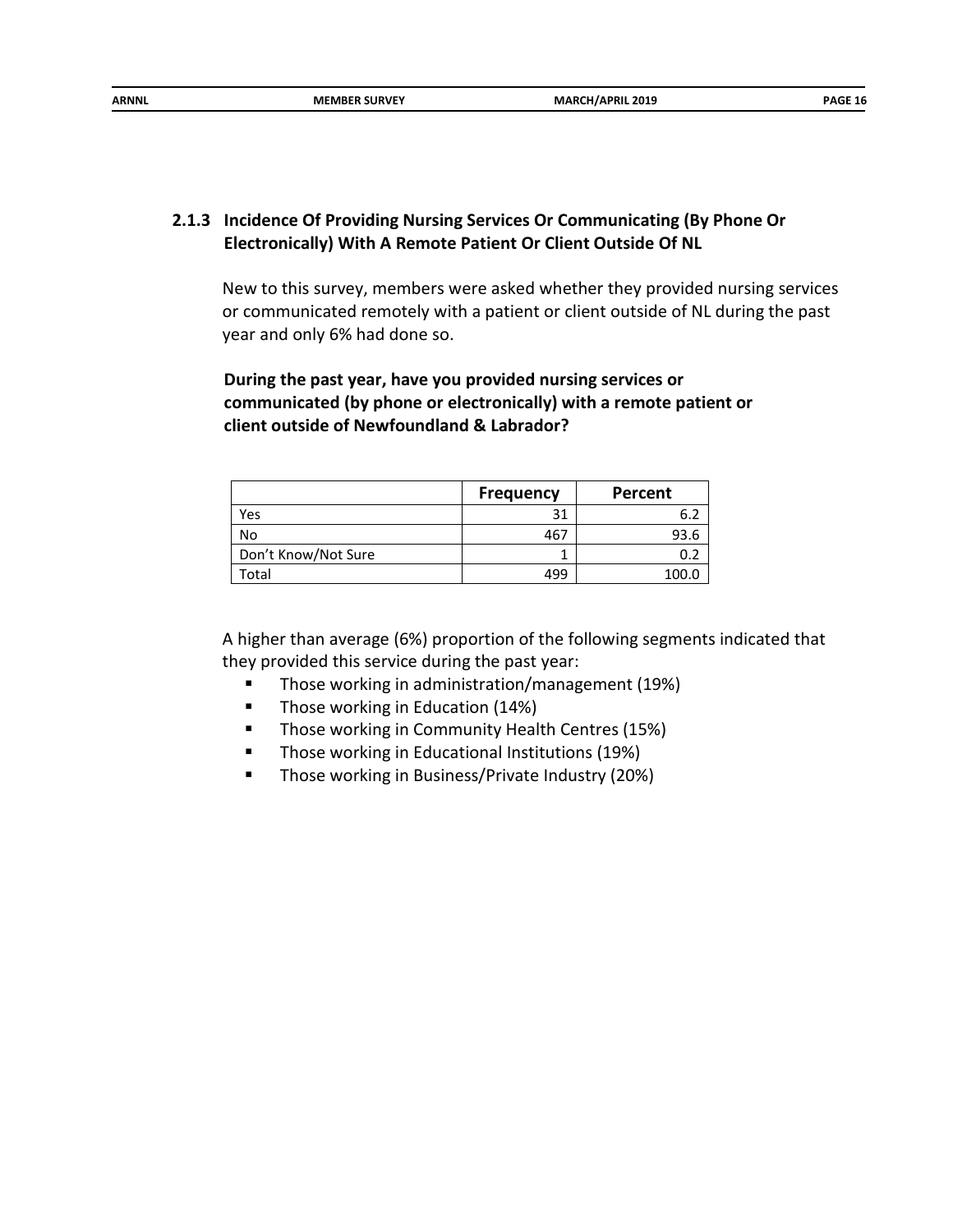#### **2.2 NURSING MANAGEMENT**

## **2.2.1 Incidence Of Currently Being In A Management Role**

All members were asked if they are currently in a management role and 14% (versus 11% in 2015, 12% in 2013 and 8% in 2011) indicated that they were.

| Are you currently in a management role? |                  |         |           |         |           |         |           |              |  |
|-----------------------------------------|------------------|---------|-----------|---------|-----------|---------|-----------|--------------|--|
|                                         | 2011             |         | 2013      |         | 2015      |         | 2019      |              |  |
|                                         | <b>Frequency</b> | Percent | Frequency | Percent | Frequency | Percent | Frequency | Percent      |  |
|                                         |                  |         |           |         |           |         |           |              |  |
| <b>Yes</b>                              | 42               | 8%      | 47        | 12%     | 56        | 11%     | 69        | 14%          |  |
| <b>No</b>                               | 457              | 91%     | 354       | 88%     | 443       | 89%     | 429       | 86%          |  |
| <b>Refused</b>                          | 1                | .2%     |           |         | 1         | .2%     | 0         | $\mathbf{0}$ |  |
| <b>Not</b><br>sure                      | 1                | .2%     | 1         | .2%     |           |         | 1         | .2%          |  |
| Total                                   | 501              | 100%    | 402       | 100%    | 500       | 100%    | 499       | 100%         |  |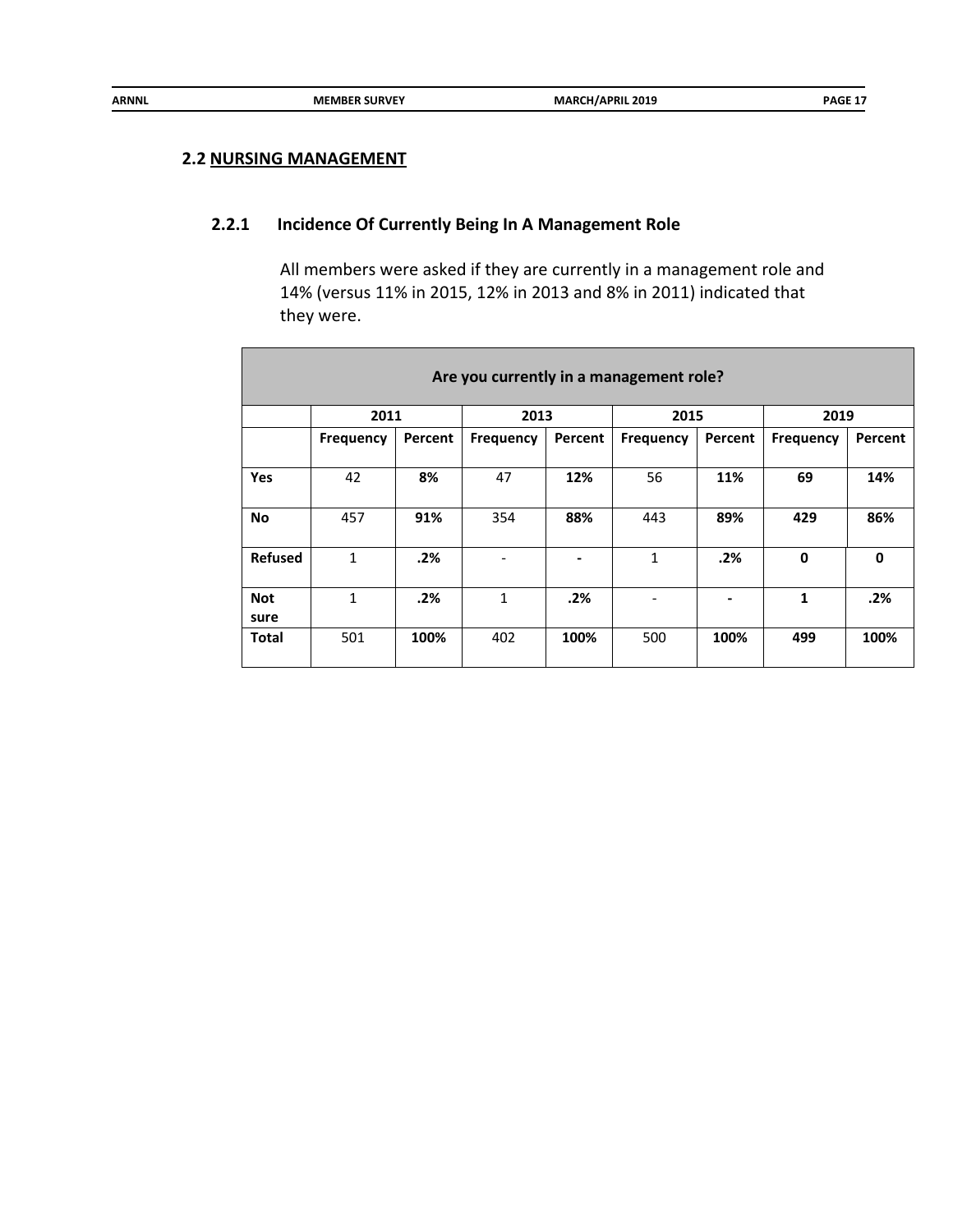## **2.2.2 Predisposition To Pursue A Career In A Management Position**

There is little appeal among those currently in non-management roles to pursue a career in that area. Indeed, when asked on a scale of '1-10' how likely they would be to pursue a career in management where 1 was 'not at all likely' and 10 was 'very likely' those who are not currently in a management role gave an average response of 3.2 (versus 2.8 in 2015, 3.11 in 2013, 2.93 in 2011 and 2.71 in 2007).

Approximately eight out of 10 (79% versus 82% in 2015, 79% in 2013, 82% in 2011 and 83% in 2007) of these members gave a rating or '5 or less'. Only 9% (versus 7% in 2015, 10% in 2013, 9% in 2011 and 8% in 2007) appeared to be more positively predisposed to such a career track based on those who gave a rating of '8 or more'.

|                         | 2011         |            | 2013                     |                   | 2015                     |                | 2019             |                |  |
|-------------------------|--------------|------------|--------------------------|-------------------|--------------------------|----------------|------------------|----------------|--|
|                         | Frequency    | Percent    | Frequency                | Percent           | Frequency                | Percent        | <b>Frequency</b> | Percent        |  |
|                         |              |            |                          |                   |                          |                |                  |                |  |
| Very unlikely 1         | 255          | 55.6       | 189                      | 53.2              | 259                      | 58.5           | 213              | 49.7           |  |
| $\overline{2}$          | 25           | 5.4        | 18                       | 5.1               | 22                       | 5.0            | 19               | 4.4            |  |
| $\overline{\mathbf{3}}$ | 24           | $5.2$      | 20                       | 5.6               | 21                       | 4.7            | 35               | 8.2            |  |
| $\overline{\mathbf{4}}$ | 32           | 7.0        | 17                       | 4.8               | 18                       | 4.1            | 24               | 5.6            |  |
| 5 <sup>5</sup>          | 39           | 8.5        | 38                       | 10.7              | 42                       | 9.5            | 46               | 10.7           |  |
| 6                       | 18           | 3.9        | 21                       | 5.9               | 25                       | 5.6            | 28               | 6.5            |  |
| $\overline{\mathbf{z}}$ | 24           | $5.2$      | 17                       | 4.8               | 26                       | 5.9            | 24               | 5.6            |  |
| 8                       | 18           | 3.9        | 16                       | 4.5               | 18                       | 4.1            | 19               | 4.4            |  |
| 9                       | 9            | 2.0        | 3                        | $\boldsymbol{.8}$ | $\overline{3}$           | $\cdot$        | 9                | 2.1            |  |
| Very likely 10          | 14           | 3.1        | 16                       | 4.5               | 9                        | 2.0            | 12               | 2.8            |  |
| Don't know              | $\mathbf{1}$ | $\cdot$ .2 | $\overline{\phantom{a}}$ | $\blacksquare$    | $\overline{\phantom{a}}$ | $\blacksquare$ | $\blacksquare$   | $\blacksquare$ |  |
| Total                   | 459          | 100        | 355                      | 100               | 443                      | 100            | 429              | 100            |  |

#### **How likely would you be to pursue a career in a management position?**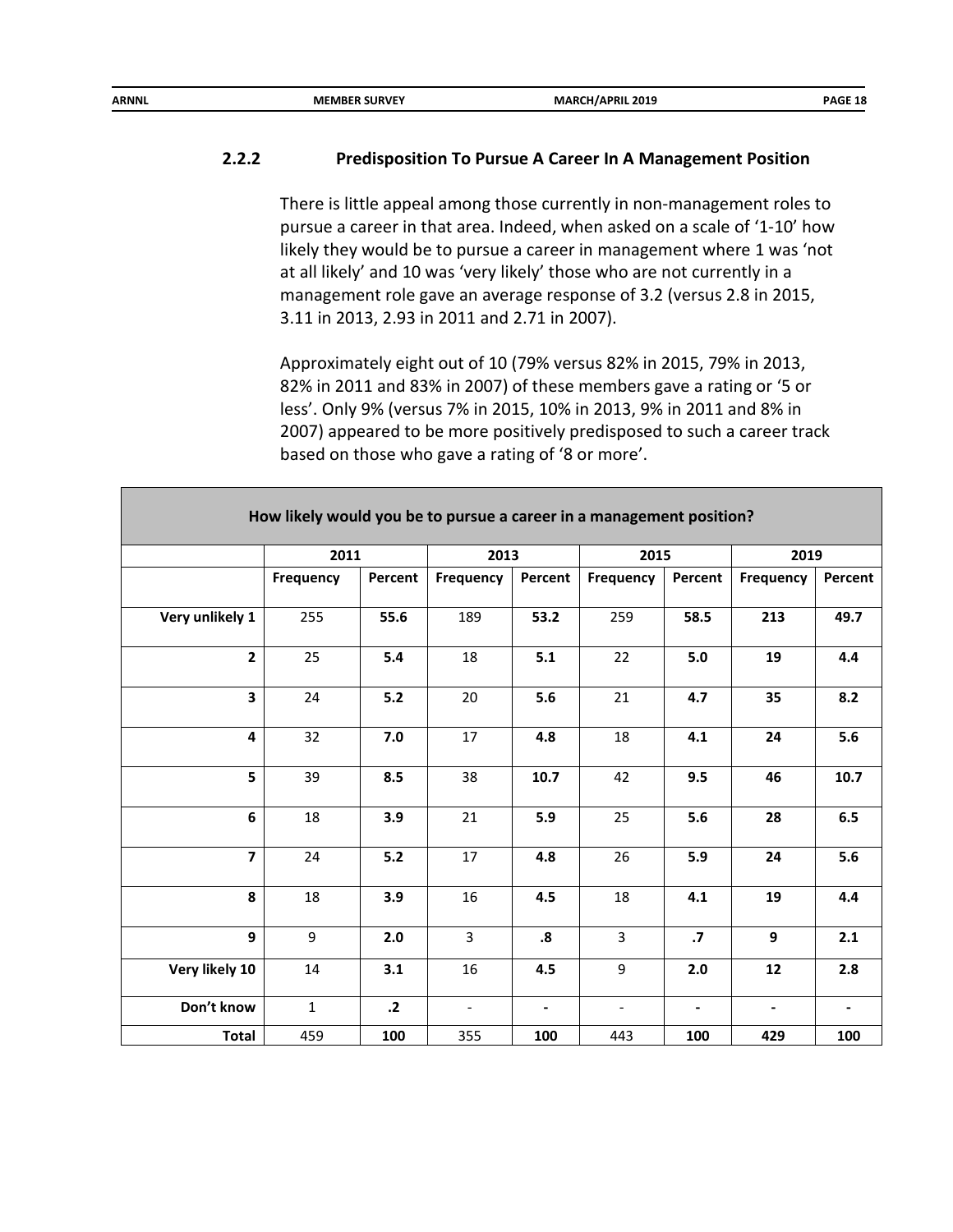| ARNNL | <b>SURVEY</b><br><b>MEMBER</b> | . 2019<br>7 N I L<br>__ | <b>DAGF</b> |
|-------|--------------------------------|-------------------------|-------------|
|       |                                |                         |             |

Those who appeared to be the most interested in a management role (those who gave a rating of '8-10') included a higher than average (9%) proportion of the following segments:

- Those with 1-10 years of nursing experience (14%)
- **Those working in educational institutions (17%)**
- Those aged 20 to 29  $(17%)$

Those who appeared to be somewhat interested in a management role (those who gave a rating of '6-7') included a higher than average (12%) proportion of the following segments:

- Those working in educational institutions (18%)
- Those with 1-10 years of nursing experience (27%)
- Those aged 20 to 29 (30%)
- Those working in administration/management (50%)
- Males (18%)

Those who appeared to be the least interested in a management role (those who gave a rating of '1-5') included a higher than average (79%) proportion of the following segments:

- **Those with more than 20 years of nursing experience (92%)**
- Those working in business/private industry (100%)
- Those aged 50 to 59 (97%)
- Those aged 60 or more (96%)
- Those in the 'rest of Avalon' region (85%)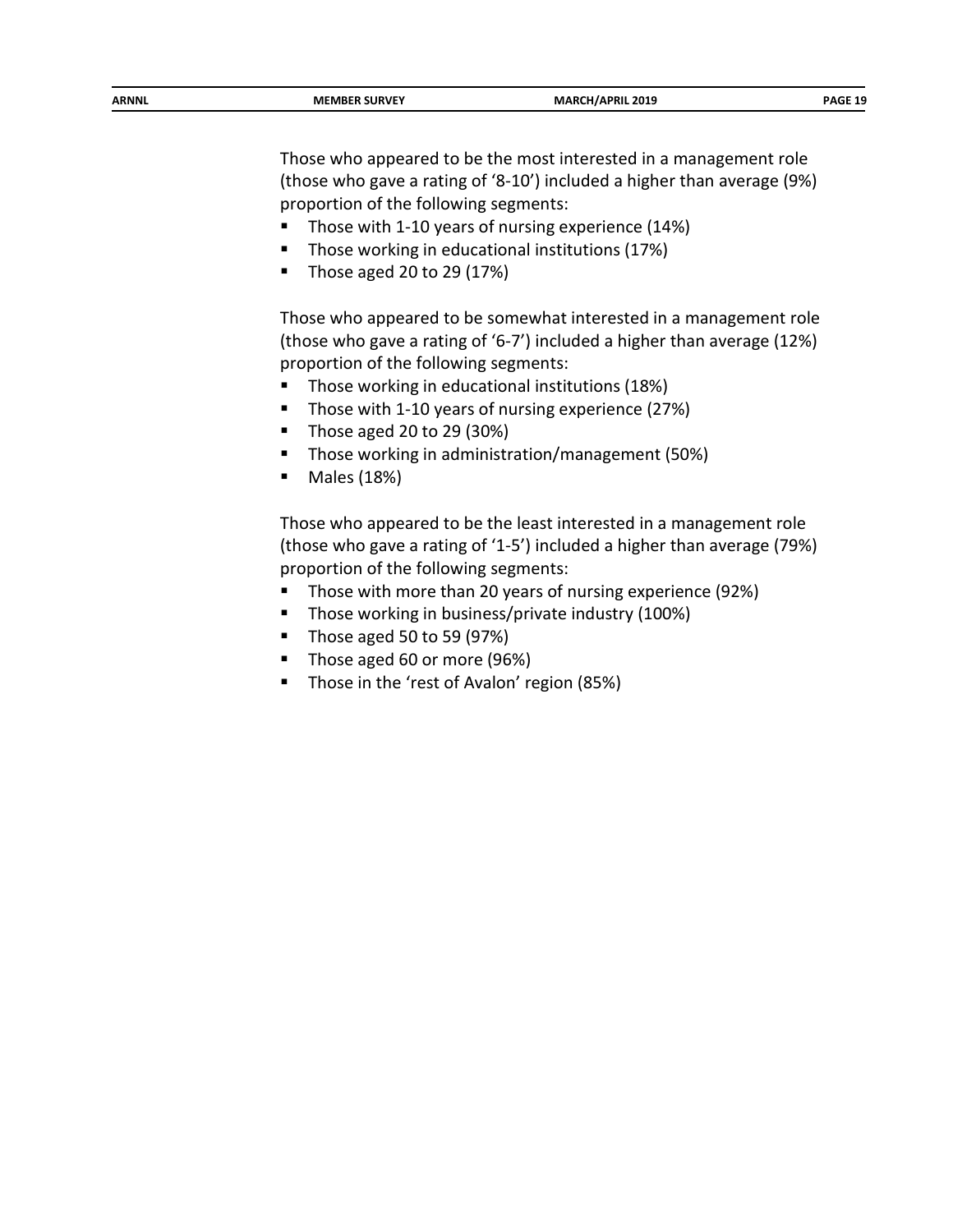#### **2.3 QUALITY CLIENT CARE**

## **2.3.1 Incidence Of Having Any Concerns About Client Care During The Past Year In Your Area Of Practice**

When asked if they had any concerns about client care during the past year in their area of practice, 55% responded 'yes' (versus 56% in 2015, 61% in 2013, 50% in 2011 and 48% in 2007). Correspondingly, 45% said 'no' (versus 43% in 2015, 38% in 2013, 50% in 2011 and 51% in 2007).

| During the past year in your area of practice, have you<br>had any concerns about client care? |                  |         |           |         |                  |         |                  |         |  |  |
|------------------------------------------------------------------------------------------------|------------------|---------|-----------|---------|------------------|---------|------------------|---------|--|--|
|                                                                                                | 2011             |         | 2013      |         | 2015             |         | 2019             |         |  |  |
|                                                                                                | <b>Frequency</b> | Percent | Frequency | Percent | <b>Frequency</b> | Percent | <b>Frequency</b> | Percent |  |  |
| Yes                                                                                            | 250              | 50%     | 247       | 61%     | 280              | 56%     | 273              | 55%     |  |  |
| No                                                                                             | 248              | 50%     | 154       | 38%     | 217              | 43%     | 224              | 45%     |  |  |
| Can't<br>recall/<br>refused                                                                    | 3                | .6%     | 1         | 1%      | 3                | 1%      | $\overline{2}$   | .2%     |  |  |
| Total                                                                                          | 501              | 100%    | 402       | 100%    | 500              | 100%    | 499              | 100%    |  |  |

Those who indicated having concerns about client care during the past year included a higher than average (55%) proportion of the following segments:

- Those with 1 to 10 years' experience (61%)
- Those working in nursing homes/LTC (77%)
- Those in the 'rest of Avalon' region (64%)
- Males (65%)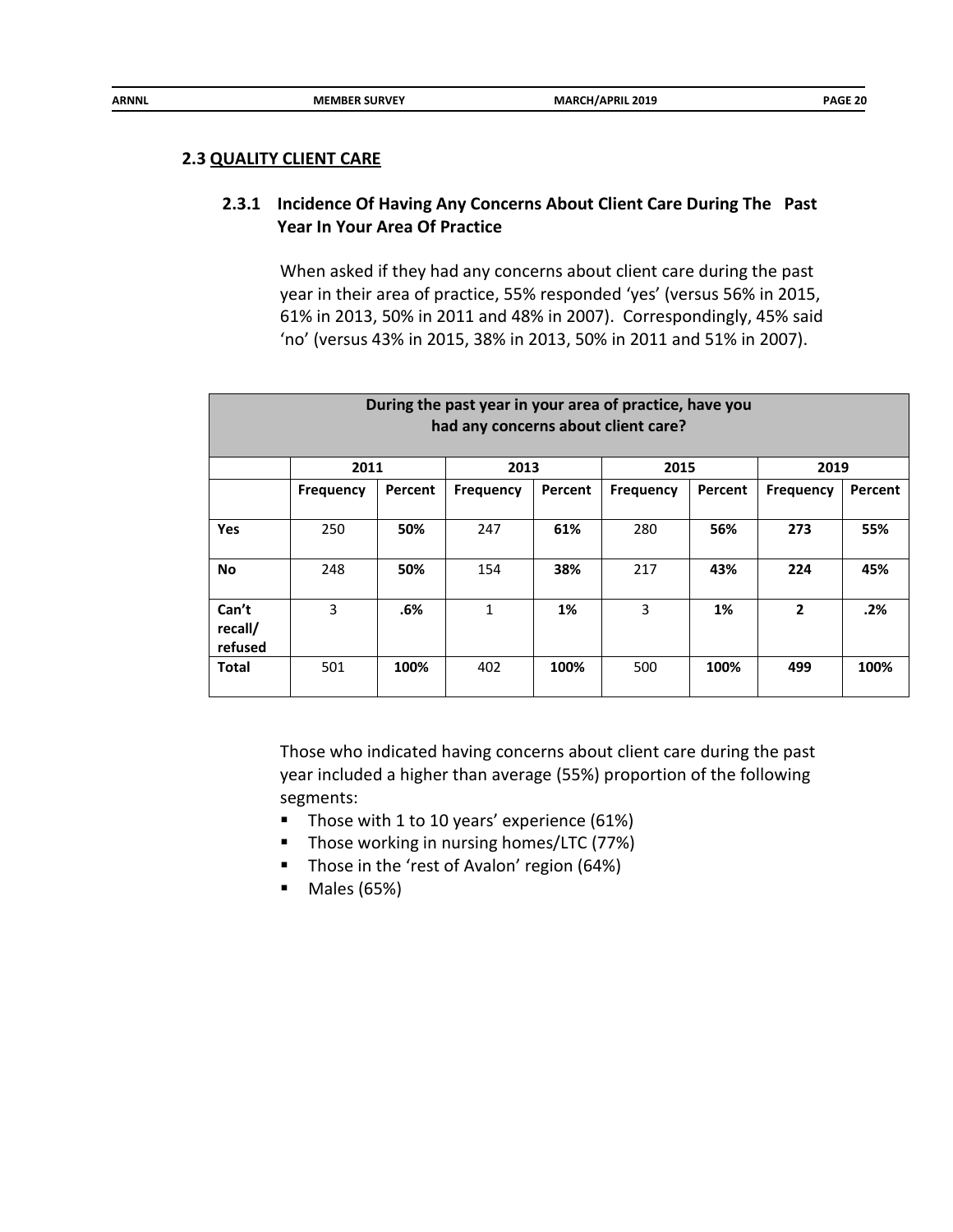| ARNNL | <b>MEMBER SURVEY</b> | <b>MARCH/APRIL 2019</b><br>__ | PAGE 21 |
|-------|----------------------|-------------------------------|---------|
|       |                      |                               |         |

## **2.3.2 What, If Anything, Was Done To Resolve Most Recent Concern About Client Care**

The 55% who indicated having any concerns about client care in the past year were then asked what, if anything, they did to resolve the concern. As in previous surveys, the most common responses were:

- Talked to their supervisor/manager/employer' (84% versus 69% in 2015, 71% in 2013, 66% in 2011 and 74% in 2007)
- 'Filled out a Professional Practice Occurrence form/referred to the Professional Practice Committee' (12% versus 14% in 2015, 5% in 2013, 9% in 2011 and 16% in 2007)

However, it appears that significantly more spoke to their supervisor/manager/ employer this past year and less so to others such as their colleagues/co-workers, Doctor, social worker, etc.

Likewise, it seems that more decided to take it upon themselves to do something about it this year versus in other years.

Other alternatives were each mentioned by fewer than 3% of members.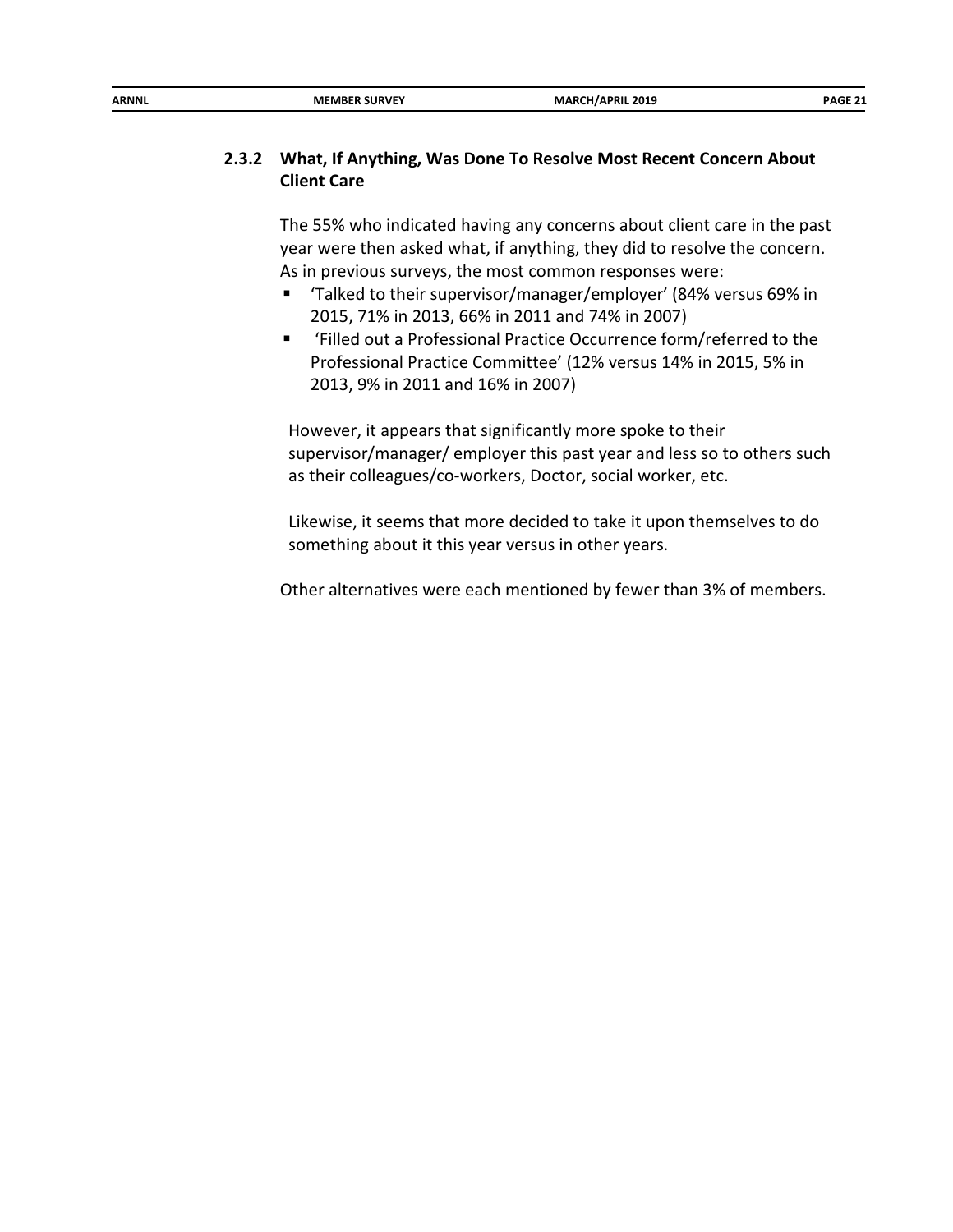| <b>ARNNL</b> | <b>MEMBER SURVEY</b> | <b>MARCH/APRIL 2019</b> | PAGE 22 |
|--------------|----------------------|-------------------------|---------|
|              |                      |                         |         |

| Thinking about your most recent concern about client safety,      |         |           |           |         |           |  |  |  |  |
|-------------------------------------------------------------------|---------|-----------|-----------|---------|-----------|--|--|--|--|
| what, if anything, did you do to resolve this concern?            |         |           |           |         |           |  |  |  |  |
| (All responses)                                                   |         |           |           |         |           |  |  |  |  |
| 2013<br>2011<br>2015<br>2019<br>2007                              |         |           |           |         |           |  |  |  |  |
|                                                                   | (N=240) | $(N=249)$ | $(N=247)$ | (N=280) | $(N=273)$ |  |  |  |  |
| Consulted my manager/supervisor                                   | 74%     | 66%       | 71%       | 69%     | 84%       |  |  |  |  |
| Reported problems to higher level employees                       | 13%     | 11%       | 0%        | 4%      |           |  |  |  |  |
| Did something about it myself (worked overtime, voiced            |         |           |           |         | 3%        |  |  |  |  |
| opinion, advocated for the client, researched the matter)         |         |           |           |         |           |  |  |  |  |
| Filled out a Professional Practice Occurrence form/referred to    |         |           |           |         |           |  |  |  |  |
| <b>Professional Practice Committee</b>                            | 16%     | 9%        | 5%        | 14%     | 12%       |  |  |  |  |
| Consulted my colleagues/co-workers (spoke with the nurse          |         |           |           |         |           |  |  |  |  |
| treating the client/occupational safety rep, Chief of Discipline, | 7%      | 12%       | 17%       | 11%     | 2%        |  |  |  |  |
| policy maker)                                                     |         |           |           |         |           |  |  |  |  |
| Request for extra staff                                           | 6%      | 0%        | 0%        | 2%      | 1%        |  |  |  |  |
| Referred to other such as doctor/Social Services/Social worker    | 5%      | 6%        | 3%        | 11%     | 1%        |  |  |  |  |
| Implemented policies/standards/procedures                         | 1%      | 4%        | 0%        | $< 1\%$ | 0%        |  |  |  |  |
| Consulted with ARNNL staff/referred to ARNNL's protocol           | 4%      | 3%        | 1%        | 1%      | 3%        |  |  |  |  |
| I didn't do anything/didn't report it/nothing can be changed      | 3%      | 1%        | $< 1\%$   | 0%      | 1%        |  |  |  |  |
| Took extra care/spent more time with the client                   | 2%      | 2%        | 0%        | 2%      | 1%        |  |  |  |  |
| Consulted union rep/filed a grievance                             | 2%      | 2%        | 2%        | 1%      | 0%        |  |  |  |  |
| Sought or arranged education/training                             | 0%      | 1%        | 2%        | 1%      | 1%        |  |  |  |  |
| Did a managerial assessment to correct problem (action plan)      | 1%      | $< 1\%$   | 3%        | $< 1\%$ | 1%        |  |  |  |  |
| Spoke with family of client                                       | 1%      | $< 1\%$   | 1%        | 0%      | 0%        |  |  |  |  |
| Referred to Nursing Council                                       | 1%      | 0%        | 0%        | 0%      | 0%        |  |  |  |  |
| Left job because didn't agree with how things were done           | 0%      | 0%        | 1%        | 0%      | 0%        |  |  |  |  |
| Other                                                             | 2%      | 5%        | 5%        | 10%     | 11%       |  |  |  |  |
| Don't know                                                        | <1%     | 2%        | 2%        | 4%      | 0%        |  |  |  |  |
| <b>TOTAL</b>                                                      | 100.0%  | 100.0%    | 100.0%    | 100.0%  |           |  |  |  |  |

**NOTE: Total adds to more than 100% due to multiple responses.**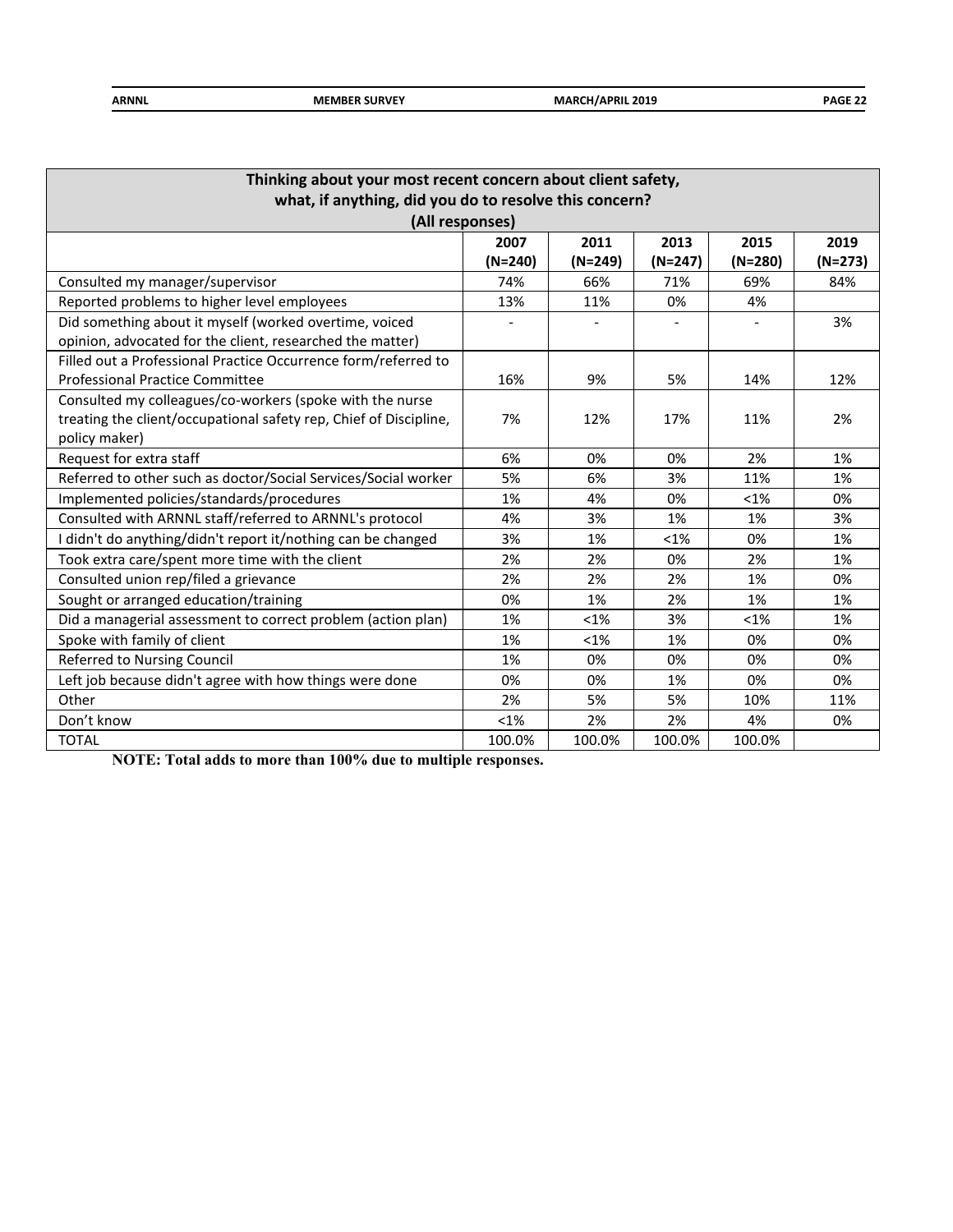| ARNNL | <b>MEMBER SURVEY</b> | <b>MARCH/APRIL 2019</b> | PAGE 23 |
|-------|----------------------|-------------------------|---------|
|       |                      | ______                  |         |
|       |                      |                         |         |

## **2.3.3 Why Didn't Do Anything About Their Concern**

New to this survey, those who indicated that they didn't do anything about their concern were then asked why. In this case only 3 respondents said they 'did nothing'. Two of those felt that 'no one would listen/care/do anything about it' while one felt that 'nothing could be done'.

|                       | <b>Frequency</b> | Percent | <b>Valid Percent</b> |
|-----------------------|------------------|---------|----------------------|
| Didn't think anyone   |                  | 0.4     | 66.7                 |
| would listen/care/do  |                  |         |                      |
| anything about it     |                  |         |                      |
| Nothing could be done |                  | 0.2     | 33.3                 |
| Total                 | 3                | 0.6     | 100.0                |
| Not Applicable        | 496              | 99.4    |                      |
| Total                 | 499              | 100.0   |                      |

## **Why didn't you do anything about your concern?**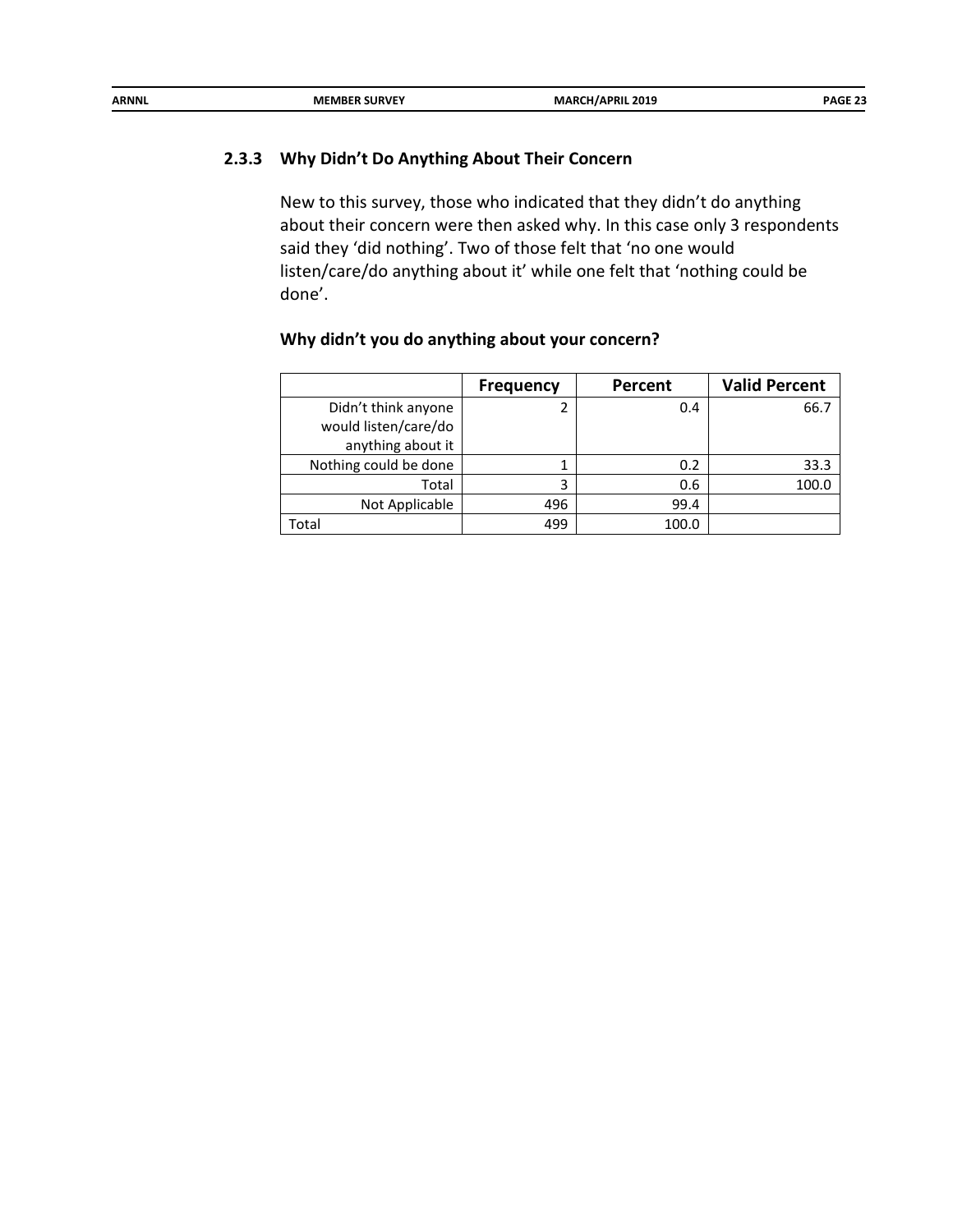| <b>ARNNI</b><br>CH/APRIL 2019<br><b>MARCI</b><br><b>MEMBER SURVEY</b><br>$\sim$ $\sim$ | SF 24<br>PAGL - |
|----------------------------------------------------------------------------------------|-----------------|
|----------------------------------------------------------------------------------------|-----------------|

## **2.3.4 Level Of Satisfaction With How The Concern Was Handled**

In the previous surveys, those members who had concerns about client care were asked "how successful their actions were in addressing the concern". However, for this year's survey, members were asked a slightly different version of the same premise – "To what extent were you satisfied or dissatisfied with how your concern was handled".

Just over six in ten (61%) of the members who had concerns about client care said that they were satisfied with how the concern was handled – on par with those in previous years who said they were successful in addressing the concern (63% in 2015, 62% in 2013 and 63% in 2011).

#### **2019: To what extent were you satisfied or dissatisfied with how your concern was handled? 2011 – 2015: How successful were your actions in addressing the concern you had about client care?**

|                                 | 2011             |         | 2013             |         | 2015             |         | 2019             |         |
|---------------------------------|------------------|---------|------------------|---------|------------------|---------|------------------|---------|
|                                 | <b>Frequency</b> | Percent | <b>Frequency</b> | Percent | <b>Frequency</b> | Percent | <b>Frequency</b> | Percent |
|                                 |                  |         |                  |         |                  |         |                  |         |
| Very successful                 | 46               | 19%     | 28               | 11%     | 51               | 18%     | 44               | 16%     |
| $(2011-15)$                     |                  |         |                  |         |                  |         |                  |         |
| Very satisfied (2019)           |                  |         |                  |         |                  |         |                  |         |
| Somewhat successful             | 112              | 45%     | 125              | 51%     | 127              | 45%     | 121              | 45%     |
| $(2011-15)$                     |                  |         |                  |         |                  |         |                  |         |
| Somewhat satisfied (2019)       |                  |         |                  |         |                  |         |                  |         |
| Not very successful             | 45               | 18%     | 49               | 20%     | 51               | 18%     | 47               | 18%     |
| $(2011-15)$                     |                  |         |                  |         |                  |         |                  |         |
| Not very satisfied (2019)       |                  |         |                  |         |                  |         |                  |         |
| Not successful at all (2011-15) | 36               | 14%     | 35               | 14%     | 42               | 15%     | 54               | 20%     |
| Not satisfied at all (2019)     |                  |         |                  |         |                  |         |                  |         |
| Can't recall/refused            | 11               | 4%      | 10               | 4%      | 9                | 3%      | 3                | 1%      |
|                                 |                  |         |                  |         |                  |         |                  |         |
| <b>Total</b>                    | 250              | 100%    | 247              | 100%    | 280              | 100%    | 499              | 100%    |

Those who felt they were not satisfied ('not very' or 'not at all') included a higher than average (38%) proportion of the following segments:

- Those working in business/private industry (50%)
- **Those working in nursing homes/LTC (54%)**
- Those working in Community Health Centres (43%)
- Those aged 50 to 59  $(44%)$
- Those in St. John's (43%)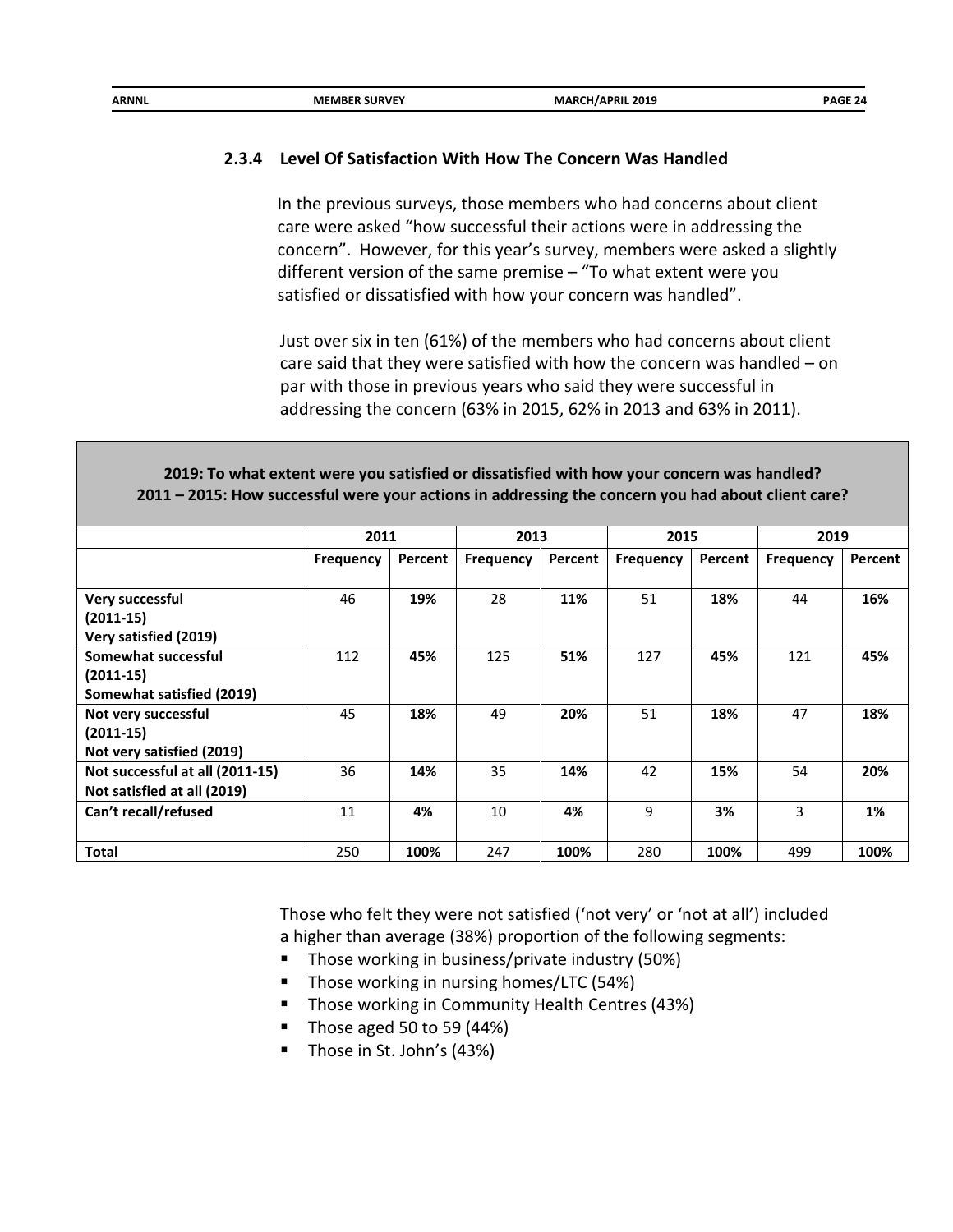| <b>ARNNL</b> | <b>MEMBER SURVEY</b> | <b>MARCH/APRIL 2019</b> | <b>PAGE 25</b> |
|--------------|----------------------|-------------------------|----------------|
|              |                      |                         |                |

#### **2.3.5 Why Not 'Very Satisfied' With How Concern Was Handle**

New to this survey, those who were not satisfied with how the concern was handled were asked for reasons why and over 80% indicated that it was because they felt that nothing was done about it/was not resolved, they didn't see any changes as a result, and/or the issue was not resolved to their liking.

Some others said that changes were made but things went back to the way they were (7%) or that they are still working on it (4%). The table that follows provides more detail.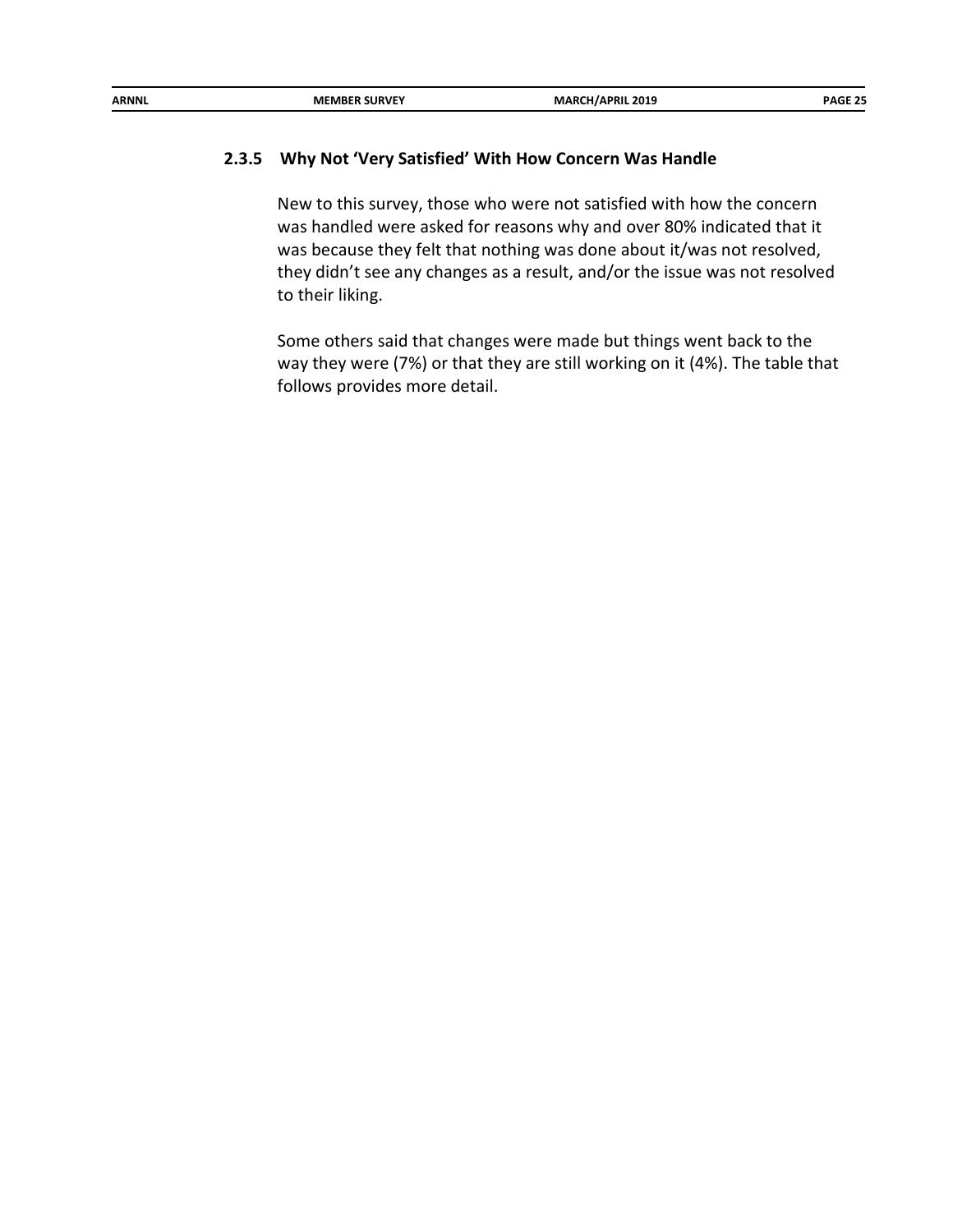| ARNNL | <b>MEMBER SURVEY</b> | MARCI<br><b>/APRIL 2019</b><br>___ | ----<br>OAG.<br>_______ |
|-------|----------------------|------------------------------------|-------------------------|
|       |                      |                                    |                         |

# **Why were you not "very satisfied" with how your concern was handled? (All mentions)**

|                                                              | <b>Frequency</b> | Percent |
|--------------------------------------------------------------|------------------|---------|
| Nothing was done about it                                    | 73               | 35%     |
| Didn't see any significant changes as a result               | 64               | 31%     |
| Changes made and then eventually went back to the way it was | 14               | 7%      |
| Concern wasn't addressed/taken seriously                     | 3                | 1%      |
| Communication was poor/No feedback                           | $\overline{2}$   | 1%      |
| Remains unresolved                                           | 6                | 3%      |
| Not resolved due to staff shortages                          | 12               | 6%      |
| Financial concerns restraint                                 | 1                | 0%      |
| <b>Involved HR</b>                                           | $\overline{2}$   | 1%      |
| Ongoing concern/issue                                        | 4                | 2%      |
| Still working on it                                          | 8                | 4%      |
| Kept working on it with management                           | $\mathbf{1}$     | 0%      |
| Could never tell if supervisors progressed or not            | $\overline{2}$   | 1%      |
| Can't get trained on the equipment being used                | 1                | 0%      |
| Resulted in animosity between parties involved               | $\mathbf{1}$     | 0%      |
| Safety concerns - there were two different points of view    | 1                | 0%      |
| No reply from the ethics board                               | $\mathbf{1}$     | 0%      |
| Management's hands are tied                                  | 1                | 0%      |
| Only changes that we made were implemented                   | $\mathbf{1}$     | 0%      |
| Patients needs didn't come first                             | $\mathbf{1}$     | 0%      |
| Wanted to do more but the opportunity wasn't there           | $\mathbf{1}$     | 0%      |
| Took multiple attempts to be resolved                        | 1                | 0%      |
| Not happy with the result                                    | 1                | 0%      |
| Couldn't get enough staff to help out                        | $\mathbf{1}$     | 0%      |
| Only some not all issues addressed                           | 2                | 1%      |
| Made but not in favour of nurse                              | 1                | 0%      |
| Refused                                                      | 2                | 1%      |
| Don't know/Not sure                                          | 1                | 0%      |
| Total                                                        | 207              | 100%    |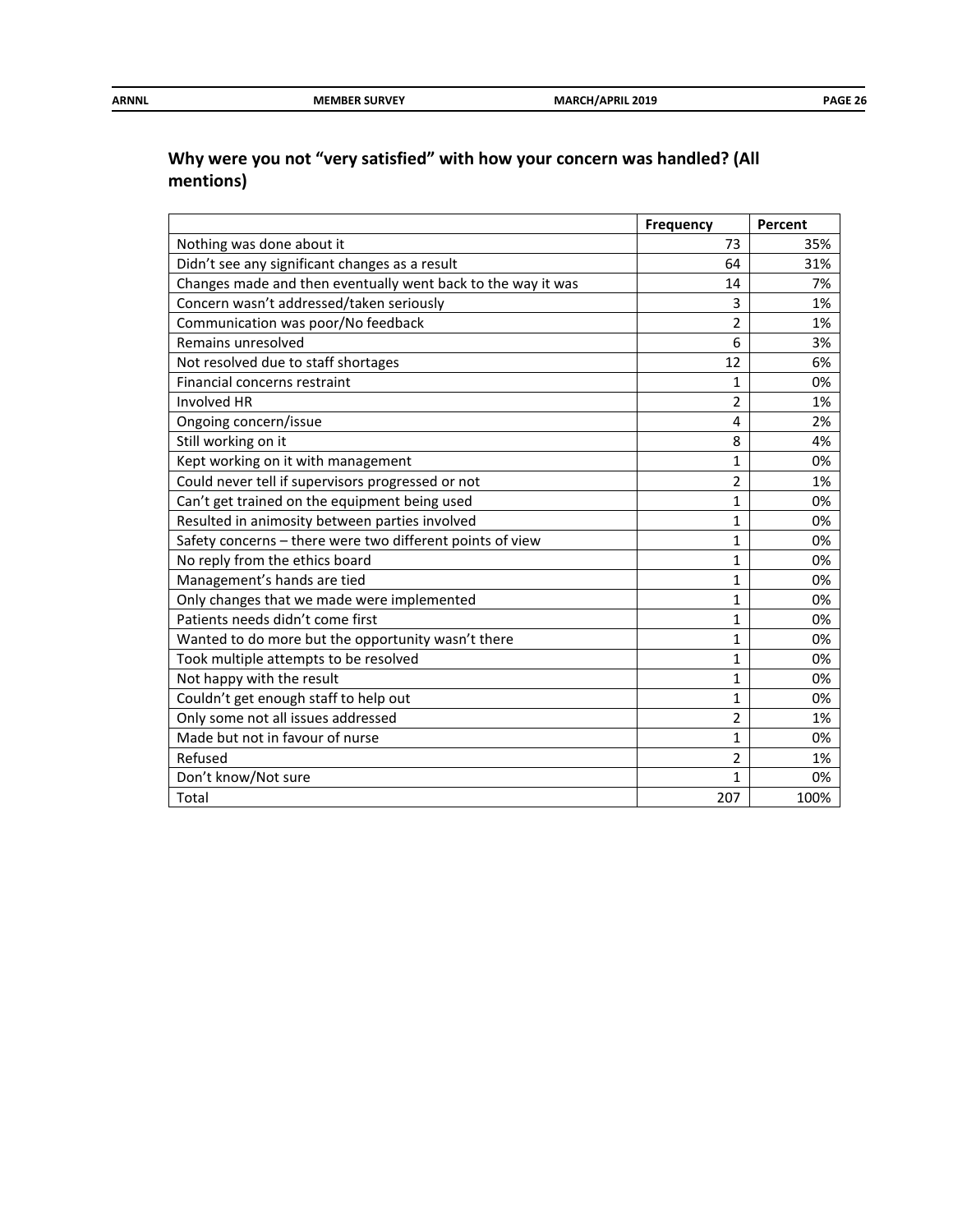| ARNNL | <b>MEMBER SURVEY</b> | <b>MARCH/APRIL 2019</b> | <b>PAGE 27</b> |
|-------|----------------------|-------------------------|----------------|

## **2.3.6 What Did You Do Then If Not Satisfied With The Way The Concern Was Handled**

New to this survey, those who were not satisfied with the way their concern was handled were asked what they did next. Of those who answered, half (50%) said they did nothing else while 20% spoke to their manager/supervisor/employer. Another 9% said that it was still an ongoing concern or still working on it and 4% filled out forms/Professional Practice forms. More details are contained in the table that follows.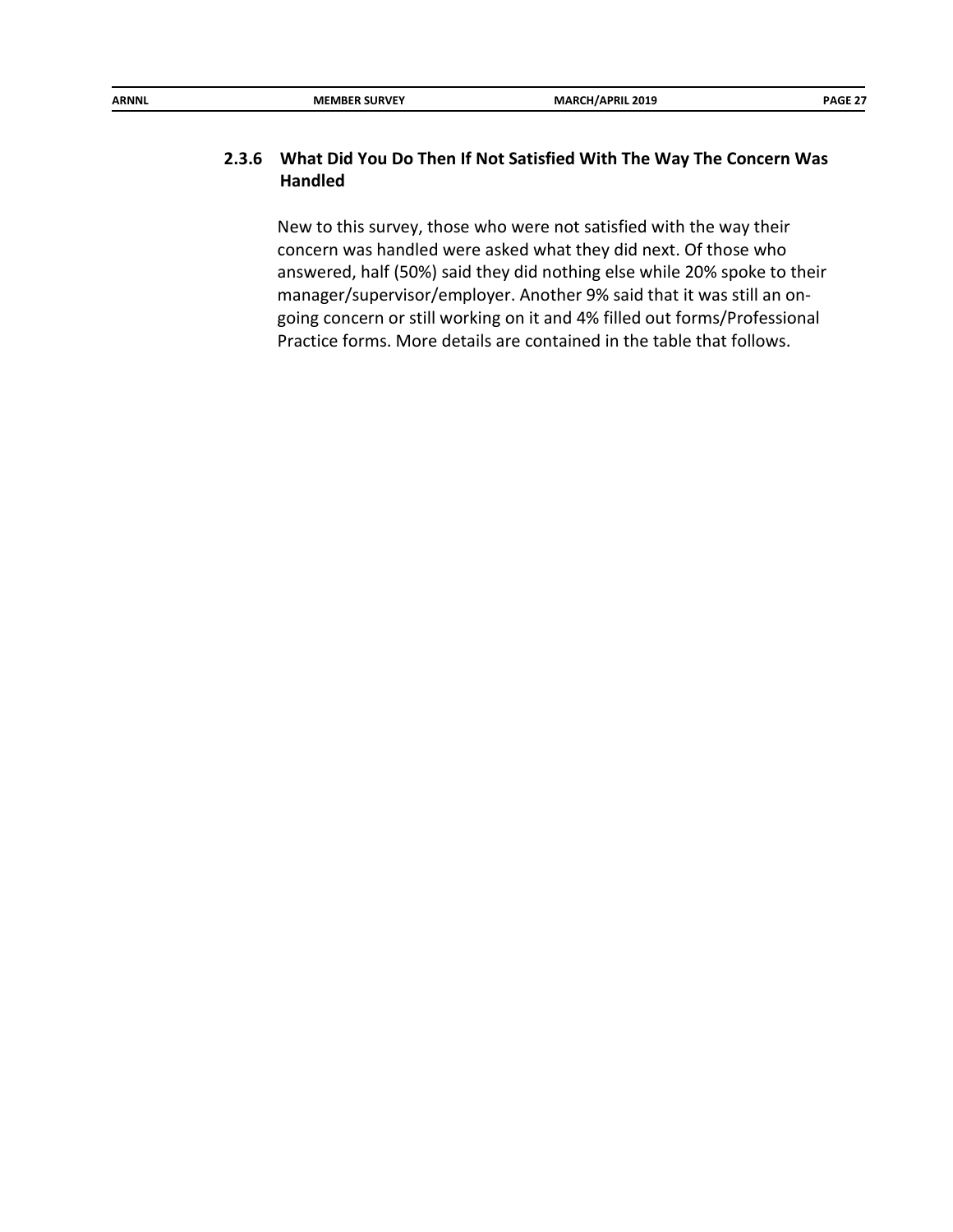| <b>ARNNL</b> | <b>MEMBER SURVEY</b> | <b>MARCH/APRIL 2019</b> | PAGE 28 |
|--------------|----------------------|-------------------------|---------|
|              |                      |                         |         |

# **What did you do then? (All mentions)**

|                                                              | <b>Frequency</b> | Percent |
|--------------------------------------------------------------|------------------|---------|
| Did nothing else                                             | 99               | 50%     |
| Spoke to my manager/supervisor or employer                   | 39               | 20%     |
| Contacted ARNNL - Association of Registered Nurses of NL     | $\mathbf{1}$     | 1%      |
| Contacted NL Nurses' Union (RNUNL)                           | 4                | 2%      |
| Involved HR                                                  | $\overline{2}$   | 1%      |
| Ongoing concern/issue                                        | 8                | 4%      |
| Still working on it                                          | 4                | 2%      |
| Kept working on it with management                           | 5                | 3%      |
| Went above my manager                                        | $\mathbf{1}$     | 1%      |
| Wrote formal letter to senior team                           | 1                | 1%      |
| Filled out forms                                             | 3                | 2%      |
| Waiting on staffing                                          | $\mathbf{1}$     | 1%      |
| Left the position                                            | $\mathbf{1}$     | 1%      |
| Going to take time to realize the importance of patient care | $\mathbf{1}$     | 1%      |
| Considering moving to another place                          | $\mathbf{1}$     | 1%      |
| Spoke to educator                                            | $\mathbf{1}$     | 1%      |
| Put employee off work until complaint is resolved            | $\mathbf{1}$     | 1%      |
| <b>Fixed it themselves</b>                                   | 3                | 2%      |
| Arranged for case conference                                 | $\mathbf{1}$     | 1%      |
| Nowhere else to bring her complaint                          | $\mathbf{1}$     | 1%      |
| Occupational Health & Safety                                 | $\mathbf{1}$     | 1%      |
| Social worker got involved and made a plan of action         | $\mathbf{1}$     | 1%      |
| Going to call labour relations                               | 1                | 1%      |
| Putting it under ethics                                      | 1                | 1%      |
| Write more professional practice forms                       | 4                | 2%      |
| Put it in the hands of the people concerned                  | 1                | 1%      |
| Refused/rather not say                                       | $\mathbf{1}$     | 1%      |
| Don't know/Not sure                                          | 16               | 8%      |
| Total                                                        | 199              | 100%    |

Note: total adds to more than 100% due to multiple mentions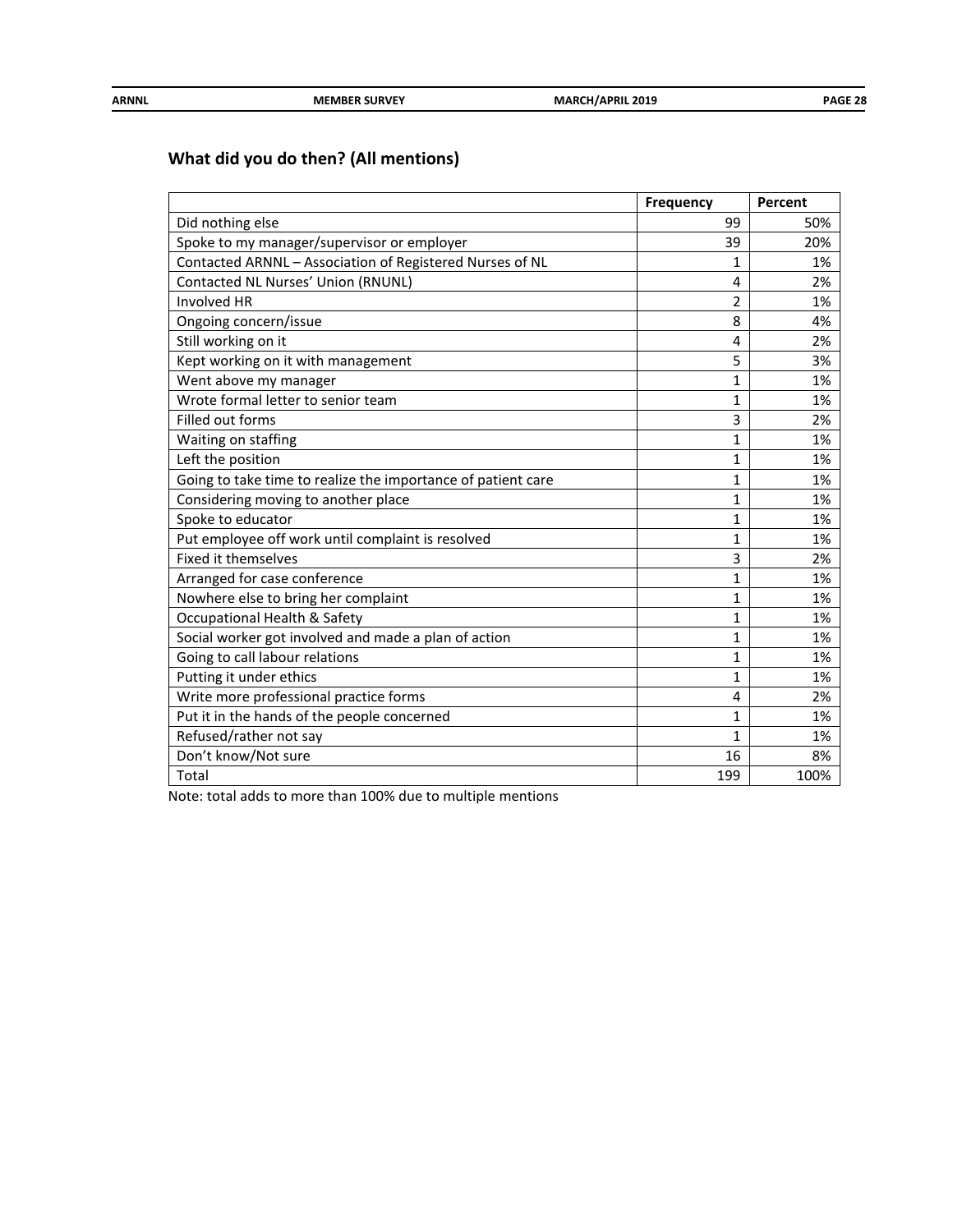#### **2.4 MEMBER CONTACT**

It should be noted that the following sections and questions relating to 'member contact' are new to this survey.

## **2.4.1 Contact With ARNNL By Phone Or Email With Questions About A Particular Area And Level Of Satisfaction With ARNNL's Response**

Members were asked about contacting ARNNL with questions regarding particular areas and how satisfied they were with ARNNL's response. Three in ten (30%) members contacted ARNNL with questions about 'registration/licensure' and 92% were satisfied with ARNNL's response.

Another 21% contacted the Association with questions about nursing practice and 83% were satisfied with their response while 17% (or 3% of all members) were dissatisfied.

Only 9% contacted ARNNL with questions regarding 'discipline/professional conduct' and 77% were satisfied with the Association's response while 16% (or 1% of all members) were dissatisfied with the response they received.

| <b>Contact with ARNNL and Level of Satisfaction With ARNNL's Response</b> |     |           |                          |                              |                           |                                 |                                    |               |
|---------------------------------------------------------------------------|-----|-----------|--------------------------|------------------------------|---------------------------|---------------------------------|------------------------------------|---------------|
|                                                                           | Yes | No/<br>DK | Very<br><b>Satisfied</b> | Somewhat<br><b>Satisfied</b> | <b>Neither</b><br>S nor D | Somewhat<br><b>Dissatisfied</b> | <b>Very</b><br><b>Dissatisfied</b> | Don't<br>know |
| Nursing practice                                                          | 21% | 79%       | 58%                      | 25%                          | 0%                        | 6%                              | 11%                                | 1%            |
| Registration/licensure                                                    | 30% | 70%       | 76%                      | 16%                          | 0%                        | 3%                              | 3%                                 | 3%            |
| Discipline/professional<br>conduct                                        | 9%  | 91%       | 56%                      | 21%                          | 2%                        | 7%                              | 9%                                 | 5%            |

Those who contacted ARNNL with questions about 'registration/ licensure' included a higher than average (30%) proportion of the following segments:

- Those working in education (57%)
- Those working in community health (38%)
- **Those working in an educational institution (56%)**
- Those aged 30 to 39 (36%)
- Those living in the Eastern region (42%)
- **Those living in Labrador-Grenfell (44%)**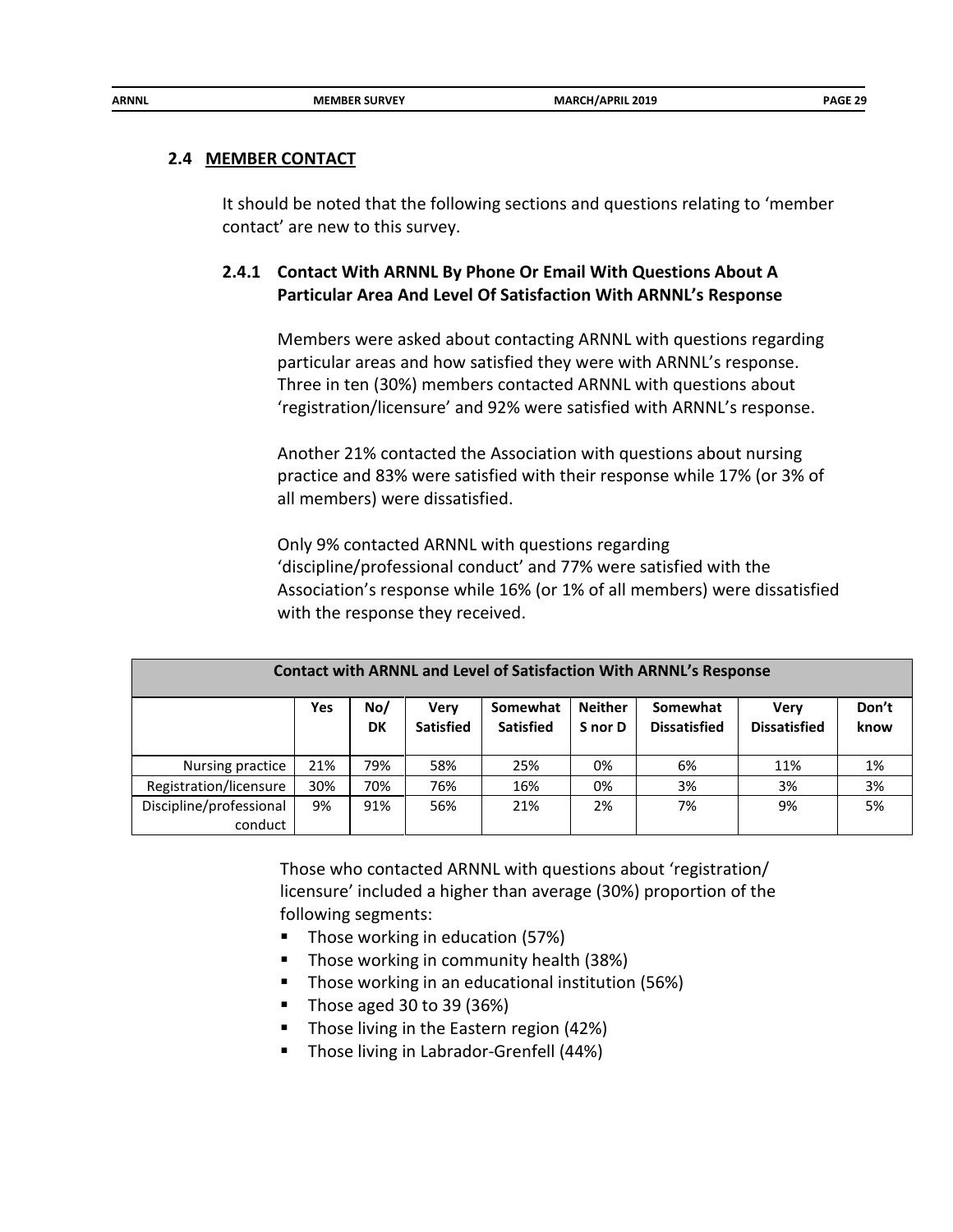| ARNNL | <b>MEMBER SURVEY</b> | MARCI<br>CH/APRIL 2019<br>__ | חכ המו<br>DAG.<br>יו ב-<br>_____ |
|-------|----------------------|------------------------------|----------------------------------|
|       |                      |                              |                                  |

Those who contacted ARNNL with questions about nursing practice included a higher than average (21%) proportion of the following segments:

- Those working in administration/management (26%)
- **Those working in Education (46%)**
- **Those working in community health centres (38%)**
- **Those working in an educational institution (44%)**
- $\blacksquare$  Those aged 50 to 59 (28%)
- **Those in Labrador-Grenfell (26%)**

Those who contacted ARNNL with questions about 'discipline/professional conduct' included a higher than average (9%) proportion of the following segments:

- **Those working in administration/management (21%)**
- **Those working in community health centres (23%)**
- **Those working in an educational institution (19%)**
- Those aged 60 or more (18%)
- Males (16%)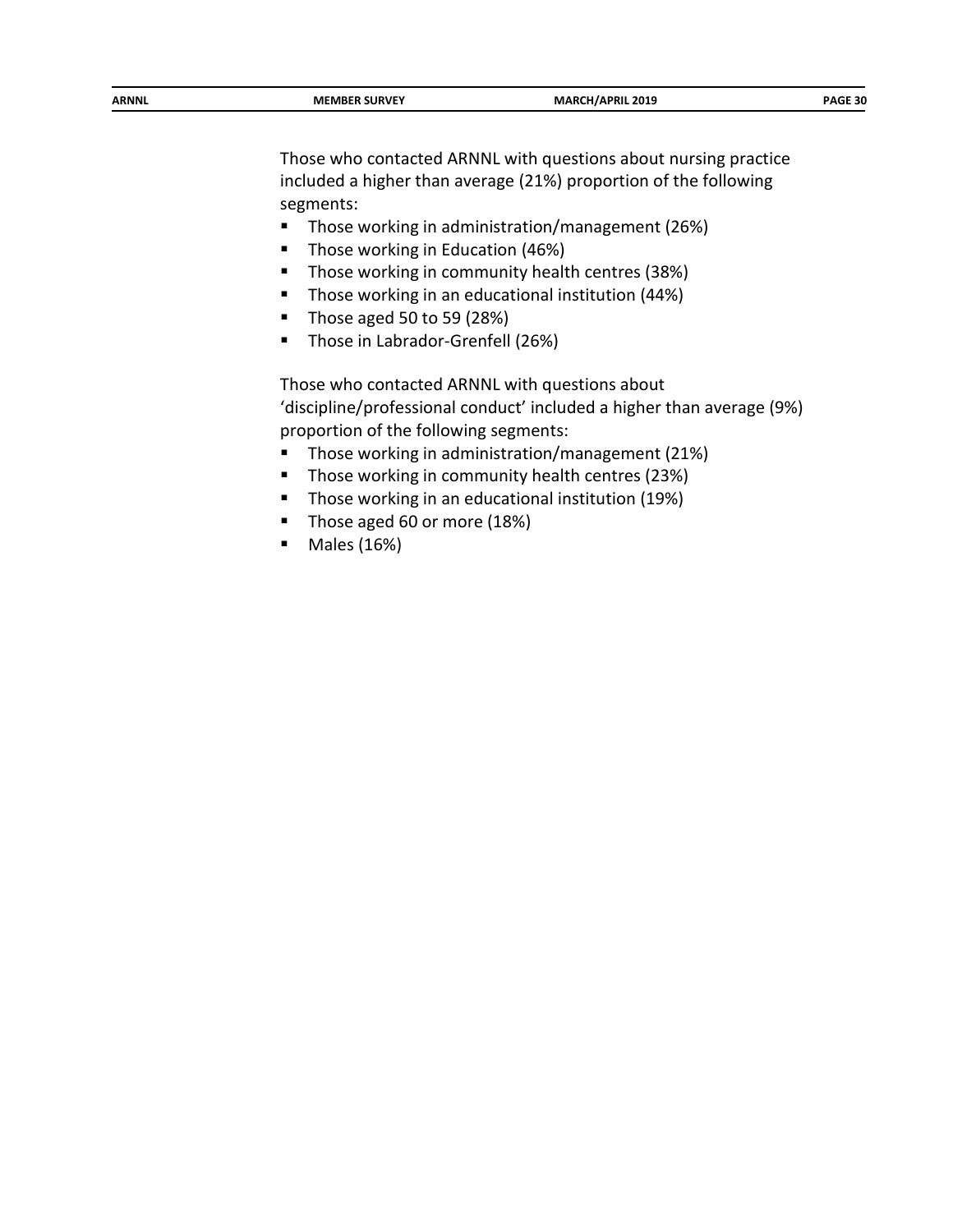| ARNNL | <b>MEMBER SURVEY</b> | CH/APRIL 2019<br>MARC' |        |
|-------|----------------------|------------------------|--------|
|       |                      |                        | DAGE ? |

#### **2.4.2 Incidence of ever visiting ARNNL's website other than for registration**

Members were asked whether they used ARNNL's website for reasons other than for their registration and just over two thirds (67%) said they have.

**Aside from using ARNNL's website for your registration, have you ever visited the website for other reasons?**

|                     | <b>Frequency</b> | Percent |
|---------------------|------------------|---------|
| Yes                 | 336              | 67.3    |
| No                  | 158              | 31.1    |
| Don't know/Not sure |                  |         |
| Total               | 499              | 100.0   |

Those who used ARNNL's website for reasons other than for their registration included a higher than average (67%) proportion of the following segments:

- Those with 11 to 20 years of nursing experience (77%)
- Those working in administration/management (85%)
- **Those working in Education (79%)**
- **Those working in Community Health Centres (85%)**
- **Those working in Educational Institutions (75%)**
- **Those working in business/private industry (80%)**
- Those aged 30 to 39  $(77%)$
- Those in the Western region (73%)
- **Those in Labrador-Grenfell (85%)**
- Males (74%)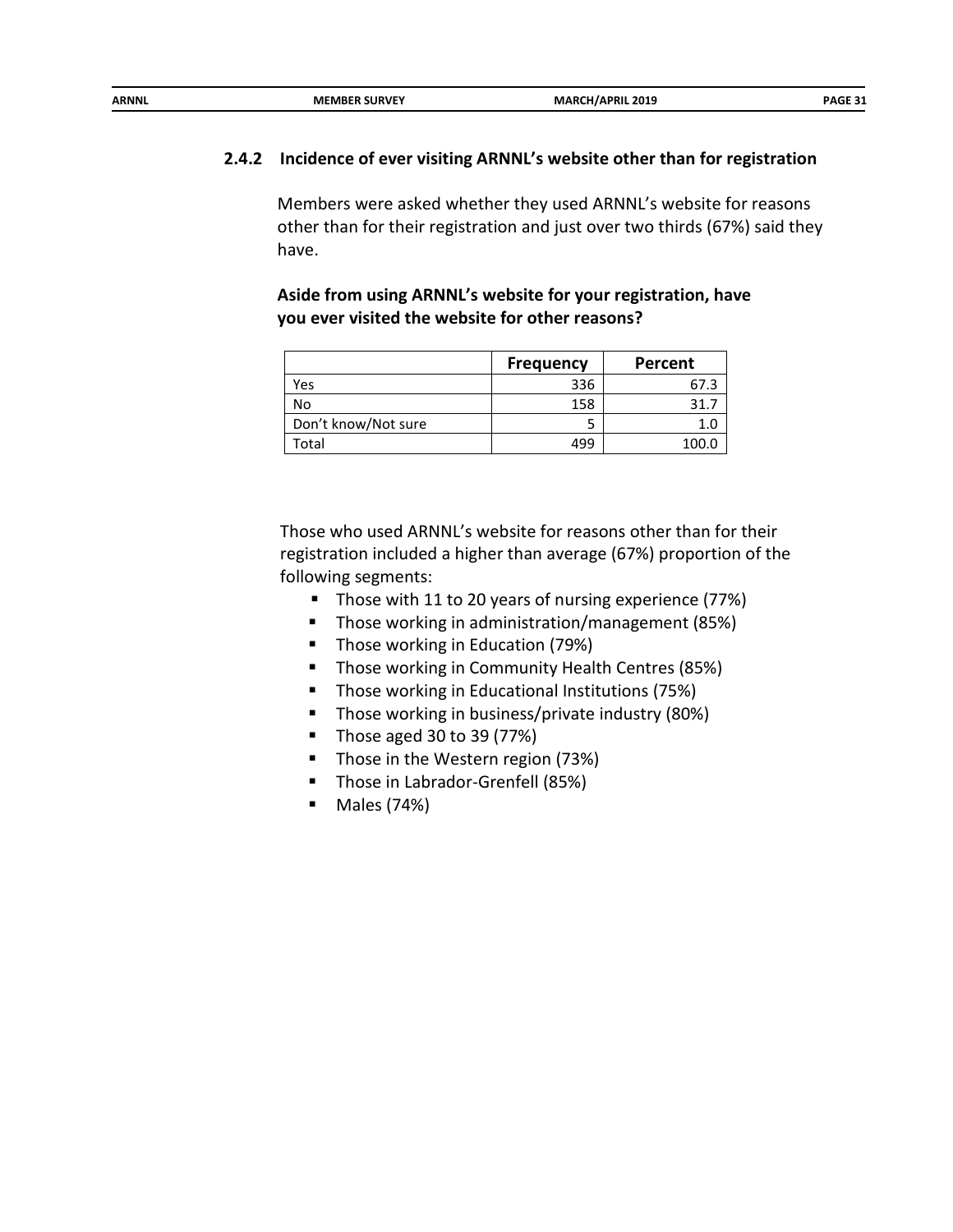| ARNNL | <b>MEMBER SURVEY</b> | MARCI<br>H/APRIL 2019:<br>$-$ | DAGE 27 |
|-------|----------------------|-------------------------------|---------|
|       |                      |                               |         |

#### **2.4.3 How Frequently Use ARNNL's Website Other Than For Registration**

Those who had used ARNNL's website for something other than for registration were asked how frequently they use the site. Approximately one half (49%) reported using the site once or twice a year while just over one third (36%) indicated using it once every few months, and 13% consulted the site the most - at least once a month.

#### **How frequently have you used ARNNL's website other than for your registration?**

|                       |                  |         | <b>Cumulative</b> |
|-----------------------|------------------|---------|-------------------|
|                       | <b>Frequency</b> | Percent | Percent           |
| At least once a month | 44               | 13.1    | 13.1              |
| Once every few months | 120              | 35.7    | 48.8              |
| Once or twice a year  | 164              | 48.8    | 97.6              |
| Don't know/Not sure   | 8                | 2.4     | 100.0             |
| Total                 | 336              | 100.0   |                   |

Those who used ARNNL's website 'at least once a month' included a higher than average (13%) proportion of the following segments:

- **Those working in administration/management (18%)**
- Those working in Education (41%)
- **Those working in an educational institution (50%)**
- **Those working in business/private industry (25%)**
- Those aged 60 or more (29%)
- **Those in Labrador-Grenfell (24%)**

Those who were more likely to use ARNNL's website only 'or twice once a year' included a higher than average (49%) proportion of the following segments:

- $\blacksquare$  Those working in a hospital (55%)
- **Those working in business/private industry (58%)**
- Those in St. John's (56%)
- **Those in Central (57%)**
- $\blacksquare$  Males (61%)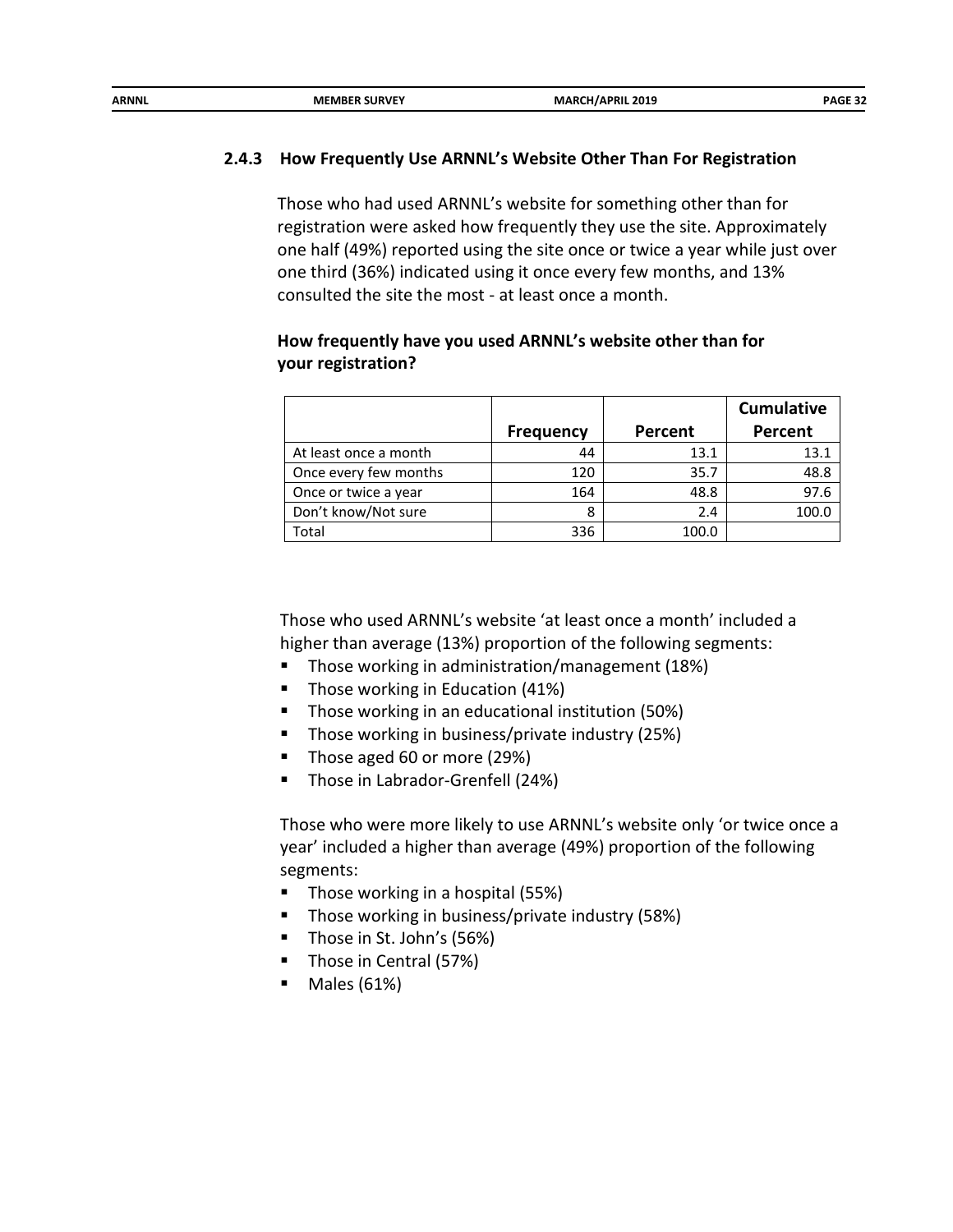| ARNNL | <b>MEMBER SURVEY</b> | <b>MARCH/APRIL 2019</b><br>___ | PAGE 33 |
|-------|----------------------|--------------------------------|---------|
|       |                      |                                |         |

## **2.4.4 Reasons for using ARNNL's website**

Members were asked on an unaided basis reasons for accessing ARNNL's website and the main reasons included:

- Continuing competence/CPP (57%)
- Education session/archived education sessions/teleconference (36%)
- **Exents/news (18%)**
- Document library/documents/publications (15%)
- Member search (7%)

A number of other reasons for using the site are listed in the table that follows.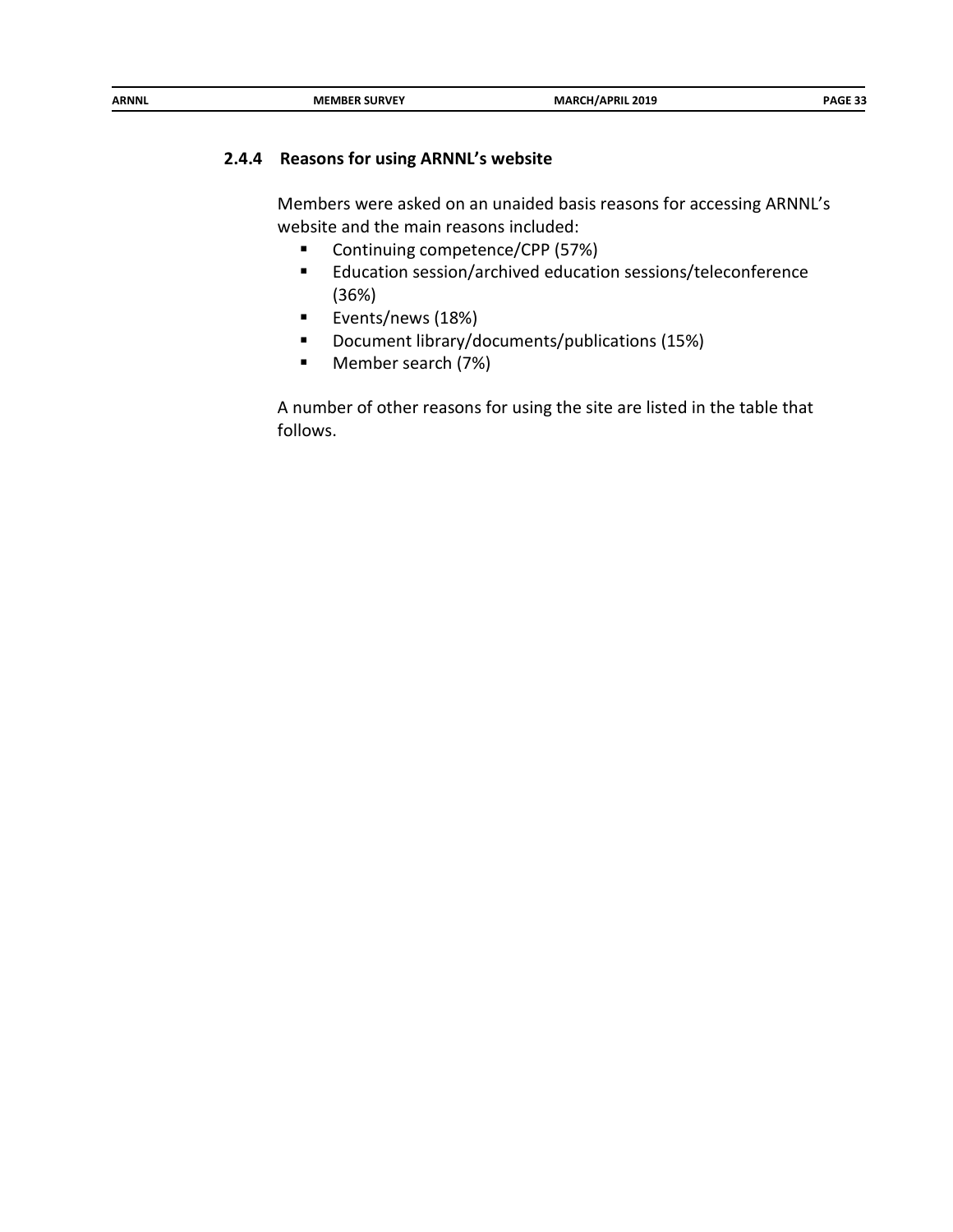| ARNNL | <b>MEMBER SURVEY</b> | MARCH<br>CH/APRIL 2019<br>______ | GF 34<br>PAG∟ |
|-------|----------------------|----------------------------------|---------------|
|       |                      |                                  |               |

# **What did you use the ARNNL website for? (All mentions)**

|                                                             | <b>Frequency</b> | Percent |
|-------------------------------------------------------------|------------------|---------|
| Continuing competence/CCP                                   | 193              | 57%     |
| Member search                                               | 22               | 7%      |
| Confirm registration/licensure                              | 46               | 14%     |
| Voting for ARNNL Council                                    | 7                | 2%      |
| Education session/archived education session/teleconference | 122              | 36%     |
| <b>NCLEX</b> information                                    | $\mathbf{1}$     | 0%      |
| Discipline/PCR information                                  | 11               | 3%      |
| Document library/documents/publications                     | 50               | 15%     |
| Events/news                                                 | 60               | 18%     |
| Jobs                                                        | 5                | 1%      |
| Looking up courses                                          | $\overline{2}$   | 1%      |
| Research/information/resource materials                     | 8                | 2%      |
| Policies/Standards of Practice/Code of Ethics               | 19               | 6%      |
| Disciplinary actions                                        | $\mathbf{1}$     | 0%      |
| Volunteer opportunities                                     | $\mathbf{1}$     | 0%      |
| Just browsing the website                                   | 3                | 1%      |
| Scope of practice                                           | 3                | 1%      |
| Apply for grad school                                       | $\mathbf{1}$     | 0%      |
| Scholarship/bursaries                                       | 5                | 1%      |
| To chat with network groups re nursing issues               | $\mathbf{1}$     | 0%      |
| Checked legal site                                          | $\mathbf{1}$     | 0%      |
| Portal web                                                  | $\overline{2}$   | 1%      |
| General announcements                                       | 3                | 1%      |
| Conferences/seminars/webinars                               | 4                | 1%      |
| Change of address                                           | $\mathbf{1}$     | 0%      |
| Looking up agreement                                        | $\mathbf{1}$     | 0%      |
| Committee meeting                                           | 1                | 0%      |
| Other                                                       | $\mathbf{1}$     | 0%      |
| Don't know/Can't recall                                     | 8                | 2%      |
| Total                                                       | 336              | 100%    |

Note: total adds to more than 100% due to multiple mentions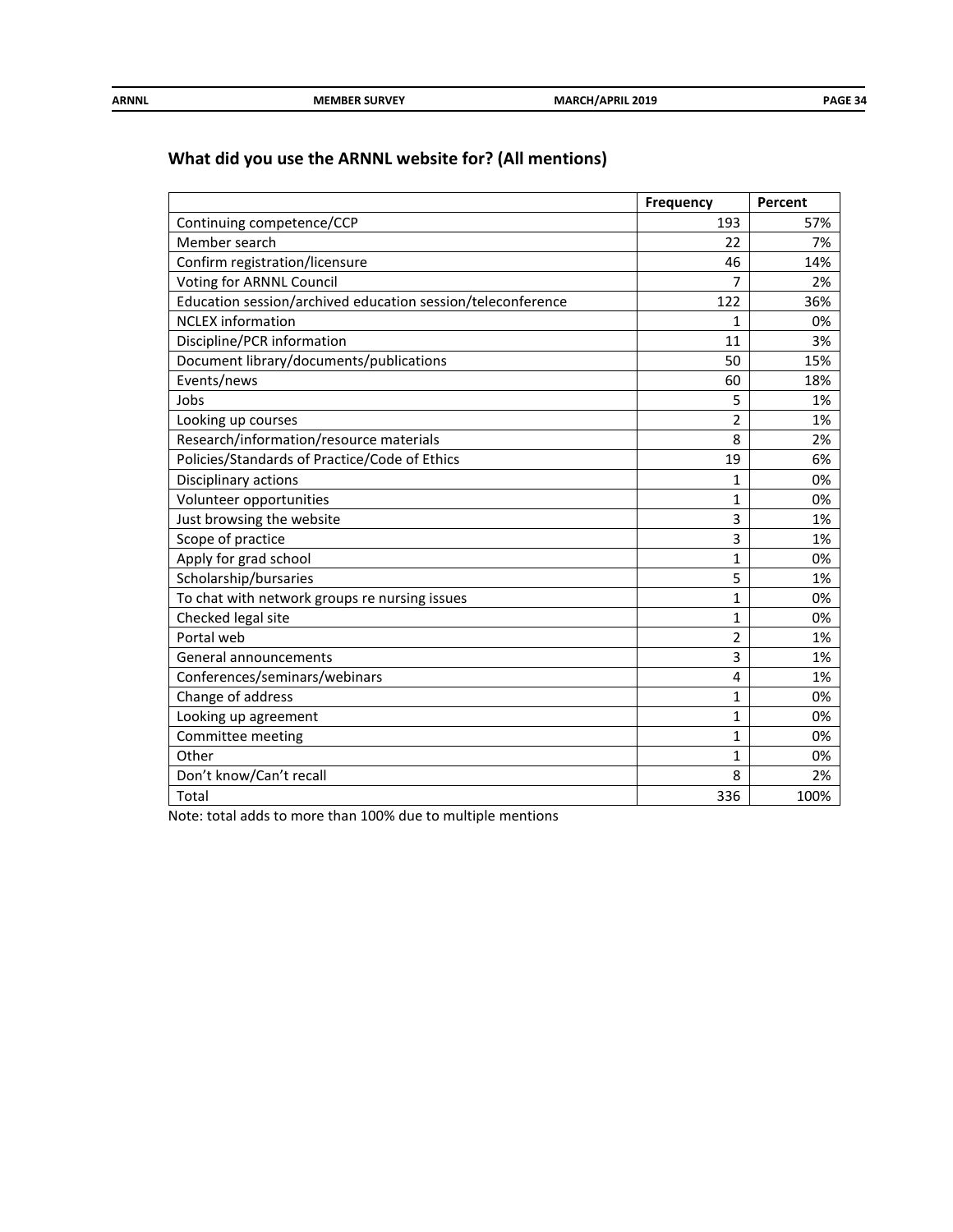| ARNNL | <b>MEMBER SURVEY</b> | <b>MARCH/APRIL 2019</b> | <b>PAGE 35</b> |
|-------|----------------------|-------------------------|----------------|
|       |                      |                         |                |

#### **2.4.5 Extent Able To Find What You Were Looking For On The Website**

Two in three members (67%) who visited ARNNL's website said they were 'always' able to find what they are looking for, while 29% said that they 'sometimes' find what they are looking for and only 2% said they 'never' find the info they were looking for.

## **To what extent were you able to find what you were looking for on the website?**

|                     |                  |         | <b>Cumulative</b> |
|---------------------|------------------|---------|-------------------|
|                     | <b>Frequency</b> | Percent | Percent           |
| Always              | 225              | 67.2    | 67.2              |
| Sometimes           | 100              | 29.9    | 97.0              |
| Never               |                  | 1.5     | 98.5              |
| Don't know/Not sure |                  | 1.5     | 100.0             |
| Total               | 335              | 100.0   |                   |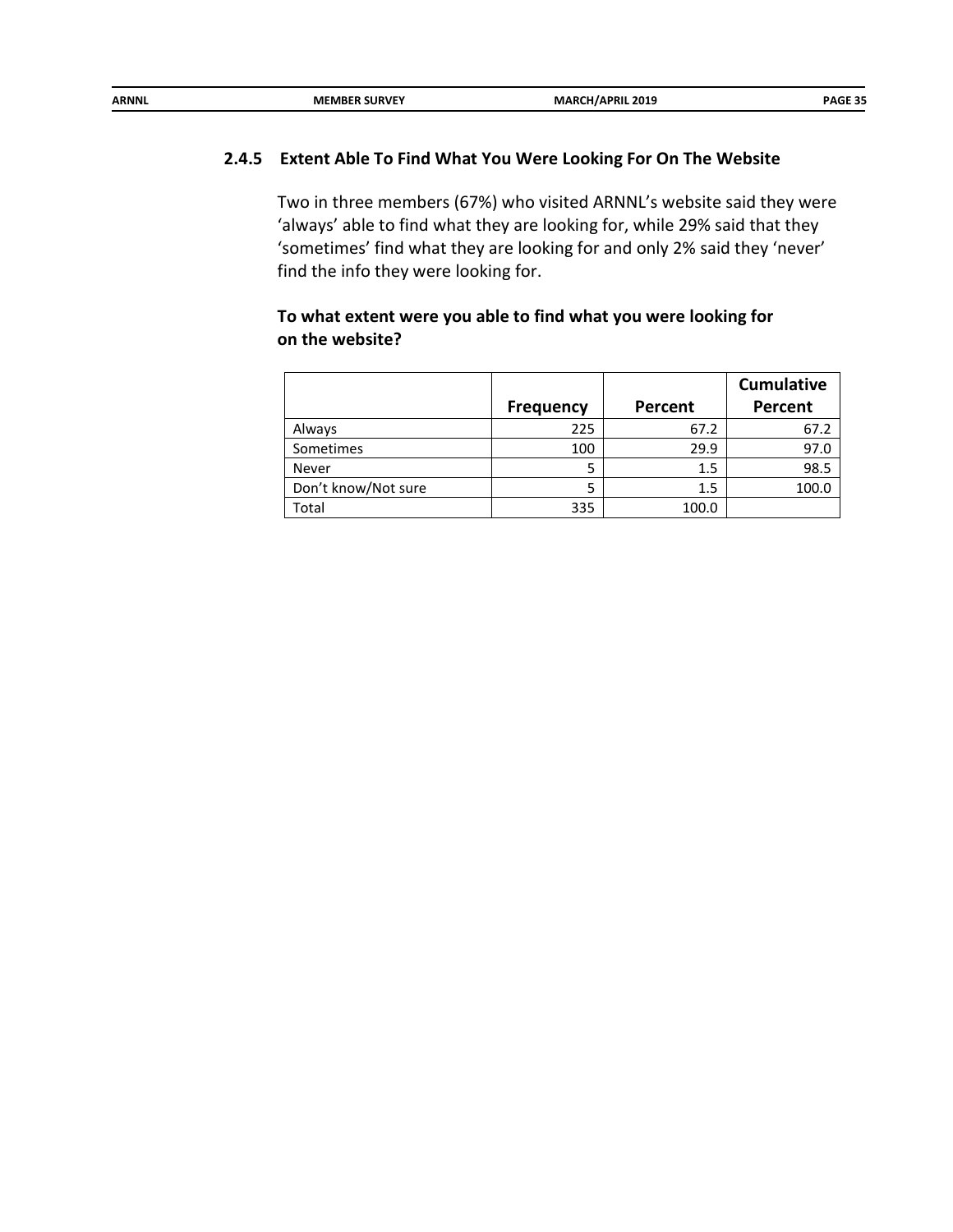| <b>ARNNL</b> | . SURVEY<br><b>MEMBER</b> | 2019<br>/APRIL | ----<br>ግ ሊ.<br>. 50 |
|--------------|---------------------------|----------------|----------------------|
|              |                           |                |                      |

## **2.4.6 Helpfulness Of Various Methods Of Member Education And Outreach Used By ARNNL**

Members were asked how helpful they found various methods of member education and outreach. It appears that many may not know of some of these resources. Notwithstanding, the most helpful resources included Access magazine (91% felt this resource is helpful), ARNNL documents/publications (79%), CCP Tutorial (64%), Regulation Matters enewsletter (62%) and educational teleconferences as they happen (49%).

| Helpfulness Of Various Methods Of Member Education And Outreach Used By ARNNL (%) |                               |                            |                            |                           |                                             |                                        |     |     |
|-----------------------------------------------------------------------------------|-------------------------------|----------------------------|----------------------------|---------------------------|---------------------------------------------|----------------------------------------|-----|-----|
|                                                                                   | <b>Very</b><br><b>Helpful</b> | Somewhat<br><b>Helpful</b> | <b>SUB</b><br><b>TOTAL</b> | <b>Neither</b><br>H nor U | <b>Not</b><br><b>Very</b><br><b>Helpful</b> | <b>Not</b><br><b>Helpful At</b><br>All | N/A | D K |
| <b>CCP Tutorial</b>                                                               | 27                            | 37                         | 64                         |                           | 6                                           | 2                                      | 13  | 15  |
| ARNNL documents/publications                                                      | 31                            | 48                         | 79                         |                           | 4                                           | 1                                      | 6   | 10  |
| <b>Archived Education Teleconferences</b>                                         | 13                            | 18                         | 31                         | $\mathfrak{p}$            | 1                                           | 1                                      | 23  | 42  |
| Educational Teleconferences as they happen                                        | 17                            | 32                         | 49                         | 2                         | 1                                           |                                        | 18  | 29  |
| ARNNL's YouTube channel<br>(youtube.com/ARNNL                                     | 3                             | 3                          | 6                          |                           | $<$ 1                                       | 1                                      | 30  | 62  |
| Regulations Matters e-newsletter                                                  | 18                            | 44                         | 62                         |                           | 2                                           | 1                                      | 10  | 24  |
| <b>ARNNL's Twitter</b>                                                            | $\mathbf{1}$                  | 5                          | 6                          |                           | $<$ 1                                       | 1                                      | 30  | 62  |
| Access magazine                                                                   | 39                            | 52                         | 91                         |                           | $\overline{2}$                              | 2                                      |     | 3   |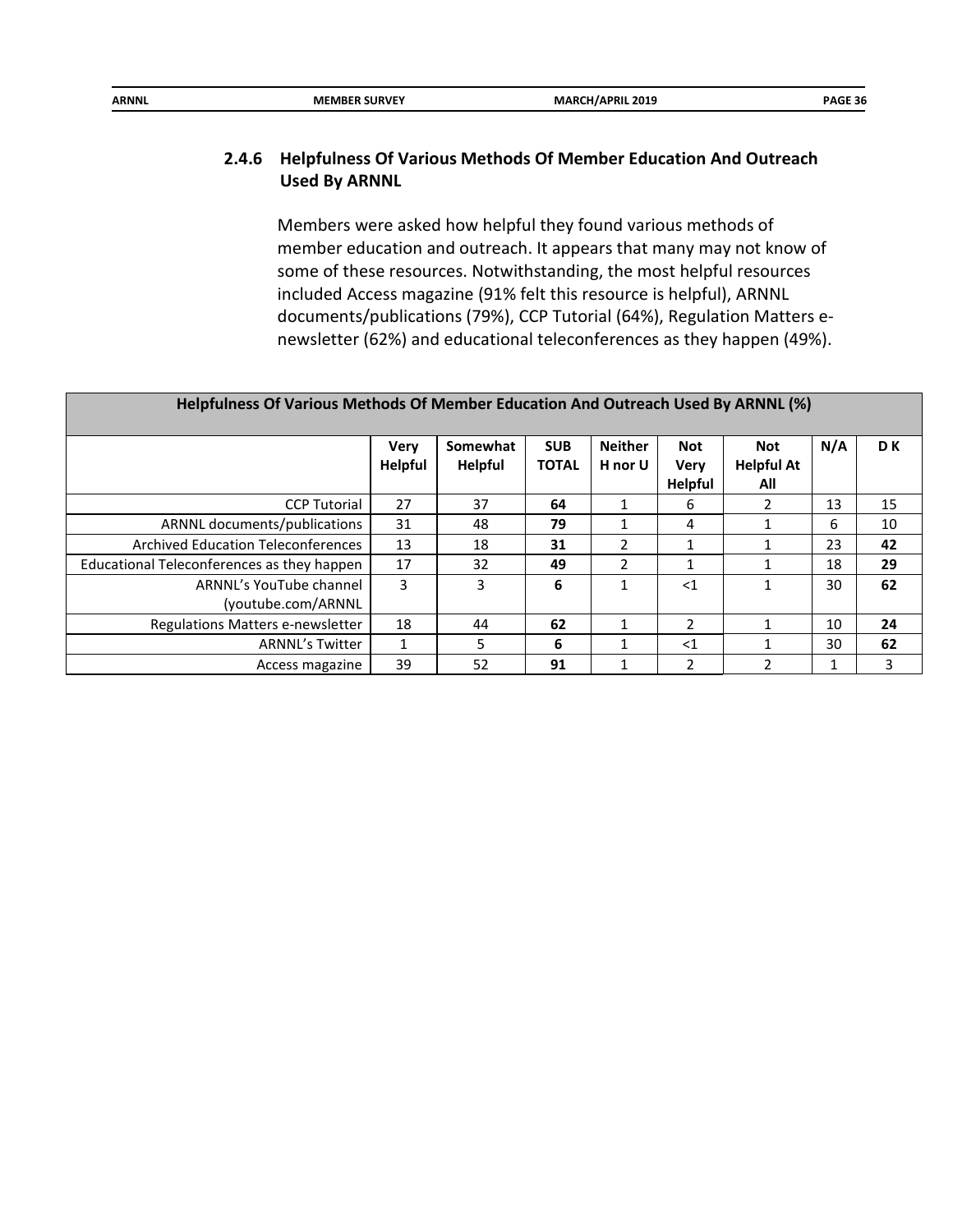| ARNNL | <b>MEMBER SURVEY</b> | <b>MARCH/APRIL 2019</b> | PAGE 37 |
|-------|----------------------|-------------------------|---------|
|       |                      | ______                  |         |
|       |                      |                         |         |

#### **2.4.7 Usage Of And Perception Of How Informative Access Magazine Is**

Nearly all (95%) of the members surveyed indicated reading some part of Access magazine including approximately one quarter (26%) who reported reading 'all of it', nearly half (47%) read 'some of it' while another quarter (23%) said that they 'scan the headlines'.

|                     | <b>Frequency</b> | Percent |
|---------------------|------------------|---------|
| All of it           | 129              | 25.9    |
| Some of it          | 232              | 46.5    |
| Scan the headlines  | 116              | 23.2    |
| None of it          | 19               | 3.8     |
| Don't know/Not sure | 3                | 0.6     |
| Total               | 499              | 100.C   |

**On average, how much of ACCESS magazine do you read?** 

Those who reported reading all of Access magazine on average included a higher than average (26%) proportion of the following segments:

- Those with more than 20 years of nursing experience (38%)
- Those working in administration/management (38%)
- Those working in Education (46%)
- **Those working in community health (31%)**
- Those working in nursing homes/LTC (42%)
- **Those working in community health centres (54%)**
- Those working in an educational institution (56%)
- Those working in business/private industry (40%)
- $\blacksquare$  Those aged 50 to 59 (35%)
- Those aged 60 or more (45%)
- Those in Western region (31%)

Those who said they only 'scan the headlines' of Access magazine included a higher than average (23%) proportion of the following segments:

- Those with 1 to 10 years of nursing experience (30%)
- Those aged 20 to 29 (33%)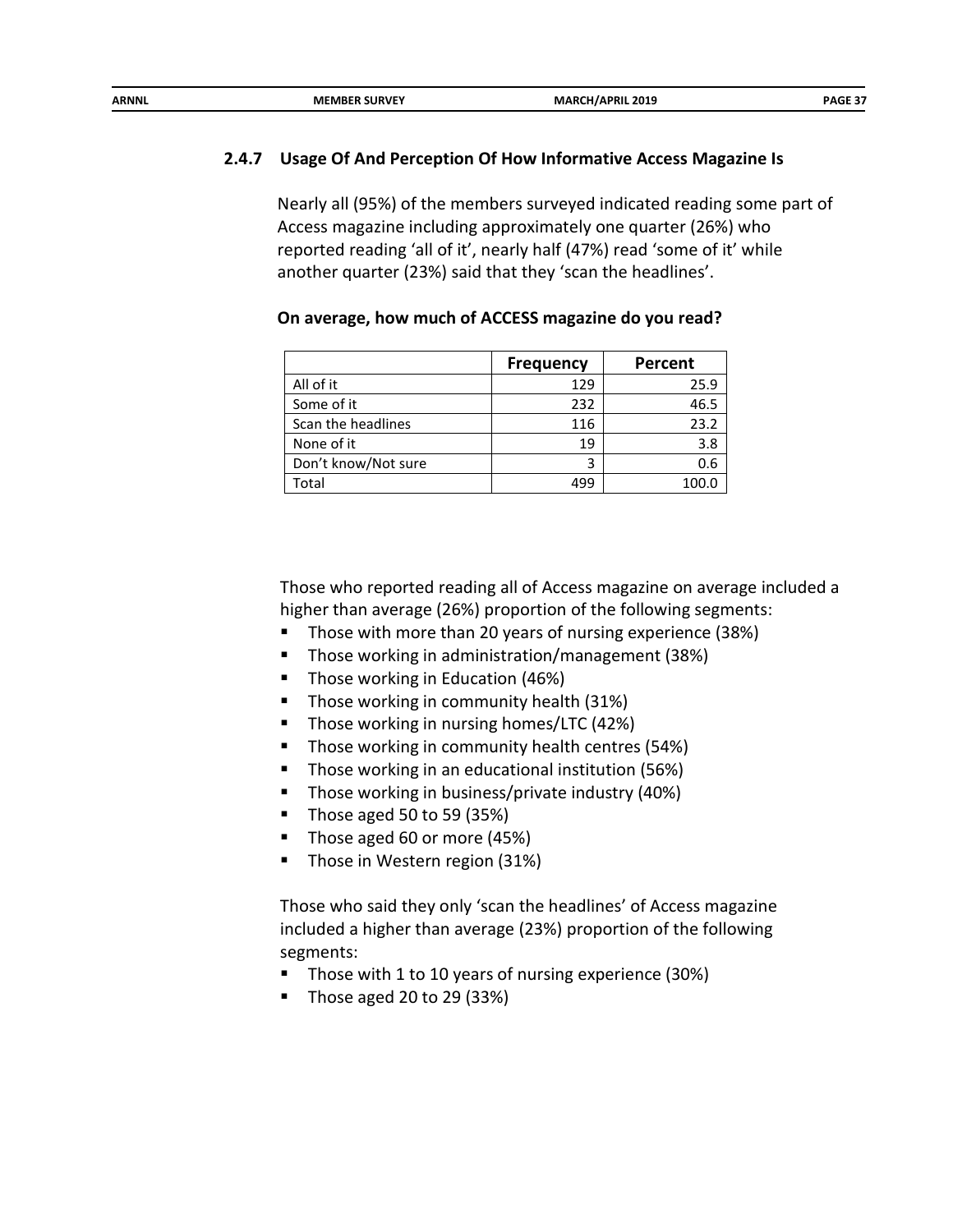| ARNNL | <b>MEMBER SURVEY</b> | <b>MARCH/APRIL 2019</b><br>__ | PAGF 38 |
|-------|----------------------|-------------------------------|---------|
|       |                      |                               |         |

Nearly all (95%) of those who read at least some part of Access magazine found it to be informative including one third (33%) who perceived the magazine to be 'very' informative and 61% who felt it is 'somewhat' informative.

#### **Would you say that ACCESS magazine is**

|                        |                  |         | <b>Cumulative</b> |
|------------------------|------------------|---------|-------------------|
|                        | <b>Frequency</b> | Percent | Percent           |
| Very informative       | 153              | 33.3    | 33.3              |
| Somewhat informative   | 293              | 61.4    | 94.8              |
| Not very informative   | 16               | 3.4     | 98.1              |
| Not informative at all |                  | 1.5     | 99.6              |
| Don't know/Not sure    |                  | 0.4     | 100.0             |
| Total                  | 47'              | 100.0   |                   |

For the 5% who don't read any of Access magazine reasons included 'have never received it/seen it', 'too busy', or 'not interested'.

## **Why don't you read ACCESS magazine?**

|                                  | <b>Frequency</b> | Percent |
|----------------------------------|------------------|---------|
| Have never received it/seen it   |                  | 31.8    |
| Don't know/Not sure              |                  | 31.8    |
| Too busy                         | 3                | 13.6    |
| Not interested                   | 2                | 9.1     |
| Not timely                       |                  | 4.5     |
| Not relevant                     |                  | 4.5     |
| Negative articles are a turn off |                  | 4.5     |
| Total                            | 22               |         |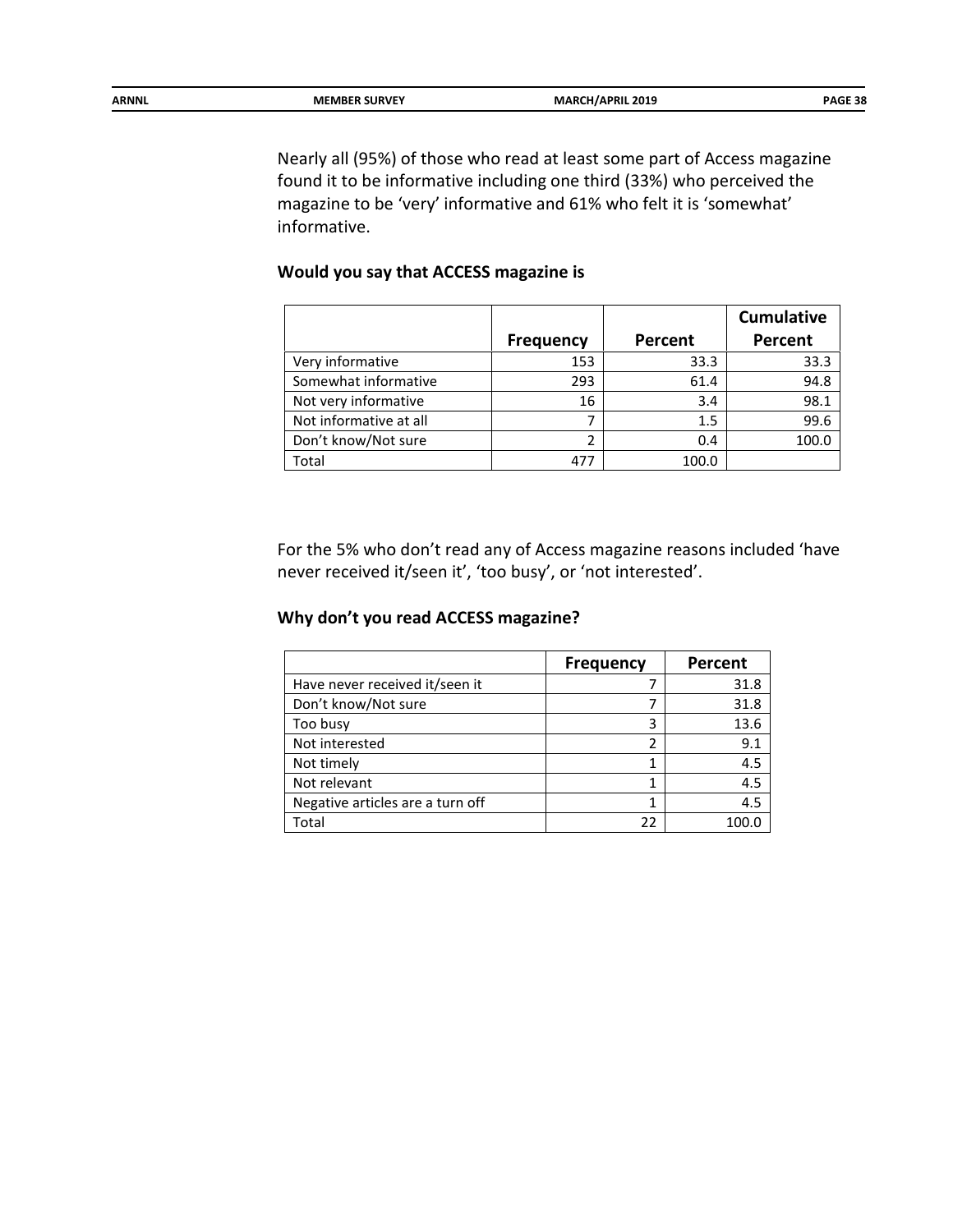| ARNNL | <b>MEMBER SURVEY</b> | MARCI<br>CH/APRIL 2019<br>___ | <b>DAGE 20</b> |
|-------|----------------------|-------------------------------|----------------|
|       |                      |                               |                |

## **2.4.8 Usage Of And Perception Of How Informative Regulation Matters E-Newsletter Is**

About six in ten (61%) members surveyed indicated reading some part of Regulation Matters e-newsletter including approximately 7% who reported reading 'all of it', 29% who read 'some of it', while another quarter (25%) said that they 'scan the headlines'. Over one third (37%) said they don't read any of the e-newsletter and 3% were unsure if they read it or not.

#### **On average, how much of Regulation Matters e-newsletter do you read?**

|                     | <b>Frequency</b> | Percent |
|---------------------|------------------|---------|
| All of it           | 33               | 6.6     |
| Some of it          | 143              | 28.7    |
| Scan the headlines  | 124              | 24.8    |
| None of it          | 184              | 36.9    |
| Don't know/Not sure | 15               | 3.0     |
| Total               | 499              | 100     |

Those who reported reading all/some of Regulation Matters e-newsletter included a higher than average (35%) proportion of the following segments:

- Those with 11 to 20 years of nursing experience (41%)
- Those working in nursing homes/LTC (48%)
- **Those working in business/private industry (60%)**
- Those in the 'rest of Avalon' region (50%)
- **Those in Labrador-Grenfell (41%)**

Those who said they don't read any of Regulation Matters e-newsletter included a higher than average (37%) proportion of the following segments:

- **Those working in community health (49%)**
- **Those working in community health centres (46%)**
- Those in the Eastern region (47%)
- Those in Central region (48%)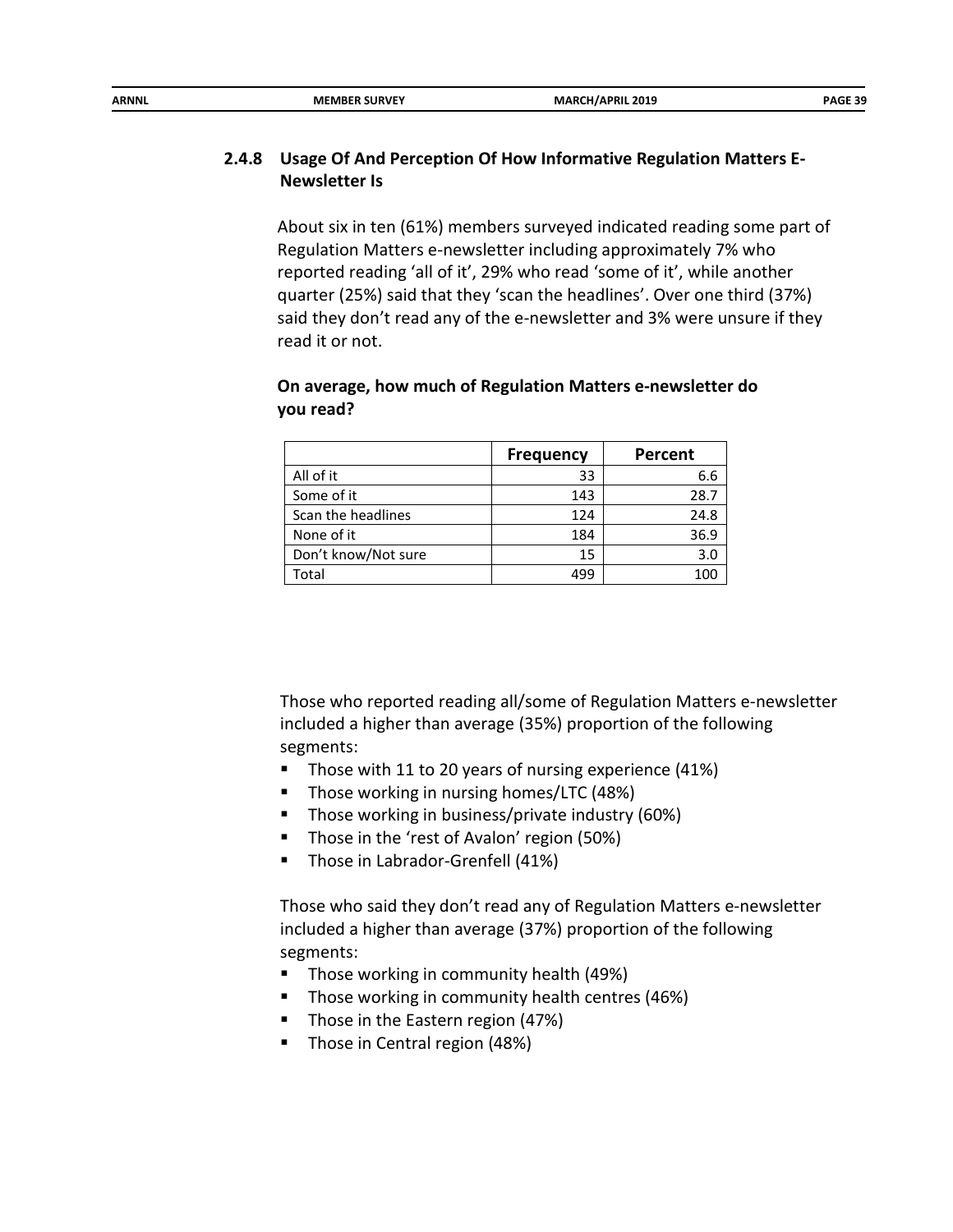| ARNNL | <b>MEMBER SURVEY</b> | <b>MARCH</b><br>/APRIL 2019 | <b>DAGE 40</b> |
|-------|----------------------|-----------------------------|----------------|
|       |                      | ___                         |                |

Nearly all (93%) of those who read at least some part of Regulation Matters e-newsletter found it to be informative including 18% who perceived the magazine to be 'very' informative and 75% who felt it is 'somewhat' informative.

## **Would you say that Regulation Matters e-newsletter is**

|                      |                  |         | <b>Cumulative</b> |
|----------------------|------------------|---------|-------------------|
|                      | <b>Frequency</b> | Percent | Percent           |
| Very informative     | 53               | 17.7    | 17.7              |
| Somewhat informative | 226              | 75.3    | 93.0              |
| Not very informative | 15               | 5.0     | 98.0              |
| Don't know/Not sure  | 6                | 2.0     | 100               |
| Total                | 300              | 100.0   |                   |

For the 40% who don't read any of Regulation Matters e-newsletter the main reasons included 'have never received it/seen it' (39%), 'not interested' (19%) or 'too busy' (17%). Only 4% said it was because they prefer a hard copy and 3% indicated it was because they spend little or no time on the computer.

#### **Why don't you read Regulation Matters e-newsletter?**

|                                     | <b>Frequency</b> | Percent |
|-------------------------------------|------------------|---------|
| Have never received it/seen it      | 77               | 38.7    |
| Not interested                      | 37               | 18.6    |
| Too busy                            | 33               | 16.6    |
| Don't know/Not sure                 | 33               | 16.6    |
| Prefer hard copy                    | 8                | 4.0     |
| Spent little or no time on computer | 5                | 2.5     |
| Not relevant                        | 4                | 2.0     |
| Not timely                          | 2                | 1.0     |
| Total                               | 199              |         |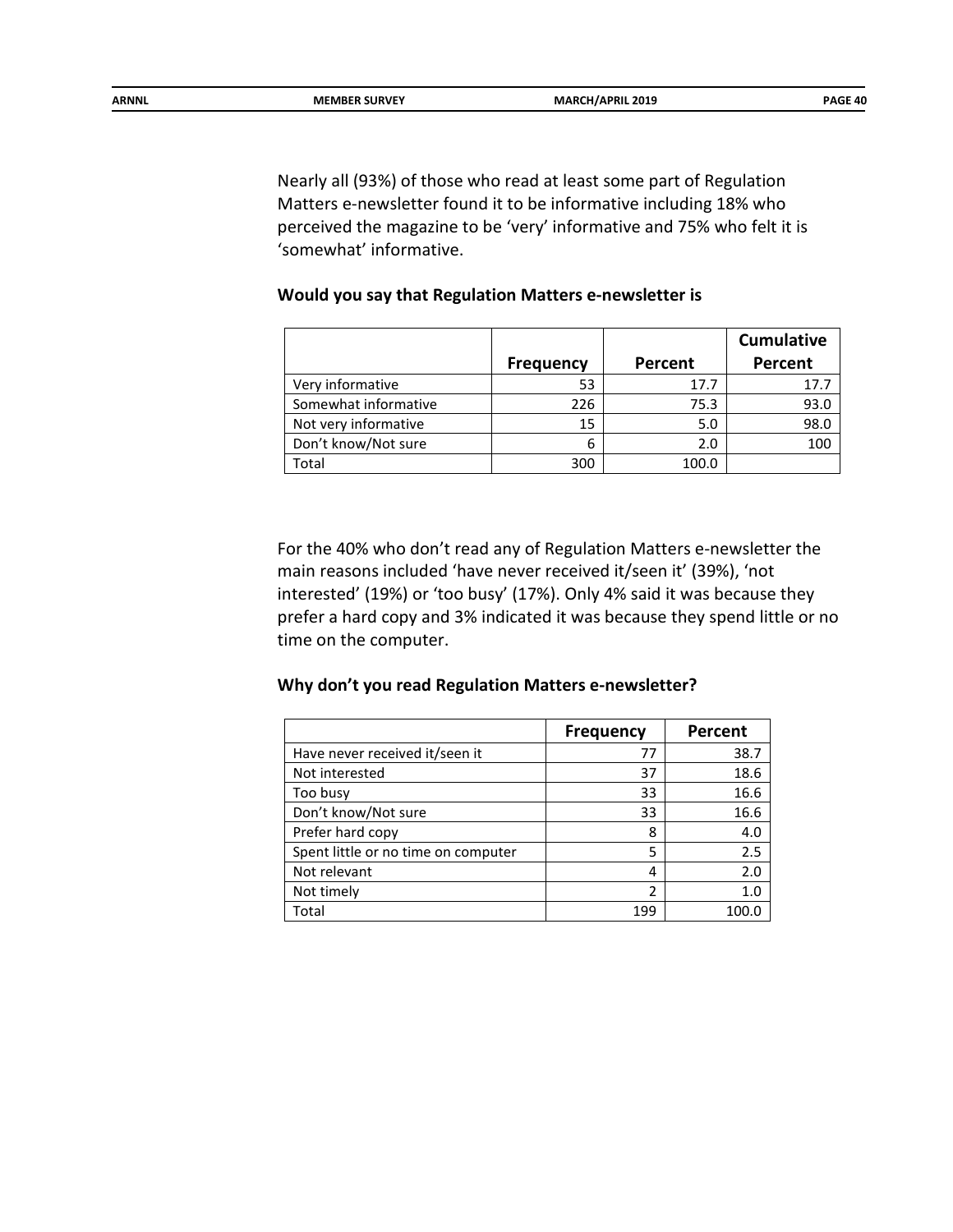| ARNNL | <b>MEMBER SURVEY</b> | MARCI<br><b>1/APRIL 2019</b> | <b>DAGE 41</b><br>−. |
|-------|----------------------|------------------------------|----------------------|
|       |                      |                              |                      |

#### **2.4.10 Usage Of And Perception Of How Informative ARNNL's Annual Report Is**

Members were asked if they had read ARNNL's Annual Report in the past three years and just over one third (37%) reported that they had.

#### **In the past 3 years have you read ARNNL's Annual Report?**

|                     | <b>Frequency</b> | Percent |
|---------------------|------------------|---------|
| Yes                 | 186              | 37.3    |
| No                  | 288              |         |
| Don't know/Not sure | 25               |         |
| Total               | 499              | 100.0   |

Those who indicated reading ARNNL's Annual Report in the last three years included a higher than average (37%) proportion of the following segments:

- **Those working in administration/management (51%)**
- **Those working in Education (43%)**
- Those working in an educational institution (56%)
- **Those working in business/private industry (60%)**
- $\blacksquare$  Those aged 40 to 49 (43%)
- Those aged 60 or more (52%)
- **Those in the Western region (43%)**
- Males (48%)

Those who said they haven't read ARNNL's Annual Report in the last three years included a higher than average (58%) proportion of the following segments:

- Those aged 20 to 29  $(64%)$
- Those aged 50 to 59  $(64%)$
- Those in the Central region (67%)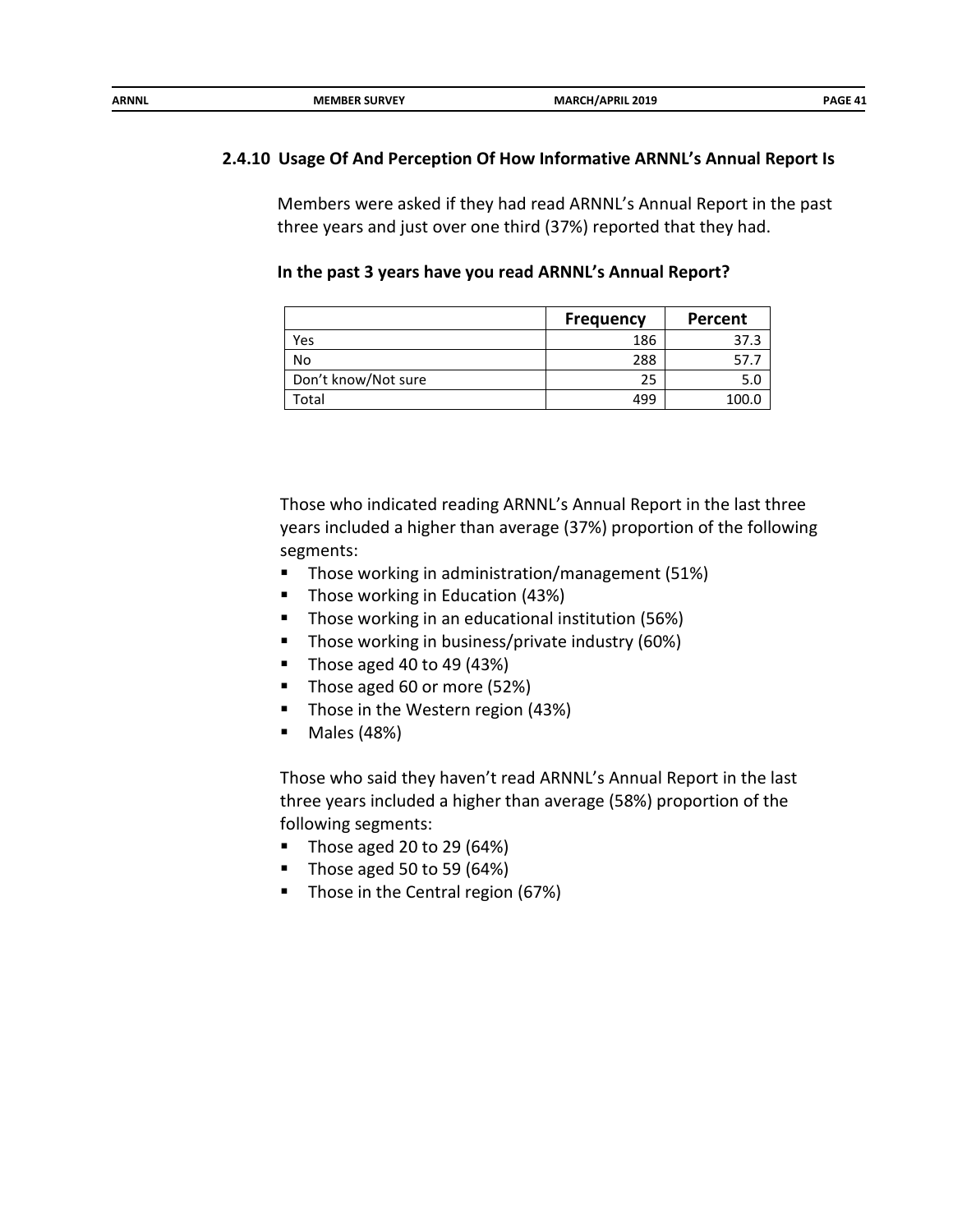Only 12% of those who reported reading ARNNL's Annual Report in the last three years said they read 'all of it', while 56% indicated reading 'some of it' and approximately one third (32%) reported that they 'scan the headlines'.

#### **How much of the Annual Report have you read?**

|                    | <b>Frequency</b> | Percent |
|--------------------|------------------|---------|
| All of it          | 23               | 12.3    |
| Some of it         | 104              | 55.6    |
| Scan the headlines | 60               | 32.1    |
| Total              | 187              | 100.0   |

Those who indicated reading all of ARNNL's Annual Report in the last three years included a higher than average (12%) proportion of the following segments:

- Those with more than 20 years of nursing experience (18%)
- **Those working in administration/management (19%)**
- **Those working in Education (42%)**
- Those working in an educational institution (56%)
- **Those working in business/private industry (33%)**
- Those working in community health centres (40%)
- $\blacksquare$  Those aged 50 to 59 (25%)
- Those aged 60 or more (17%)
- **Those in Labrador-Grenfell (22%)**

Those who said they only 'scanned the headlines' of ARNNL's Annual Report in the last three years included a higher than average (32%) proportion of the following segments:

- Those with 11 to 20 years of nursing experience (39%)
- Those working in nursing homes/LTC (67%)
- Those working in direct care (78%)
- **Those working in community health centres (81%)**
- $\blacksquare$  Those aged 40 to 49 (43%)
- Those in the 'rest of Avalon' region (63%)
- **Those in Central region (43%)**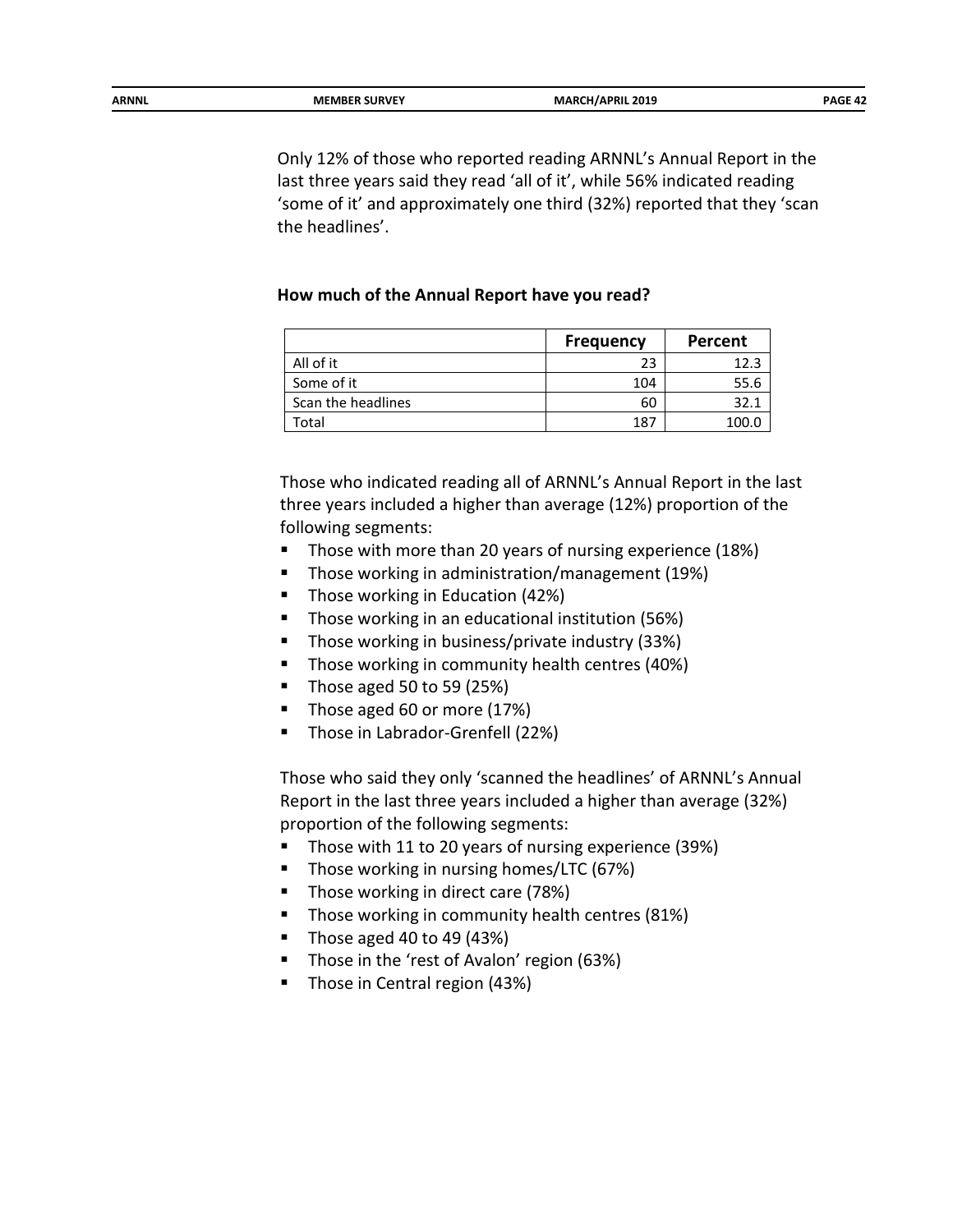| <b>ARNNL</b> | <b>MEMBER SURVEY</b> | \PRIL 2019<br>. .<br>$\sim$ $\sim$ | DAGE AT |
|--------------|----------------------|------------------------------------|---------|
|              |                      |                                    |         |

Nearly all (94%) of those who read at least some part of ARNNL's Annual Report found it to be informative including 26% who perceived it to be 'very' informative and 67% who felt it is 'somewhat' informative.

## **Would you say that the Annual Report is**

|                        |                  |         | <b>Cumulative</b> |
|------------------------|------------------|---------|-------------------|
|                        | <b>Frequency</b> | Percent | Percent           |
| Very informative       | 49               | 26.2    | 26.2              |
| Somewhat informative   | 126              | 67.4    | 93.6              |
| Not very informative   | 5                | 2.7     | 96.3              |
| Not informative at all | 2                | 1.1     | 97.3              |
| Don't know/Not sure    | 5                | 2.7     | 100.0             |
| Total                  | 187              | 100.0   |                   |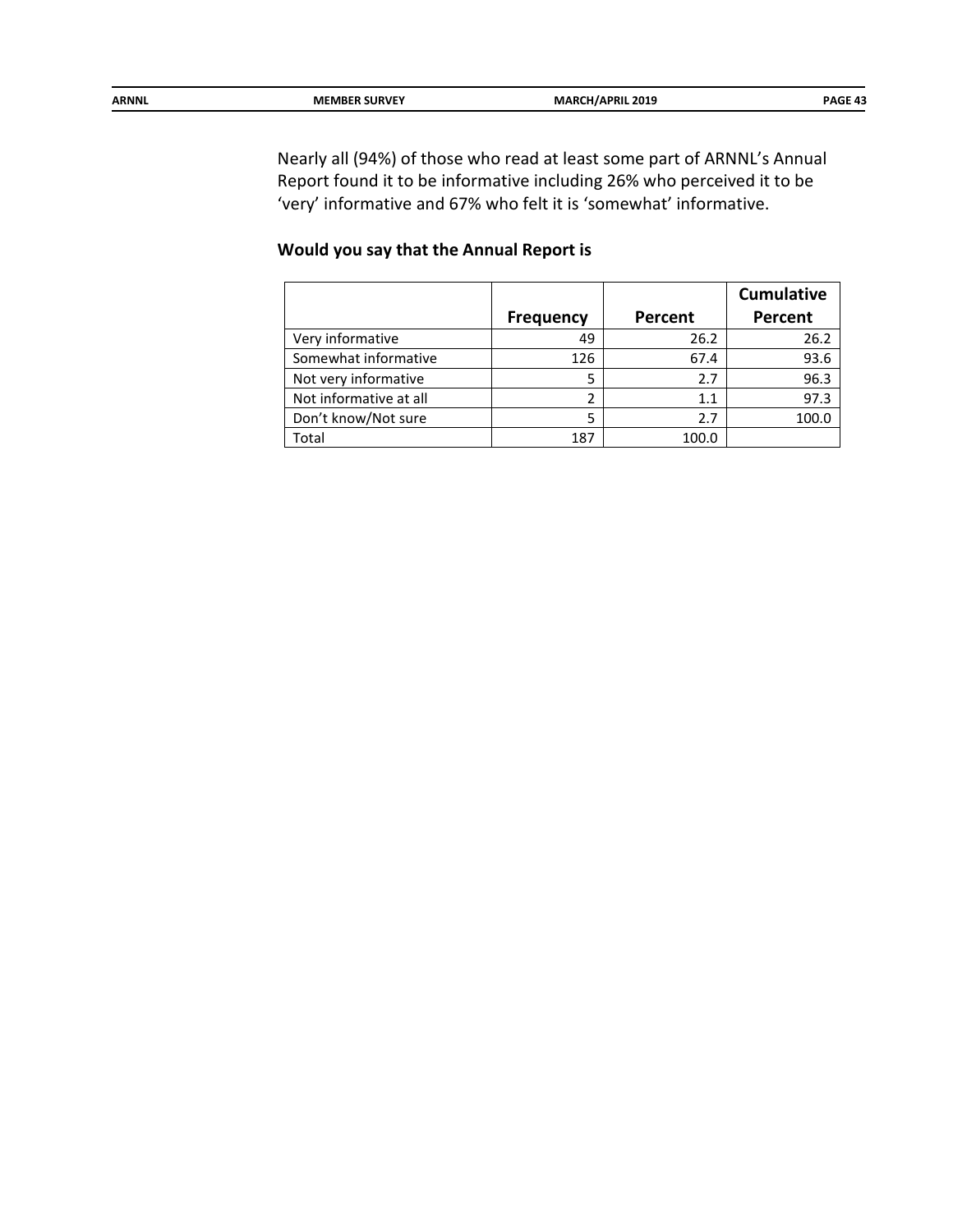| ARNNL | <b>MEMBER SURVEY</b> | <b>MARCH/APRIL 2019</b><br>__ | <b>DAGE AA</b> |
|-------|----------------------|-------------------------------|----------------|
|       |                      |                               |                |

For the nearly two thirds (63%) who said that they don't read any of ARNNL's Annual Report the main reasons mentioned included 'not interested' (33%), 'too busy' (20%), and 'have never received it/seen it' (17%). Another 19% couldn't say why they haven't read the Annual Report and 5% felt it was 'too long'.

## **Why don't you the Annual Report?**

|                                   | <b>Frequency</b> | Percent |
|-----------------------------------|------------------|---------|
| Too busy                          | 63               | 20.2    |
| Not timely                        | 4                | 1.3     |
| Not relevant                      | 9                | 2.9     |
| Not interested                    | 102              | 32.7    |
| Have never received it/seen it    | 51               | 16.3    |
| Too long                          | 17               | 5.4     |
| Waste of money                    | 1                | 0.3     |
| Not aware of it                   | 2                | 0.6     |
| Don't read due to medical reasons | 2                | 0.6     |
| Don't understand its premise      | 1                | 0.3     |
| Don't know/Not sure               | 60               | 19.2    |
| Total                             | 312              | 100.0   |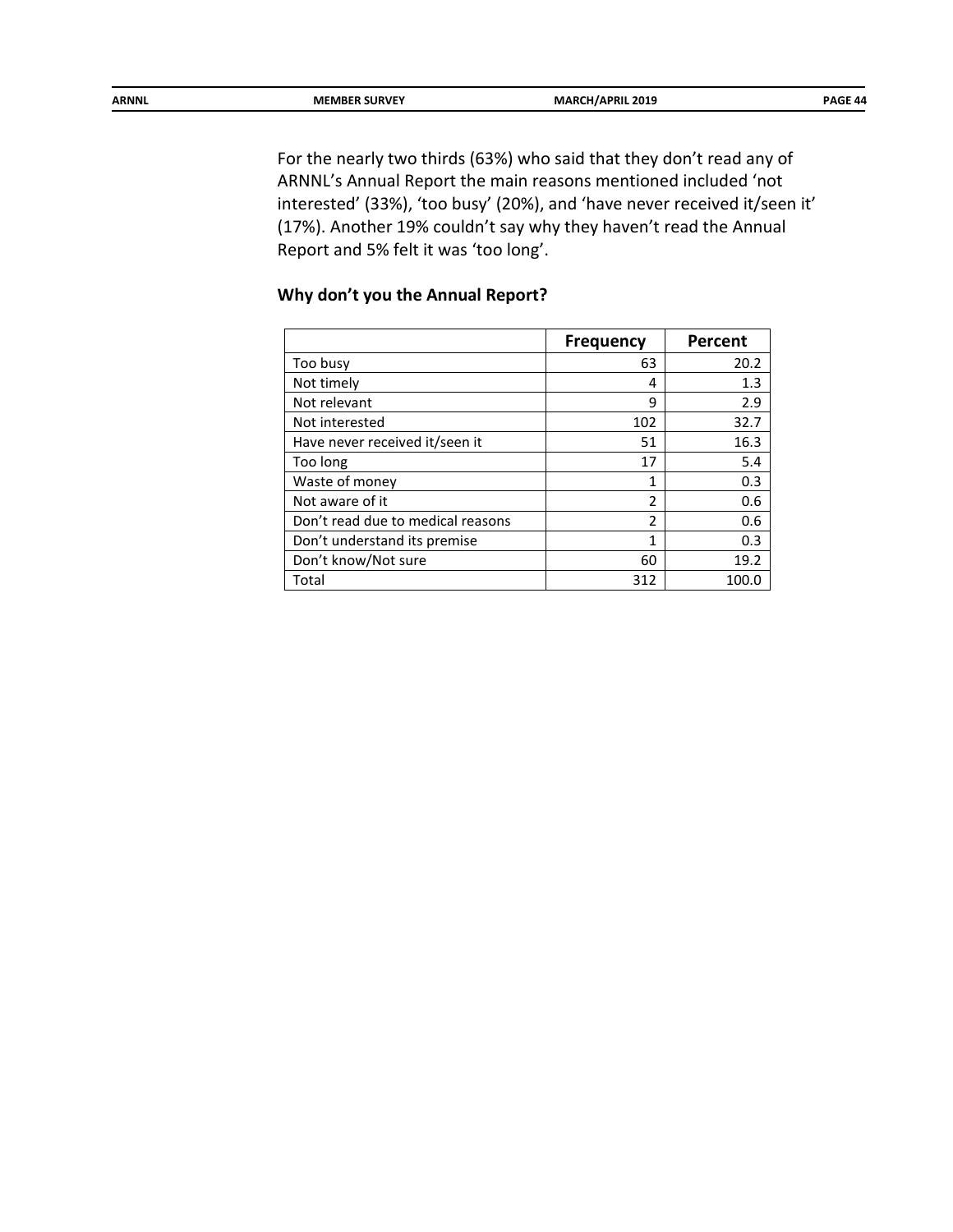| ARNNL | <b>MEMBER SURVEY</b> | <b>MARCH/APRIL 2019</b><br>_______<br>$ -$ | PAGE 45 |
|-------|----------------------|--------------------------------------------|---------|
|       |                      |                                            |         |

### **2.4.11 Overall How Confident Feel That ARNNL Is Fulfilling Its Role In 'Protecting The Public'**

In previous surveys members were asked what they perceived the role or purpose is of the ARNNL. Overall combining unaided and aided responses, in the 2015 survey 97% (versus 94% in 2013 and 93% in 2011) perceived it to be 'protecting the public'.

New to this survey, members were asked instead how confident they feel that ARNNL is fulfilling its role in protecting the public and 96% were confident of this, including 62% who said they were 'very' confident and 35% who indicated being 'somewhat' confident. Only 2% said they were not confident and another 2% said they didn't know.

## **Overall how confident are you that ARNNL is fulfilling its role in "protecting the public"?**

|                      |                  |         | <b>Cumulative</b> |
|----------------------|------------------|---------|-------------------|
|                      | <b>Frequency</b> | Percent | Percent           |
| Very confident       | 308              | 61.7    | 61.7              |
| Somewhat confident   | 172              | 34.5    | 96.2              |
| Not very confident   |                  | 1.4     | 97.6              |
| Not confident at all |                  | 0.4     | 98.0              |
| Don't know/Not sure  | 10               | 2.0     | 100.0             |
| Total                | 499              | 100.0   |                   |

Those who said they were 'very' confident that ARNNL is fulfilling its role in protecting the public included a higher than average (62%) proportion of the following segments:

- **Those working in community health (74%)**
- **Those working in nursing homes/LTC (68%)**
- Those working in business/private industry (73%)
- $\blacksquare$  Those aged 20 to 29 (67%)
- **Those in the Eastern region (70%)**
- Those in the Western region 67%)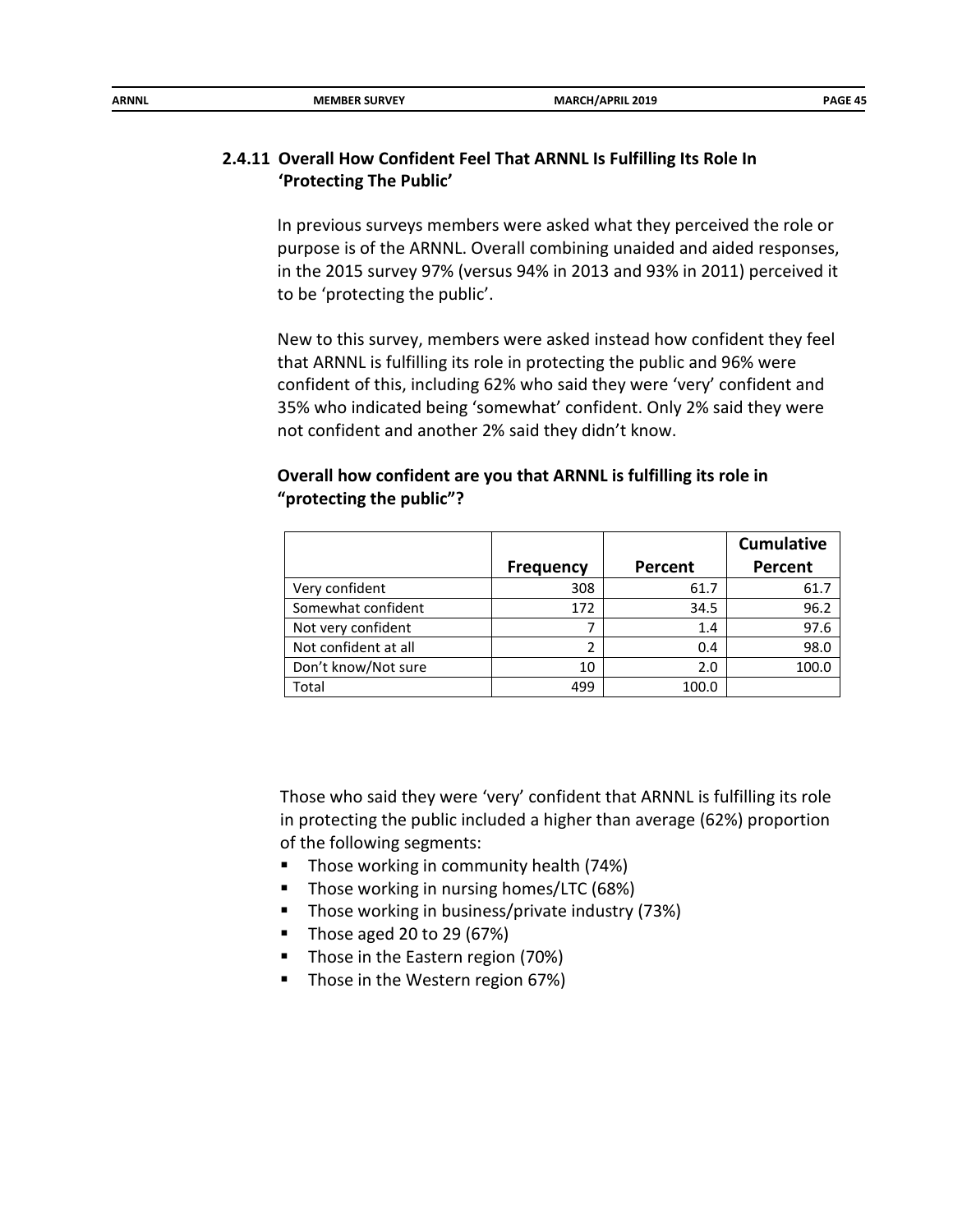Those who said they were 'somewhat' confident that ARNNL is fulfilling its role in protecting the public included a higher than average (35%) proportion of the following segments:

- Those working in community health centres (46%)
- Those aged 30 to 39  $(40%)$
- **Those in Central region (40%)**

## **2.4.12 Areas Would Like More Information On To More Fully Understand ARNNL's Role**

New to this survey, members were asked if there was anything about ARNNL that they would like more information on in order to more fully understand the Association's role. The majority (96%) said 'no' or that they 'couldn't think of anything'. The other 4% mentioned a variety of topics including how their fees are spent, more about the support/ education system, ARNNL's position on scope of practice, among other topics/comments listed in the table that follows.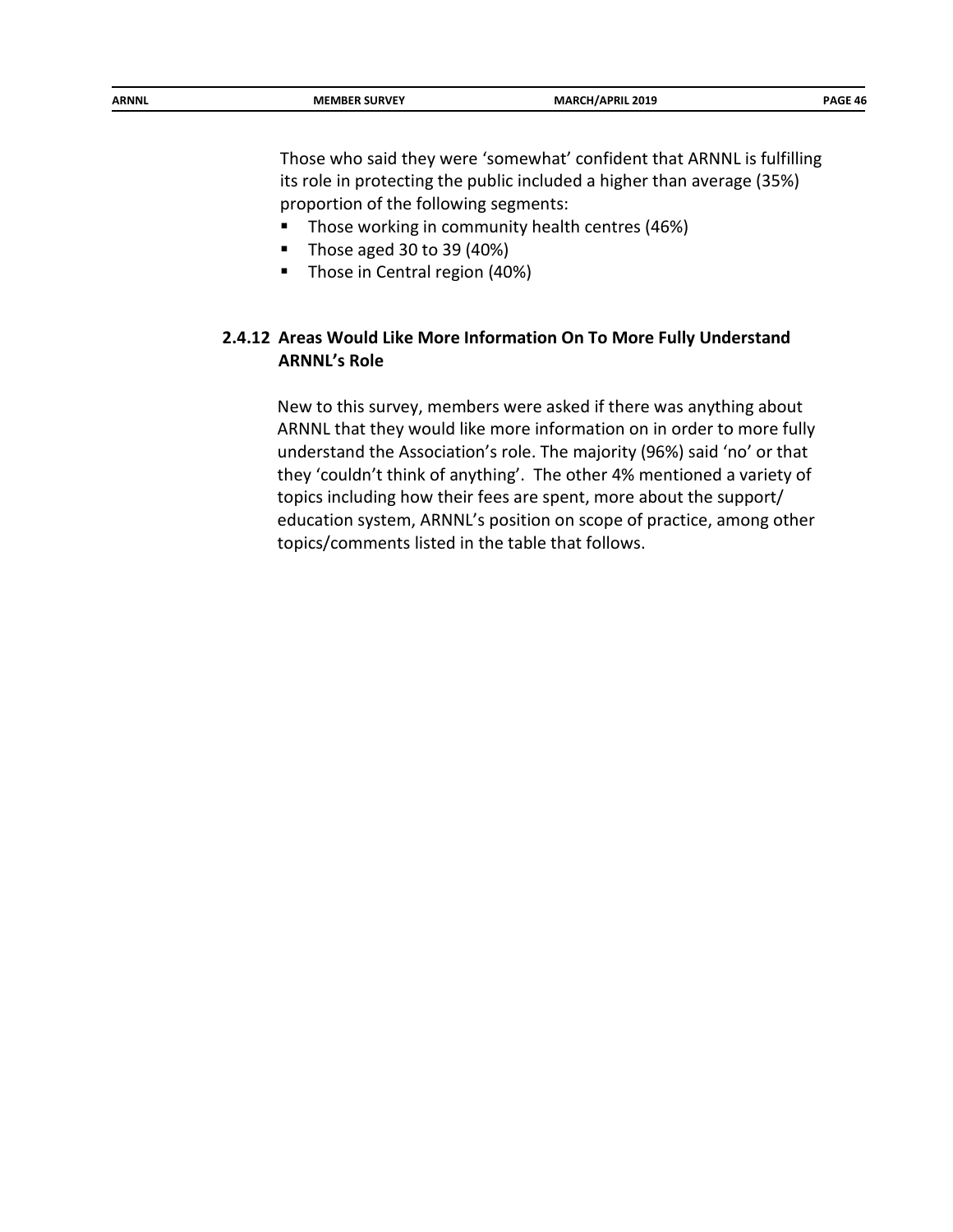| ARNNL | <b>MEMBER SURVEY</b> | <b>MARCH/APRIL 2019</b><br>$ -$ | DAGE 47 |
|-------|----------------------|---------------------------------|---------|
|       |                      |                                 |         |

## **Is there anything about ARNNL that you would like more information on in order to more fully understand their role? (All mentions)**

|                                                                  | <b>Frequency</b> | Percent |
|------------------------------------------------------------------|------------------|---------|
| Great support system/doing great job for us/making us better     | 1                | 0%      |
| nurses/great resources                                           |                  |         |
| Try to provide more full-time nurses/nurses overworked/impact on | 1                | 0%      |
| safety                                                           |                  |         |
| Use more technology such as Facetime, education sessions online  | 1                | 0%      |
| More targeted info to front liners/More active with them         | 1                | 0%      |
| Costs keep going up, but nothing changes                         | 1                | 0%      |
| Lower license fees/fees too high                                 | 1                | 0%      |
| How are fees are spent                                           | 3                | 1%      |
| Like to more about ARNNL/clarification of the role               | 2                | 0%      |
| More social media presence to attract new members                | 1                | 0%      |
| More support for new grads                                       | 1                | 0%      |
| Website not user friendly                                        | 1                | 0%      |
| Don't have a lot of trust in ARNNL                               | 1                | 0%      |
| Doesn't seem like ARNNL works for the people but for nurses      | 1                | 0%      |
| Support/education system and what it has to offer                | 1                | 0%      |
| Want to know ARNNL's position on scope of practice               | 1                | 0%      |
| Improve nurse/patient relationships                              | 1                | 0%      |
| No/Can't think of anything                                       | 480              | 96%     |
| Rarely given opportunity to participate in ARNNL                 |                  | 0%      |
| Total                                                            | 499              | 100%    |

Note: total adds to more than 100% due to multiple mentions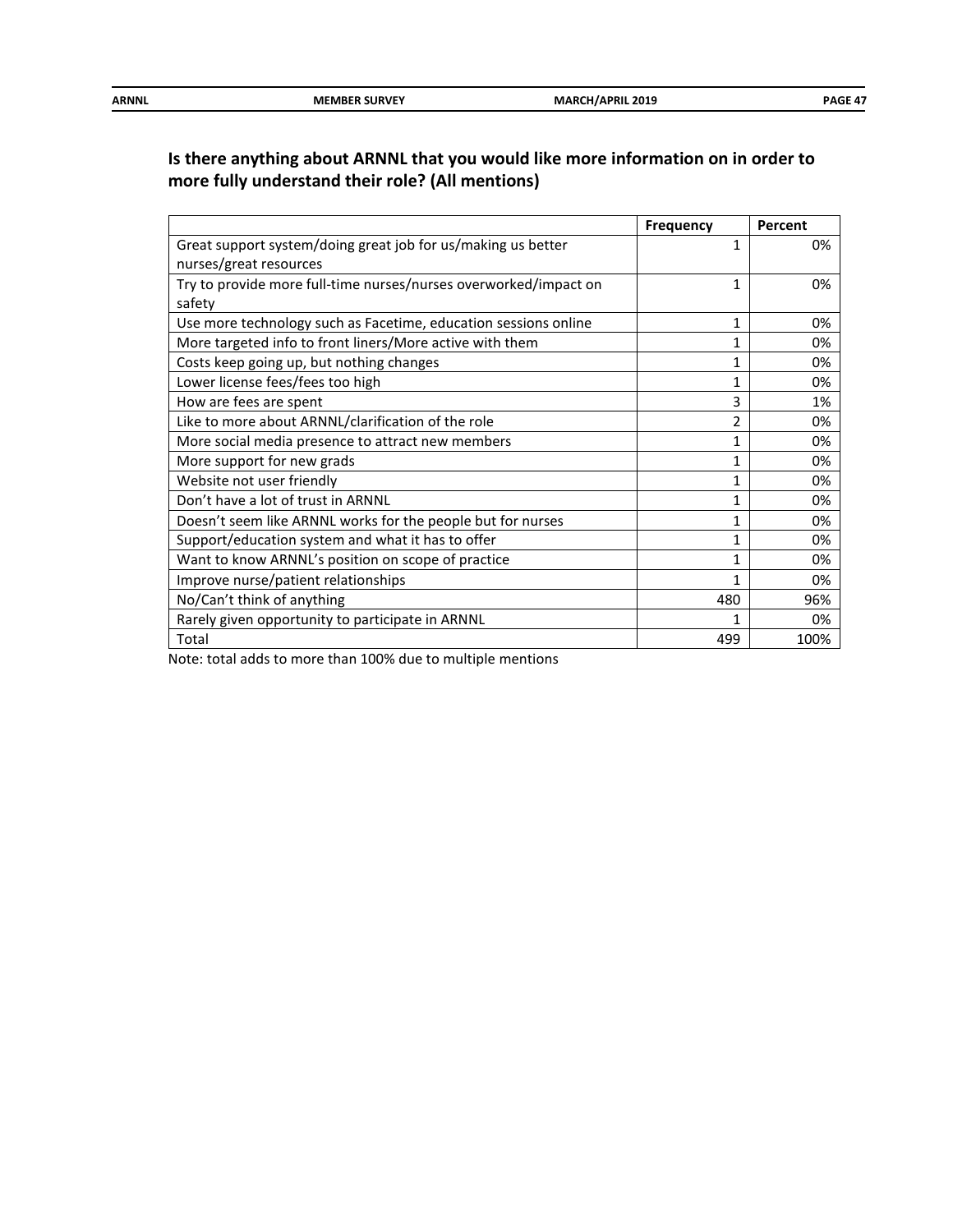| <b>ARNNL</b><br><b>MARCH/APRIL 2019</b><br><b>MEMBER SURVEY</b> |
|-----------------------------------------------------------------|
|-----------------------------------------------------------------|

#### **2.4.13 Areas Would Like ARNNL's Council To Work On Or Continue To Work On**

New to this survey, members were given an opportunity to say what they want the ARNNL Council to work on or to continue to work on. Nearly six in ten (57%) members said 'no/can't think of anything'.

Other responses related to staffing, fees, communication, visibility and outreach to all nurses including in rural areas, protecting the public, technology and professionalism, among many other comments.

| What Areas/Topics That Members Would Like ARNNL Council To Work On Or Continue To Work On                              |                |     |
|------------------------------------------------------------------------------------------------------------------------|----------------|-----|
|                                                                                                                        | N              | %   |
| No/can't think of anything                                                                                             | 282            | 57% |
| Great support system/doing a great job for us/making us better nurses/great resources                                  | 56             | 11% |
| Provide more full-time nurses/nurses overworked/workload too heavy/impact on safety                                    | 26             | 5%  |
| ARNNL should advocate for/support nurses more                                                                          | $\overline{7}$ | 1%  |
| Lower license fees/fees too high                                                                                       | 6              | 1%  |
| Wonder how much ARNNL is involved with level of care in small communities/outreach<br>in rural is not as good as urban | 5              | 1%  |
| Protecting nurses in situations they need to deal with                                                                 | 5              | 1%  |
| CCP needs to be clarified/are regulations being followed by everyone/expecting too<br>much from us                     | 4              | 1%  |
| Fulfilling its role in protecting the public                                                                           | 4              | 1%  |
| Have to work with the Union together to promote protecting the public/safer patient<br>care                            | 3              | 1%  |
| Become more visible in hospitals and places where nurses work including in rural areas                                 | 3              | 1%  |
| Send emails/keep us up to date re upcoming educational events                                                          | 3              | 1%  |
| ARNNL should be more in touch with nurses                                                                              | 2              | 0%  |
| More professionalism with nurses                                                                                       | 4              | 0%  |
| Use more technology such as Facetime, education sessions online, pod casting                                           | $\overline{2}$ | 0%  |
| Too new to comment                                                                                                     | $\overline{2}$ | 0%  |
| Keeping up with current events e.g. how to deal with transgenders                                                      | $\overline{2}$ | 0%  |
| Educate public on respect for and protection of nurses                                                                 | $\overline{2}$ | 0%  |
| Like to know more about ARNNL/clarification of the role                                                                | $\overline{2}$ | 0%  |
| More social media presence to attract new members                                                                      | $\overline{2}$ | 0%  |
| More studies on rural nursing and impact on staffing and public safety                                                 | $\mathcal{P}$  | 0%  |
| Expanding the scope of practice                                                                                        | $\overline{2}$ | 0%  |
| Should be more supportive of RNs than LPNs                                                                             | $\overline{2}$ | 0%  |
| ARNNL should provide a bridge between RN & BN                                                                          | 2              | 0%  |
| Too focused on protecting clients not nurses                                                                           | 2              | 0%  |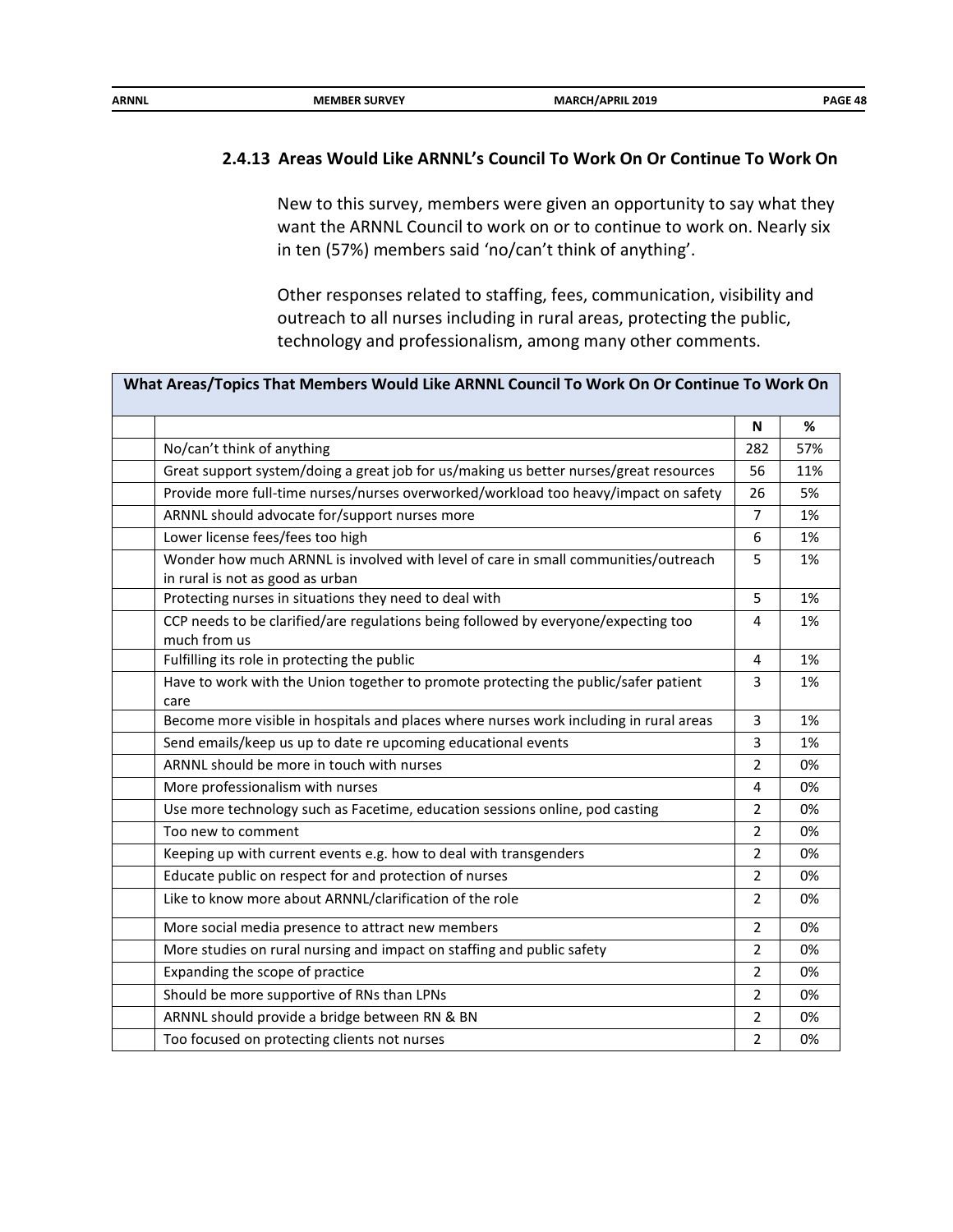| <b>ARNNL</b> | <b>MEMBER SURVEY</b> | <b>MARCH/APRIL 2019</b><br>__ | PAGE 49 |
|--------------|----------------------|-------------------------------|---------|
|              |                      |                               |         |

| Website not user friendly                                                         | $\overline{2}$ | 0% |
|-----------------------------------------------------------------------------------|----------------|----|
| Professional practice forms to be implemented and reviewed                        | 2              | 0% |
| ARNNL should be more visible in the public eye in promoting RNs for public safety | $\overline{2}$ | 0% |
| Patient ratio                                                                     | $\overline{2}$ | 0% |
| Help small groups of nurses be heard (e.g. Emergency, CC, Operating Room)         | 2              | 0% |
| Support Nurses' Union in retention of Nurses in Labrador                          | $\overline{2}$ | 0% |
| ARNNL doesn't provide critical level advice; they use abstracts                   | 2              | 0% |
| Ensure all practitioners can work to their full scope of practice                 | $\overline{2}$ | 0% |
| Too long since had a contract                                                     | 1              | 0% |
| Don't agree with two bodies paying two fees                                       | 1              | 0% |
| Can reach them whenever you need to                                               | 1              | 0% |
| More info to allow us to branch out into different areas                          | $\mathbf{1}$   | 0% |
| Can't do much more than they are doing now                                        | 1              | 0% |
| Keep regulations on social media                                                  | 1              | 0% |
| Great job re continuing competence                                                | 1              | 0% |
| Offer more educational sessions                                                   | 1              | 0% |
| More targeted info to front liners/more active with them                          | 1              | 0% |
| Costs keep going up, but nothing changes                                          | 1              | 0% |
| All nurses should be required to attend workshops from ARNNL                      | 1              | 0% |
| Council members need to be more informed without influence from Executive         | 1              | 0% |
| Too much erosion of the role of nurses                                            | 1              | 0% |
| ARNNL is doing what it can to make nurses safe                                    | 1              | 0% |
| No professionalism with new nurses                                                | 1              | 0% |
| More hands-on training/opportunity to grow not just education                     | 1              | 0% |
| Would like to deal directly with ARNNL versus going up a chain of campaign        | 1              | 0% |
| More ways to get novice nurses involved in ARNNL versus the Union                 | 1              | 0% |
| Staffing regulations                                                              | 1              | 0% |
| Fairness between contracts from 10 years ago                                      | $\mathbf{1}$   | 0% |
| Get rid of publications on high gloss paper - waste of money                      | 1              | 0% |
| Upgrade whenever I can/love the educational resources                             | 1              | 0% |
| How our fees are spent                                                            | 1              | 0% |
| They teach me so I can teach others                                               | 1              | 0% |
| Great website                                                                     | $\mathbf{1}$   | 0% |
| More support for new grads                                                        | 1              | 0% |
| Get recognition for work done not for # of years of service                       | 1              | 0% |
| Students should be more familiar with safety issues of dealing with patients      | 1              | 0% |
| Continuing competence forms                                                       | 1              | 0% |
| Gotten away from patient care                                                     | 1              | 0% |
| More professional development                                                     | 1              | 0% |
| More representation of nurse practitioners                                        | $\mathbf{1}$   | 0% |
| ARNNL asking for paper verifications of U.S. license even though it's online      | 1              | 0% |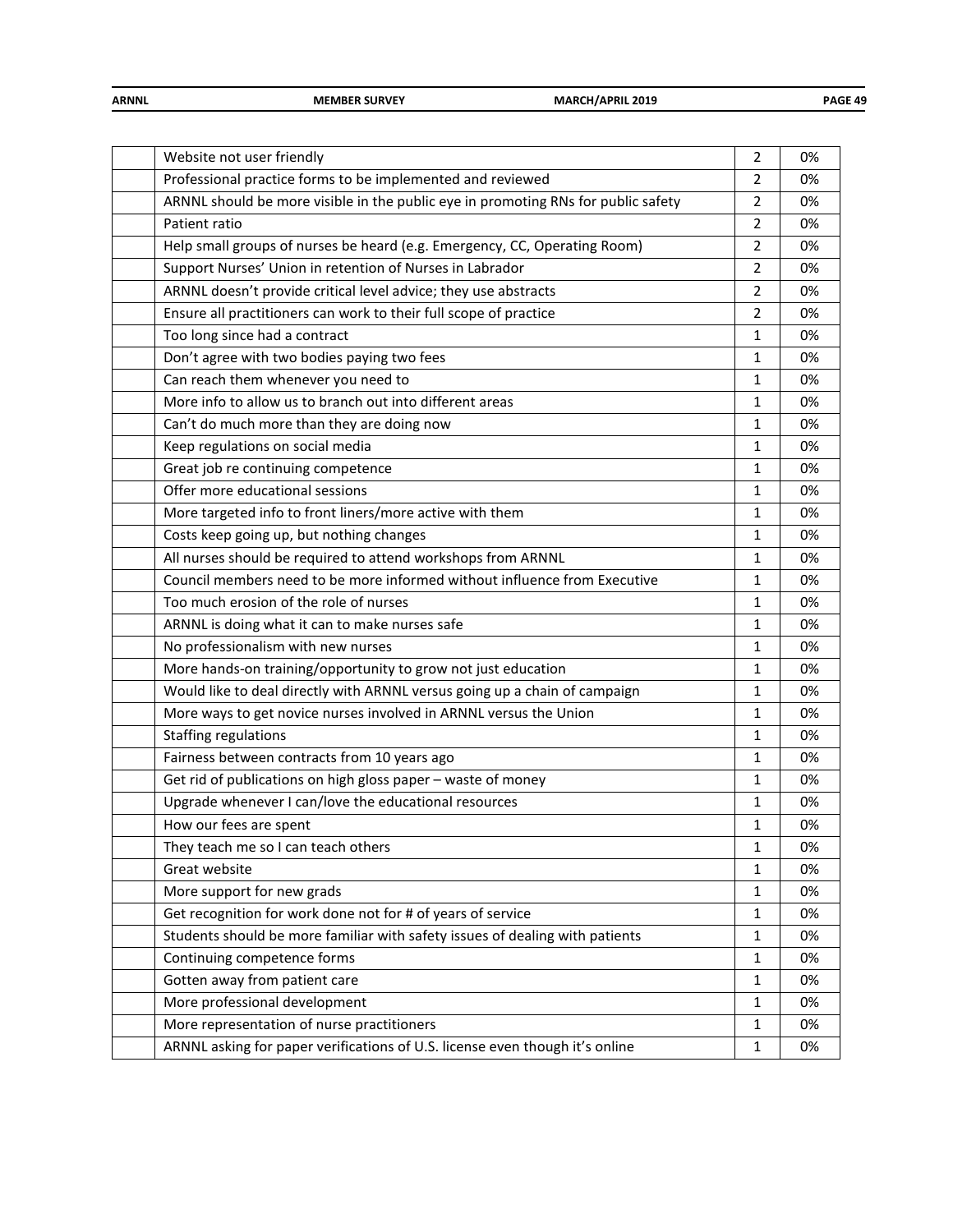| <b>ARNNL</b> | <b>MEMBER SURVEY</b> | <b>MARC'</b><br>CH/APRIL 2019<br>$-$ | <b>PAGE 50</b> |
|--------------|----------------------|--------------------------------------|----------------|
|              |                      |                                      |                |

|                                                                                         | $\mathbf{1}$   |      |
|-----------------------------------------------------------------------------------------|----------------|------|
| More communication                                                                      |                | 0%   |
| ARNNL doesn't accept criticism well and passes off decision making                      | $\mathbf{1}$   | 0%   |
| Like to receive annual report and e-newsletter                                          | $\mathbf{1}$   | 0%   |
| Don't have a lot of trust in ARNNL                                                      | $\mathbf{1}$   | 0%   |
| Doesn't seem like ARNNL works for the people but for nurses                             | $\mathbf{1}$   | 0%   |
| More autonomy                                                                           | $\mathbf{1}$   | 0%   |
| Continue to support the role of Advanced Nurse Consultants                              | $\mathbf{1}$   | 0%   |
| Nurses should get involved in the community to restore the faith in nurses              | $\mathbf{1}$   | 0%   |
| More bursaries for nurses                                                               | $\mathbf{1}$   | 0%   |
| The newsletter has a lot of fluff                                                       | $\mathbf{1}$   | 0%   |
| Support/education system and what it has to offer                                       | $\mathbf{1}$   | 0%   |
| Want to know ARNNL's position on scope of practice                                      | $\mathbf{1}$   | 0%   |
| There's not a collegial relationship between members and association                    | $\mathbf{1}$   | 0%   |
| Everyone should have their turn in getting competency rated                             | $\mathbf{1}$   | 0%   |
| Data quality of members with regard to practice requirements                            | 1              | 0%   |
| Have a NP on staff                                                                      | $\mathbf{1}$   | 0%   |
| Advancing nursing practices particularly re prescribing medications for certain areas   | $\mathbf{1}$   | 0%   |
| Clarification with RNs re collective agreement                                          | $\mathbf{1}$   | 0%   |
| CCPs should be spread more - seems like they pick on the same people                    | $\mathbf{1}$   | 0%   |
| They don't really look after nurses' backs re liability                                 | $\mathbf{1}$   | 0%   |
| Improve nurse/patient relationships                                                     | 1              | 0%   |
| ARNNL should consider the future health needs of NL (e.g. not enough beds)              | $\mathbf{1}$   | 0%   |
| Update the community health transfer of nurse functions                                 | $\mathbf{1}$   | 0%   |
| Registration is not user friendly                                                       | 1              | 0%   |
| Continuing competency is not necessary if you are a Registered Nurse                    | $\mathbf{1}$   | 0%   |
| Have the option of completing the audit later if don't feel mentally ready              | $\mathbf{1}$   | 0%   |
| ARNNL always gives the same answers - refers you to the Standards of Practice - calling | $\mathbf{1}$   | 0%   |
| because I want clarification on the Standards                                           |                |      |
| Preserve the RNs                                                                        | $\mathbf{1}$   | 0%   |
| Not enough resources to do the job in rural areas                                       | $\mathbf{1}$   | 0%   |
| Other                                                                                   | $\overline{2}$ | 0%   |
| Total                                                                                   | 499            | 100% |
|                                                                                         |                |      |

**NOTE: Total adds to more than 100% due to multiple mentions.**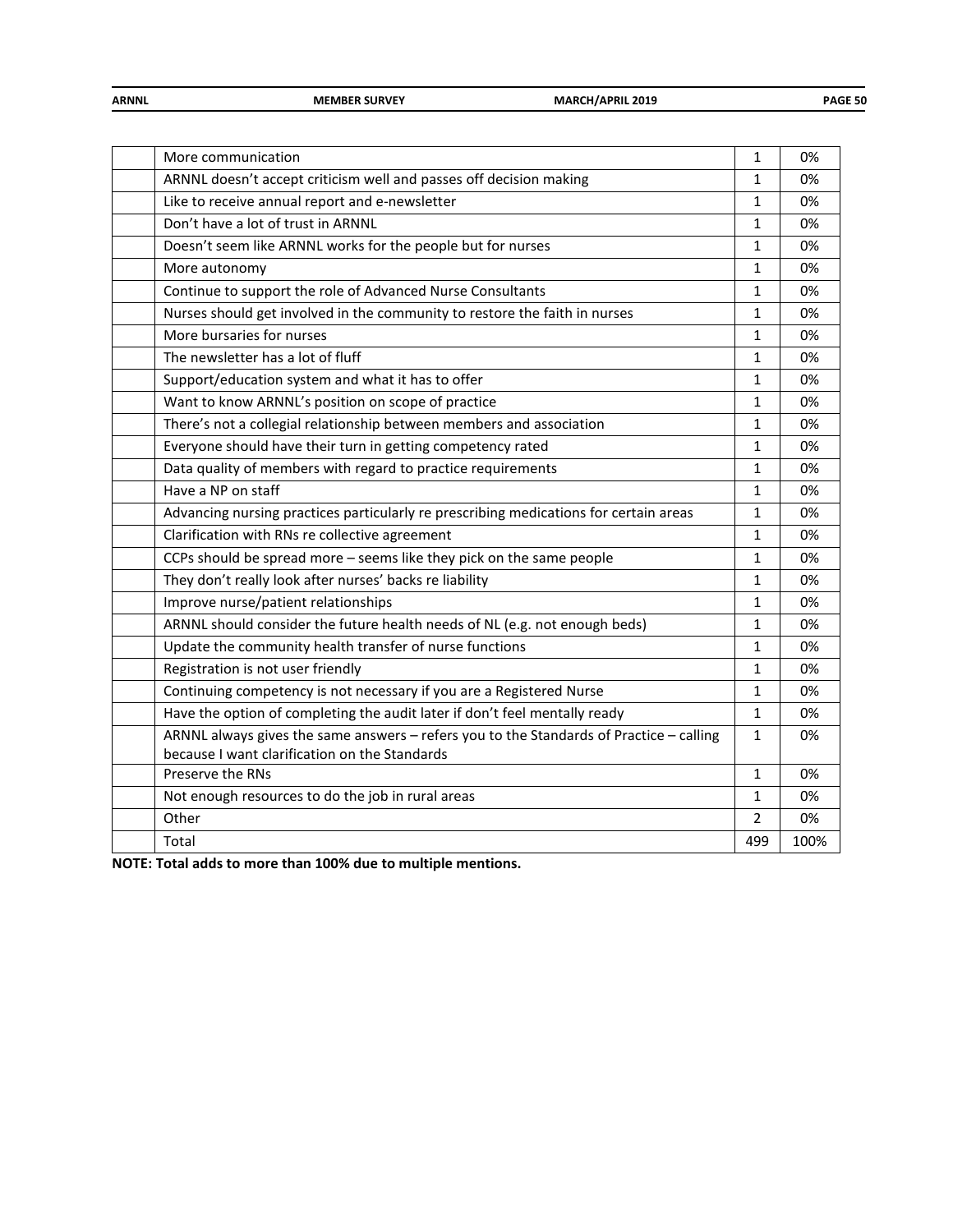#### **2.5 DEMOGRAPHICS**

#### **2.5.1 Years Of Nursing Experience Of Respondents**

On average, members have 18.96 years of nursing experience (versus 19.5 in 2015, 18.6 in 2013, 18.9 in 2011 and 19.3 in the 2007 survey) with 30% (versus 29% in 2015, 33% in 2013, 27% in 2011 and 24% in 2007) having '1 to 10 years', 25% (versus 24% in 2015, 23% in 2013, 28% in 2011 and 2007) having '11 to 20 years' and 45% having 'more than 20 years' (versus 47% in 2015, 44% in 2013, 45% in 2011 and 49% in 2007).

| <b>Years of Nursing Experience (recoded)</b> |                  |         |                  |         |                  |         |           |         |  |
|----------------------------------------------|------------------|---------|------------------|---------|------------------|---------|-----------|---------|--|
|                                              | 2011             |         | 2013             |         | 2015             |         | 2019      |         |  |
|                                              | <b>Frequency</b> | Percent | <b>Frequency</b> | Percent | <b>Frequency</b> | Percent | Frequency | Percent |  |
|                                              |                  |         |                  |         |                  |         |           |         |  |
| 1 to 10 years                                | 136              | 27%     | 131              | 33%     | 143              | 29%     | 151       | 30%     |  |
|                                              |                  |         |                  |         |                  |         |           |         |  |
| 11 to 20 years                               | 140              | 28%     | 94               | 23%     | 120              | 24%     | 123       | 25%     |  |
|                                              |                  |         |                  |         |                  |         |           |         |  |
| More than 20                                 | 225              | 45%     | 177              | 44%     | 237              | 47%     | 224       | 45%     |  |
| years                                        |                  |         |                  |         |                  |         |           |         |  |
| <b>Total</b>                                 | 501              | 100%    | 402              | 100%    | 500              | 100%    | 499       | 100%    |  |
|                                              |                  |         |                  |         |                  |         |           |         |  |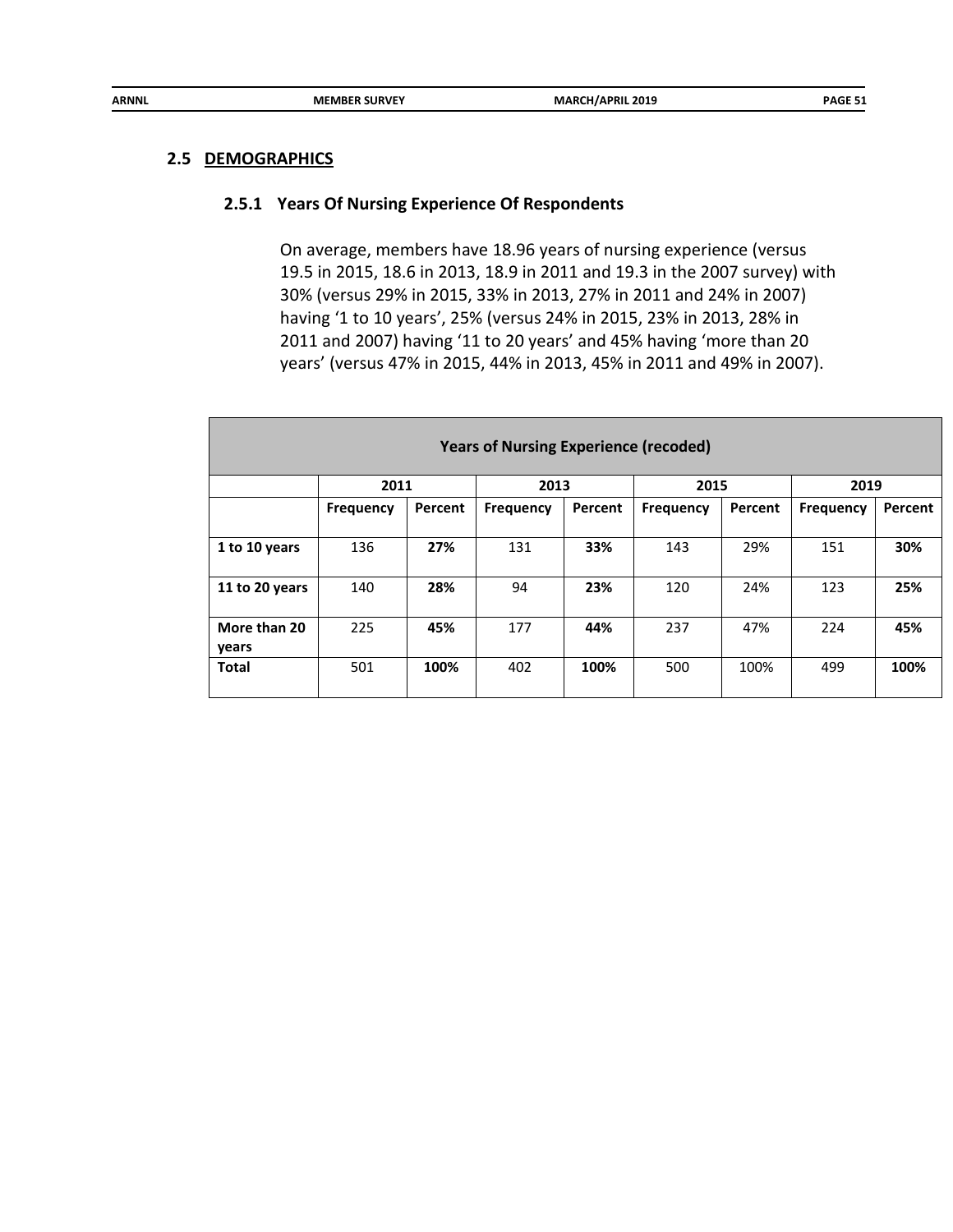| ARNNL<br><b>MARCH/APRIL 2019</b><br><b>MEMBER SURVEY</b> | <b>PAGE 52</b> |
|----------------------------------------------------------|----------------|
|----------------------------------------------------------|----------------|

## **2.5.2 Primary Area of Responsibility of Respondents**

Approximately eight in ten (81% versus 84% in 2015, 82% in 2013, 83% in 2011 and 82% in 2007) respondents reported working in 'direct care' while 11% (versus 7% in 2015, 9% in 2013 and 2011 and 11% in 2007) said 'administration/management', 6% said 'education' (versus 7% in 2015 and 2013 and 5% in 2011 and 2007) and another 1% mentioned 'other' areas of responsibility (versus 2-3% in the other years).

| Which of the following is your primary area of responsibility? |                  |         |           |         |                  |         |           |         |  |
|----------------------------------------------------------------|------------------|---------|-----------|---------|------------------|---------|-----------|---------|--|
|                                                                | 2011             |         | 2013      |         | 2015             |         | 2019      |         |  |
|                                                                | <b>Frequency</b> | Percent | Frequency | Percent | <b>Frequency</b> | Percent | Frequency | Percent |  |
|                                                                |                  |         |           |         |                  |         |           |         |  |
| <b>Direct Care</b>                                             | 418              | 83%     | 328       | 82%     | 419              | 84%     | 406       | 81%     |  |
|                                                                |                  |         |           |         |                  |         |           |         |  |
| <b>Admin/Management</b>                                        | 46               | 9%      | 36        | 9%      | 37               | 7%      | 53        | 11%     |  |
|                                                                |                  |         |           |         |                  |         |           |         |  |
| <b>Education</b>                                               | 27               | 5%      | 26        | 7%      | 35               | 7%      | 28        | 6%      |  |
|                                                                |                  |         |           |         |                  |         |           |         |  |
| Other                                                          | 10               | 2%      | 12        | 3%      | 9                | 2%      | 12        | 2%      |  |
|                                                                |                  |         |           |         |                  |         |           |         |  |
| <b>Total</b>                                                   | 501              | 100%    | 402       | 100%    | 500              | 100%    | 499       | 100%    |  |
|                                                                |                  |         |           |         |                  |         |           |         |  |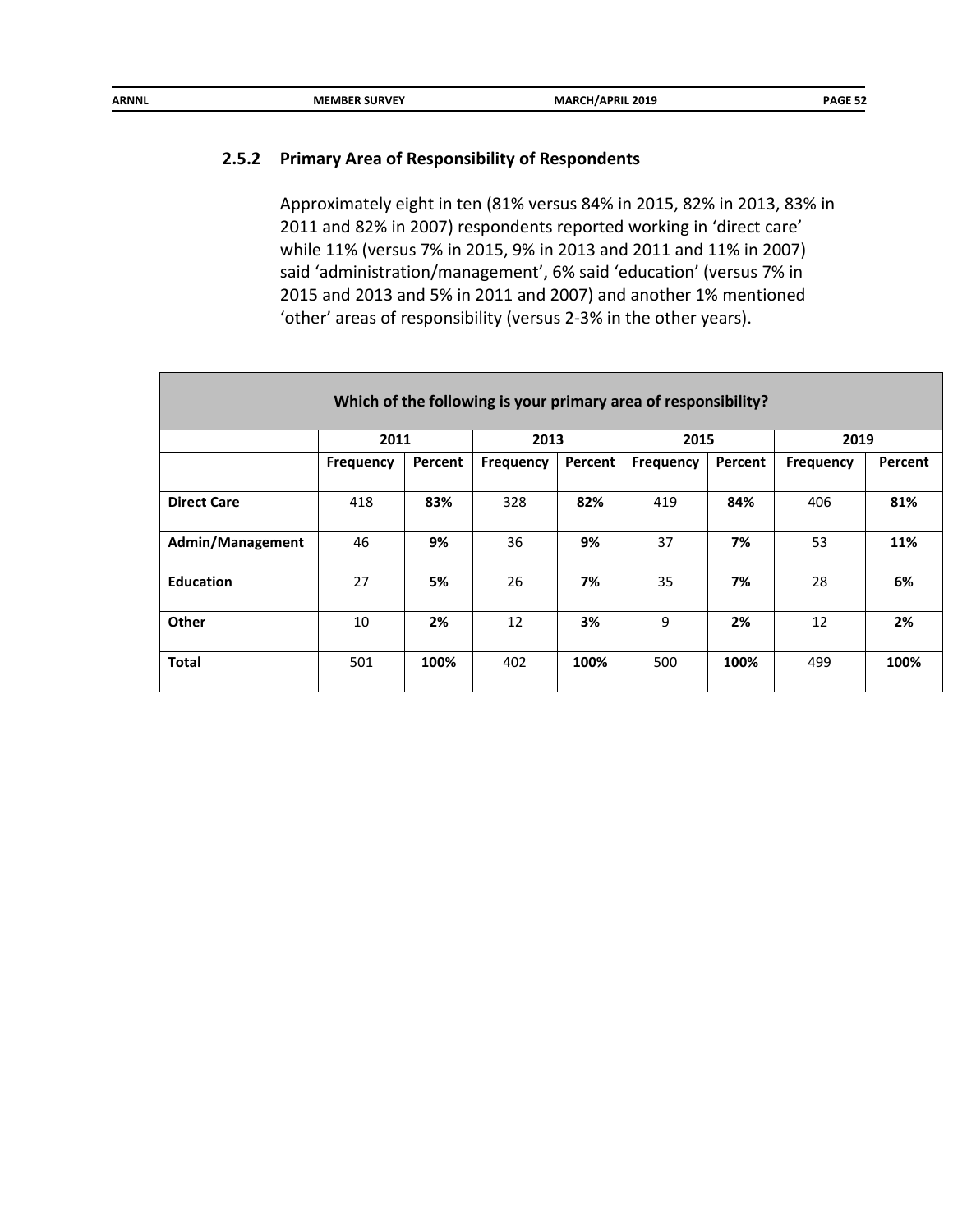| ARNNL<br><b>MARCH/APRIL 2019</b><br><b>MEMBER SURVEY</b><br>___ | PAGE 53 |
|-----------------------------------------------------------------|---------|
|-----------------------------------------------------------------|---------|

#### **2.5.3 Type Of Agency Respondents Work In**

Approximately three quarters of members (64% versus 69% in 2013, 70% in 2011 and 66% in 2007) surveyed reported working in a hospital while 9% (versus 8% in 2013 and 2011 and 12% in 2007) work in a nursing home and 3% (versus 4% in 2013, 2% in 2011 and 5% in 2007) were in an educational institution. Another 17% (versus 12% in 2013, 13% in 2011 and 16% in 2007) worked in community health including 5% (versus 3% in 2013 and 4% in 2011) who specifically said they worked in a 'Community Health Centre'.

|                                                                                          | <b>Type of Agency Work in (recoded)</b> |         |           |         |                  |         |                  |         |  |  |
|------------------------------------------------------------------------------------------|-----------------------------------------|---------|-----------|---------|------------------|---------|------------------|---------|--|--|
|                                                                                          | 2011<br>2013<br>2015                    |         |           |         |                  |         | 2019             |         |  |  |
|                                                                                          | <b>Frequency</b>                        | Percent | Frequency | Percent | <b>Frequency</b> | Percent | <b>Frequency</b> | Percent |  |  |
| <b>Hospital (including</b><br>Rehab)                                                     | 350                                     | 70%     | 275       | 69%     | 321              | 64%     | 338              | 68%     |  |  |
| <b>Community Health</b><br>(VON, Home Care,<br><b>Community</b><br><b>Mental Health)</b> | 45                                      | 9%      | 37        | 9%      | 59               | 12%     | 65               | 13%     |  |  |
| <b>Nursing home</b><br>(including Long-<br>term Care)                                    | 37                                      | 7%      | 33        | 8%      | 47               | 9%      | 31               | 6%      |  |  |
| <b>Community Health</b><br><b>Centre (including</b><br><b>Nursing Stations)</b>          | 22                                      | 4%      | 13        | 3%      | 26               | 5%      | 13               | 3%      |  |  |
| <b>Educational</b><br>Institution                                                        | 12                                      | 2%      | 17        | 4%      | 17               | 3%      | 16               | 3%      |  |  |
| <b>Other</b>                                                                             | 32                                      | 6%      | 27        | 7%      | 29               | 6%      | 35               | 7%      |  |  |
| <b>Refused</b>                                                                           | $\overline{2}$                          | .2%     | $\Omega$  | 0%      | $\mathbf{1}$     | .2%     | $\mathbf{1}$     | .2%     |  |  |
| Don't Know                                                                               | $\mathbf{1}$                            | .2%     | $\Omega$  | 0%      | $\mathbf 0$      | 0%      | $\Omega$         | 0%      |  |  |
| <b>Total</b>                                                                             | 501                                     | 100%    | 402       | 100%    | 500              | 100%    | 499              | 100%    |  |  |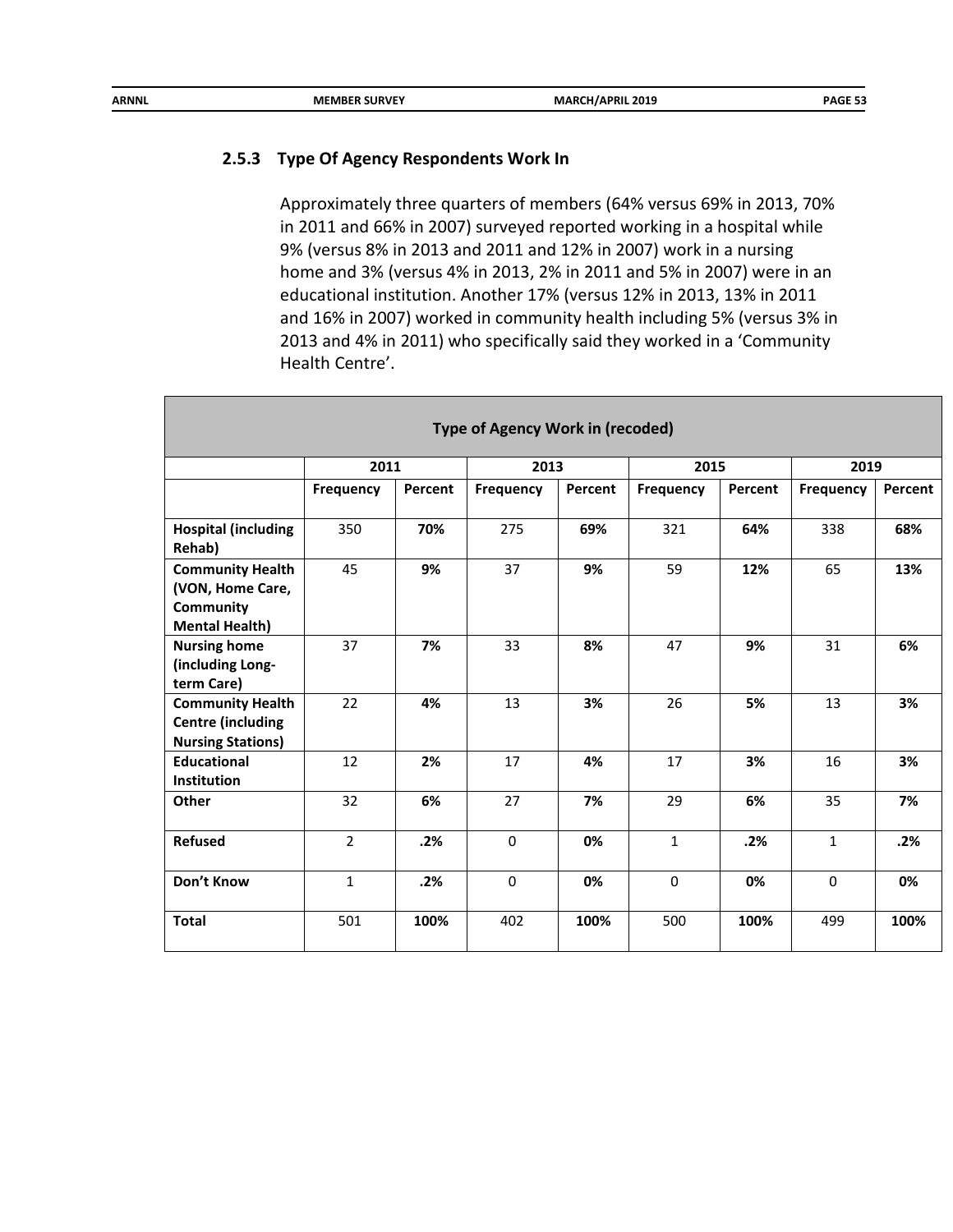#### **2.5.4 Age Of Respondents**

As in the previous surveys, the majority of the respondents were aged '40 to 49' (28% versus 29% in 2015, 32% in 2013 and 35% in 2011). Those aged '50 to 59' comprised 27% of the respondents (versus 27% in 2015 and 22% in the two previous surveys. Those aged '30 to 39' comprised 21% of the respondents (versus 22% in 2015, 24% in 2013 and 27% in 2011). The proportion of those aged '20 to 29' remained stable since the last survey (17% versus 16% in 2015, 17% in 2013 and 12% in 2011). Likewise, the proportion of those aged '60 or more' remained stable over the three surveys (6% versus 6% in 2015, 4% in 2013 and 5% in 2011).

| <b>Age of Respondents</b> |                  |         |                  |         |           |         |                  |         |  |
|---------------------------|------------------|---------|------------------|---------|-----------|---------|------------------|---------|--|
|                           | 2011             |         | 2013             |         |           | 2015    | 2019             |         |  |
|                           | <b>Frequency</b> | Percent | <b>Frequency</b> | Percent | Frequency | Percent | <b>Frequency</b> | Percent |  |
|                           |                  |         |                  |         |           |         |                  |         |  |
| 20-29 years               | 58               | 12%     | 70               | 17%     | 78        | 16%     | 85               | 17%     |  |
| 30-39 years               | 133              | 27%     | 96               | 24%     | 110       | 22%     | 107              | 21%     |  |
| 40-49 years               | 173              | 35%     | 129              | 32%     | 147       | 29%     | 141              | 28%     |  |
| 50-59 years               | 112              | 22%     | 9                | 22%     | 133       | 27%     | 133              | 27%     |  |
| 60 or more<br>years       | 25               | 5%      | 17               | 4%      | 32        | 6%      | 33               | 7%      |  |
| <b>Total</b>              | 501              | 100%    | 402              | 100%    | 500       | 100%    | 499              | 100%    |  |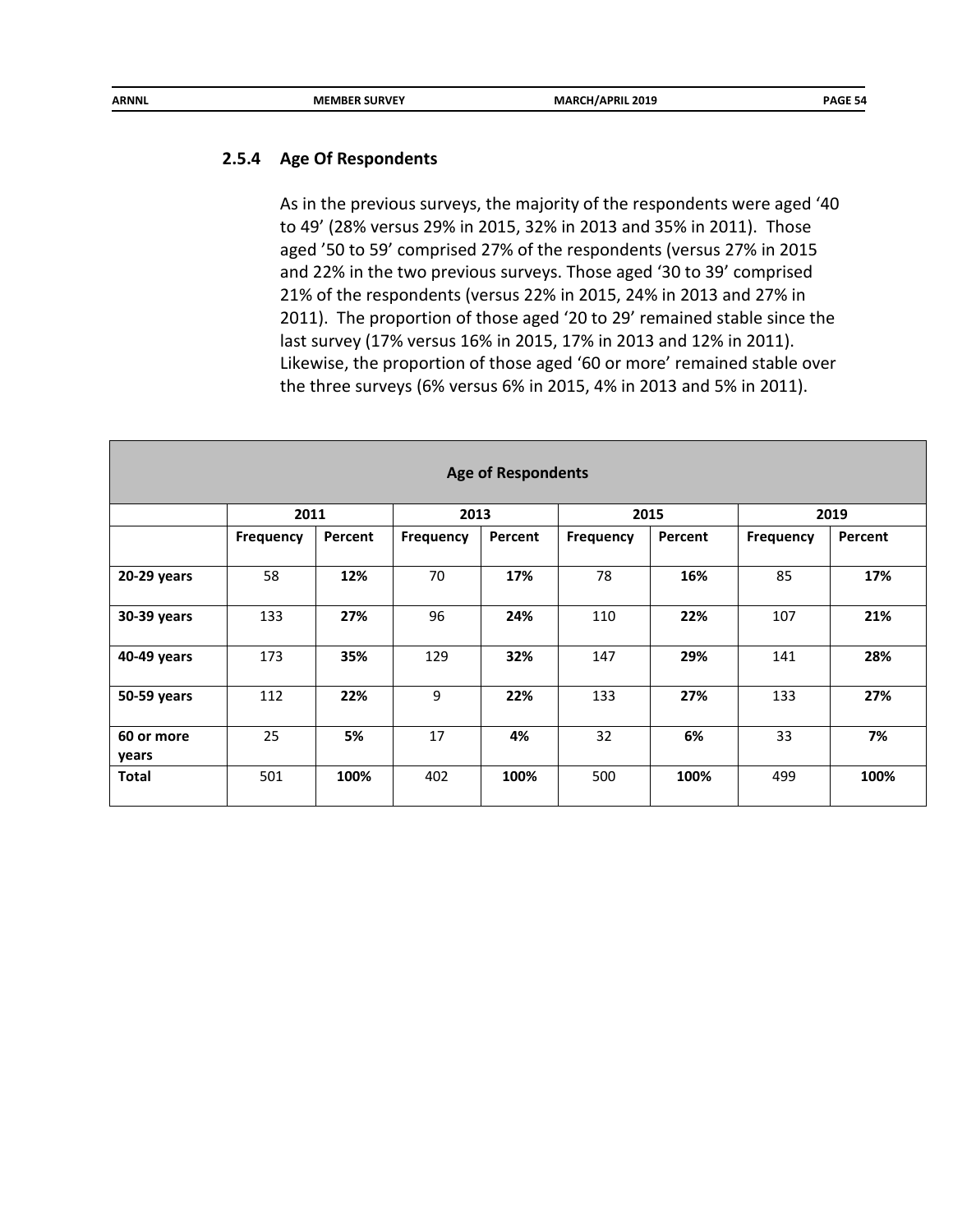| ARNNL | <b>MEMBER SURVEY</b> | <b>MARC'</b><br>ARCH/APRIL 2019 | <b>PAGE</b> |
|-------|----------------------|---------------------------------|-------------|
|       |                      |                                 |             |

# **2.5.5 Gender Of Respondents**

As in previous surveys, nearly all (94% versus 95% in 2015, 96% in 2013, 96% in 2011 and 97% in 2007) of the respondents were female.

| <b>Gender of Respondents</b> |                  |         |                  |         |           |         |                  |         |  |
|------------------------------|------------------|---------|------------------|---------|-----------|---------|------------------|---------|--|
|                              | 2011             |         | 2013             |         | 2015      |         | 2019             |         |  |
|                              | <b>Frequency</b> | Percent | <b>Frequency</b> | Percent | Frequency | Percent | <b>Frequency</b> | Percent |  |
|                              |                  |         |                  |         |           |         |                  |         |  |
| Male                         | 22               | 4%      | 18               | 5%      | 27        | 5%      | 31               | 6%      |  |
|                              |                  |         |                  |         |           |         |                  |         |  |
| Female                       | 479              | 96%     | 384              | 95%     | 473       | 95%     | 468              | 94%     |  |
|                              |                  |         |                  |         |           |         |                  |         |  |
| <b>Total</b>                 | 501              | 100%    | 402              | 100%    | 500       | 100%    | 499              | 100%    |  |
|                              |                  |         |                  |         |           |         |                  |         |  |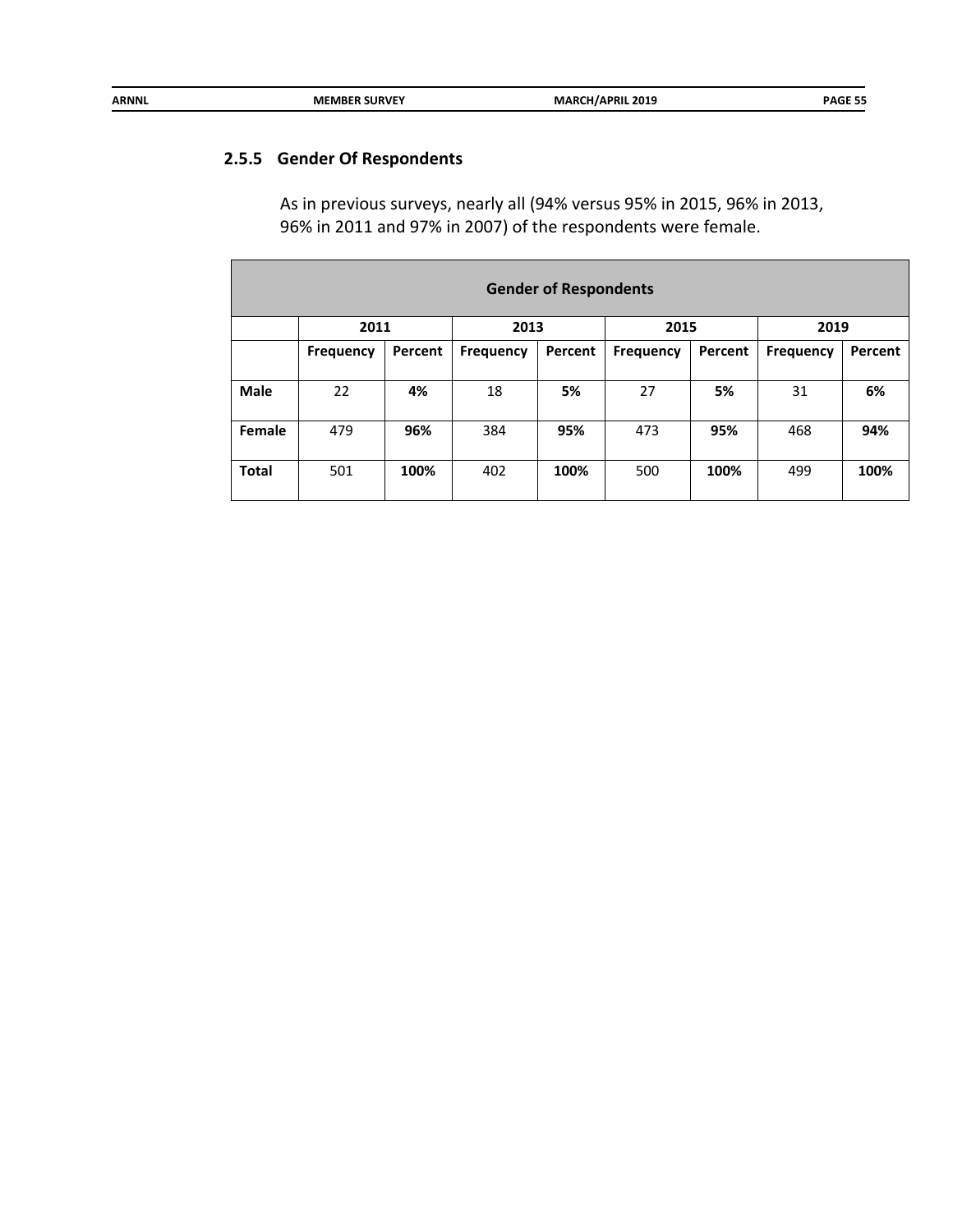## **2.5.6 Location Of Respondents**

Just over four in ten (42% versus 53% in 2015, 43% in 2013 and 49% in 2011) of the members resided in St. John's while 4% (versus 5% in 2015, 6% in 2013, 9% in 2011) were from the rest of the Avalon. Another 12% (versus 7% in 2015, 10% in 2013 and 2011) were in the Eastern (outside of Avalon) region, 15% (versus 14% in 2015, 16% in 2013 and 2011) were in Central, 21% in Western (versus 15% in 2015 and 17% in 2013 and 2011) and 7% resided in the Labrador-Grenfell region (versus 5% in 2015, 9% in 2013 and 2011).

| <b>Location of Respondents</b>  |                  |         |                  |         |                  |         |           |         |  |
|---------------------------------|------------------|---------|------------------|---------|------------------|---------|-----------|---------|--|
|                                 | 2011             |         | 2013             |         | 2015             |         | 2019      |         |  |
|                                 | <b>Frequency</b> | Percent | <b>Frequency</b> | Percent | <b>Frequency</b> | Percent | Frequency | Percent |  |
| St. John's                      | 243              | 49%     | 172              | 43%     | 267              | 53%     | 207       | 42%     |  |
| <b>Rest of</b><br><b>Avalon</b> | 43               | 9%      | 22               | 6%      | 25               | 5%      | 22        | 4%      |  |
| Eastern                         | 48               | 10%     | 39               | 10%     | 37               | 7%      | 60        | 12%     |  |
| <b>Central</b>                  | 62               | 16%     | 64               | 16%     | 69               | 14%     | 73        | 15%     |  |
| Western                         | 69               | 17%     | 70               | 17%     | 76               | 15%     | 103       | 21%     |  |
| Labrador-<br>Grenfell           | 36               | 9%      | 35               | 9%      | 26               | 5%      | 34        | 7%      |  |
| <b>Total</b>                    | 501              | 100%    | 402              | 100%    | 500              | 100%    | 499       | 100%    |  |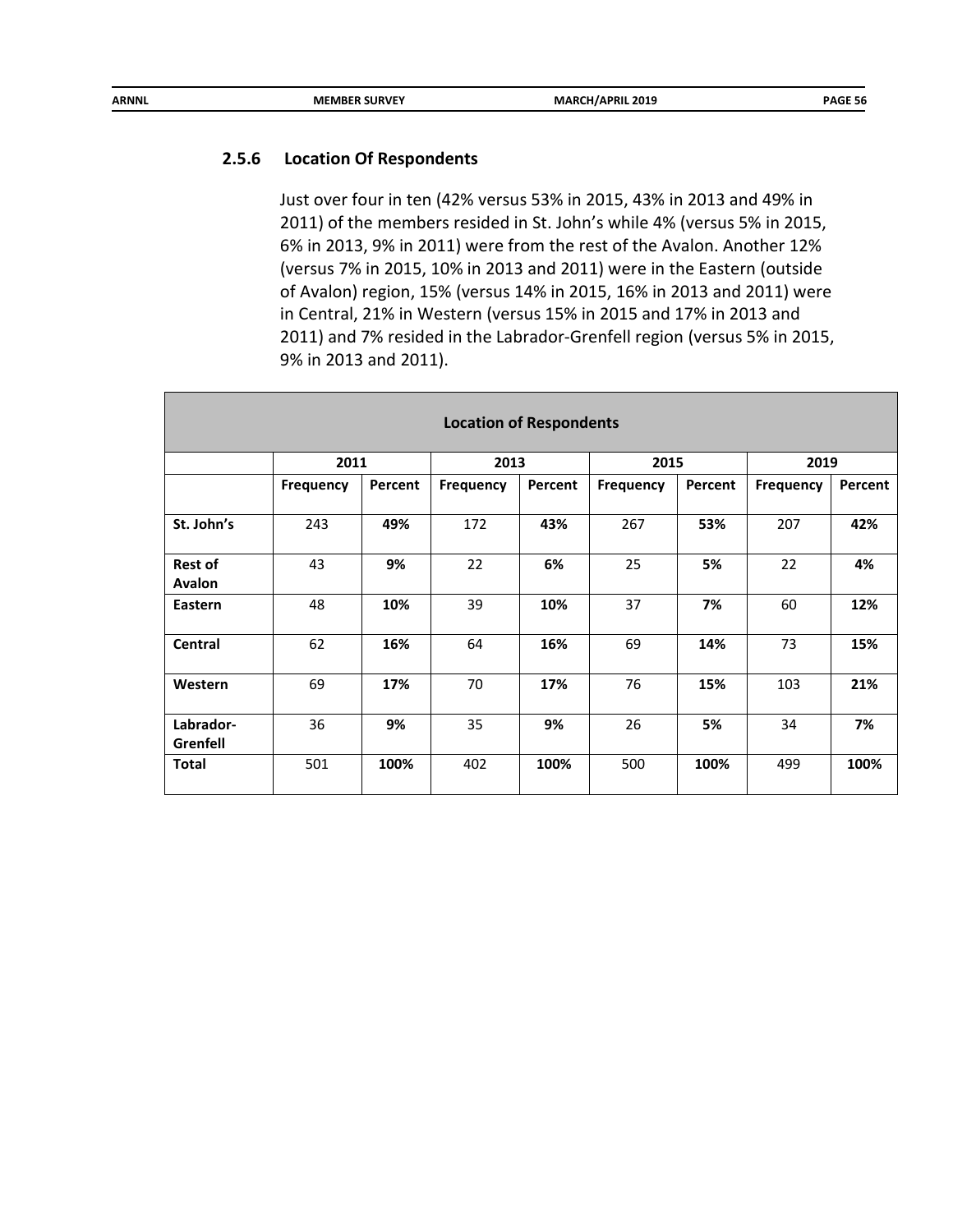| <b>ARNNL</b> | <b>MEMBER SURVEY</b> | <b>MARCH/APRIL 2019</b> | PAGE 57 |
|--------------|----------------------|-------------------------|---------|

# **3.0 RESEARCH OBJECTIVES AND METHODOLOGY**

## **3.1 OVERALL OBJECTIVES**

ARNNL commissioned a Benchmark Study in 2003 with its members. Subsequent tracking studies have been conducted in 2007, 2011, 2013, 2015 and this year. The overall objectives of this study in 2019 was to investigate members' feedback on the following key areas:

- **Quality Professional Practice Environments**
- **Nursing Management**
- **Quality Client Care**
- **Member Contact**

Some areas of investigation that were used in previous questionnaires were modified for this study and mostly new areas were also added to this year's questionnaire. Where the questions were consistent between the studies, the results were compared.

The 'location' of respondents obtained in the studies and noted in the report relates to the region where the respondent lived and not to their Health Authority or their employer.

It should also be noted that the results obtained are representative of the general membership base and therefore, correspond to the fact that approximately 81% are in 'direct care' (versus 11% in admin/management and 6% in education) and 68% work in hospitals (versus 13% in community health, 6% in nursing homes, 3% in Community Health Centres, and 3% in educational institutions).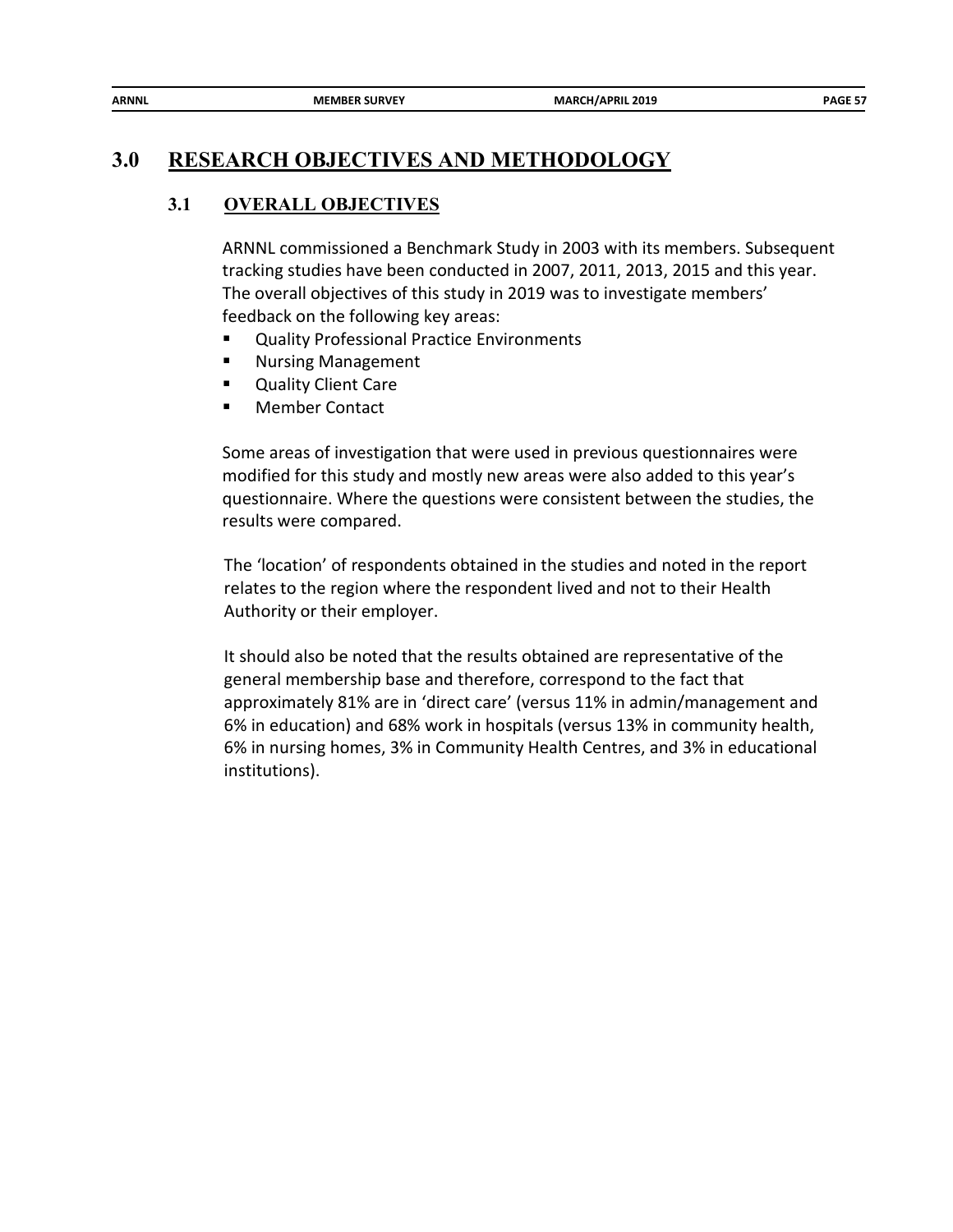#### **3.2 RESEARCH METHODOLOGY**

#### **a) Sampling**

A questionnaire was administered by telephone by experienced interviewers employed by Ryan Research & Communications, a local marketing research company. The universe was identified as all practicing members of ARNNL.

Respondents were screened to ensure that they met the following criteria:

- Currently a practicing member
- Home phone number recorded in the database
- **Province in mailing address is NL and**
- **Employer is not listed as "outside NL" or "ARNNL"**

A quota of 500 interviews was set from a random sample of ARNNL members. A total of 499 interviews were completed providing a statistical margin of error + 4.2% at the 95% level of confidence (19 times out of 20).

#### **b) Interview Timing and Results**

Interviewing was conducted from March 2<sup>nd</sup> to April 23<sup>rd</sup>, 2019. Each interview was approximately 12 to 19 minutes in duration. A total of 499 interviews were successfully completed.

#### **c) Limitations**

Telephone interviewing is somewhat limited in the number and types of subject areas that can be investigated. The complexity of consumer decisionmaking and their difficulty in recalling and verbalizing motivations, attitudes and beliefs, points to these limitations. A well-designed questionnaire that follows appropriate research objectives, along with trained and experienced interviewers, can address some of these shortfalls.